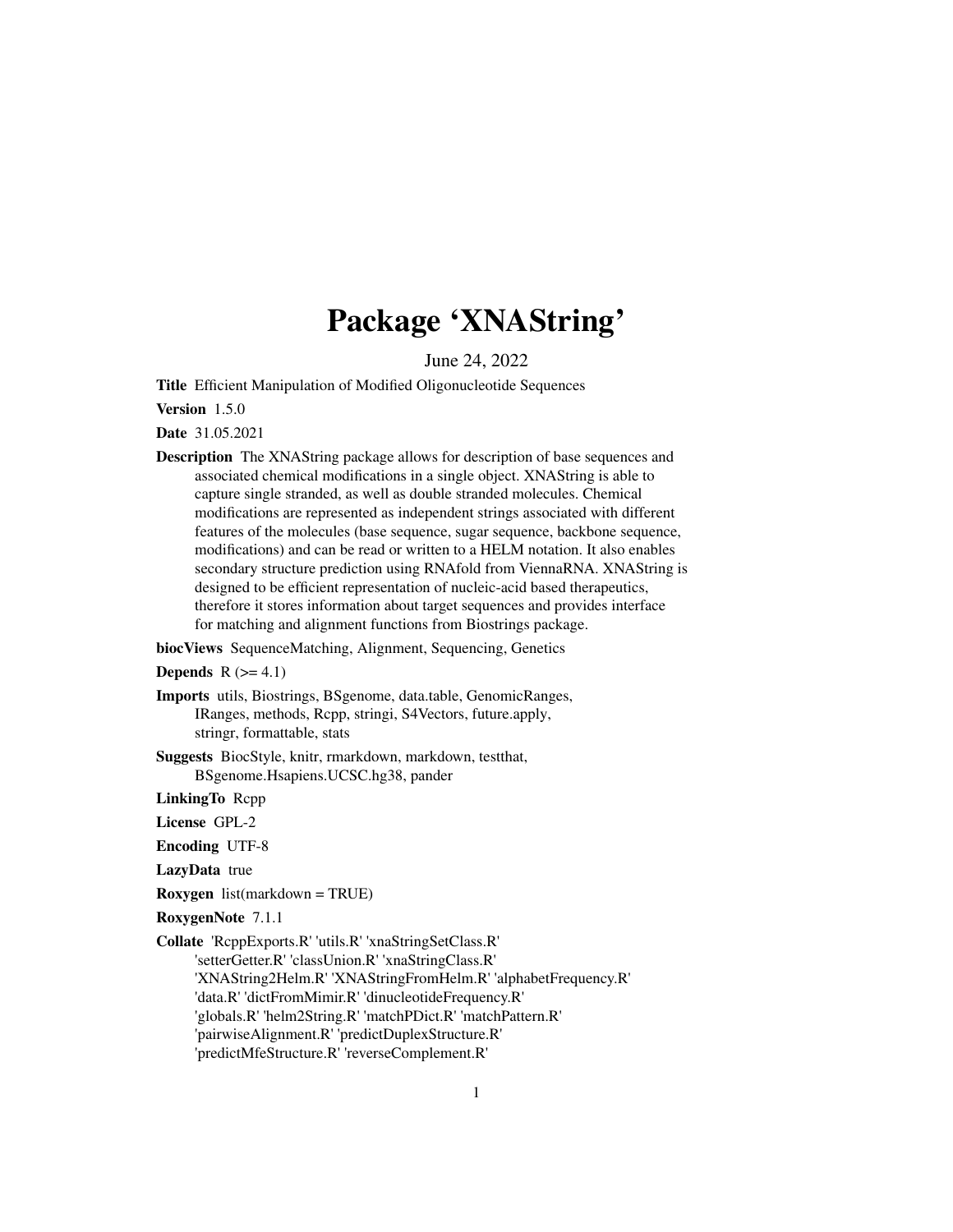# VignetteBuilder knitr

git\_url https://git.bioconductor.org/packages/XNAString

git\_branch master

git\_last\_commit ed3713a

git\_last\_commit\_date 2022-04-26

Date/Publication 2022-06-24

Author Anna Górska [aut], Marianna Plucinska [aut, cre], Lykke Pedersen [aut], Lukasz Kielpinski [aut], Disa Tehler [aut], Peter H. Hagedorn [aut]

Maintainer Marianna Plucinska <marianna.plucinska@roche.com>

# R topics documented:

| 3                                                                                                                       |
|-------------------------------------------------------------------------------------------------------------------------|
| 5                                                                                                                       |
| $\overline{7}$                                                                                                          |
| 8                                                                                                                       |
| 9                                                                                                                       |
| 9                                                                                                                       |
| 10                                                                                                                      |
| 11                                                                                                                      |
| 12                                                                                                                      |
| 14                                                                                                                      |
| 15                                                                                                                      |
| 16                                                                                                                      |
| 17                                                                                                                      |
| 19                                                                                                                      |
| 20                                                                                                                      |
| 21                                                                                                                      |
| 22                                                                                                                      |
| $listOf lists2Dt \dots \dots \dots \dots \dots \dots \dots \dots \dots \dots \dots \dots \dots \dots \dots \dots$<br>23 |
| 23                                                                                                                      |
| 24                                                                                                                      |
| 26                                                                                                                      |
| 27                                                                                                                      |
| 28                                                                                                                      |
| 29                                                                                                                      |
| 29                                                                                                                      |
| 30                                                                                                                      |
| 31                                                                                                                      |
| 32                                                                                                                      |
| 32                                                                                                                      |
| 33                                                                                                                      |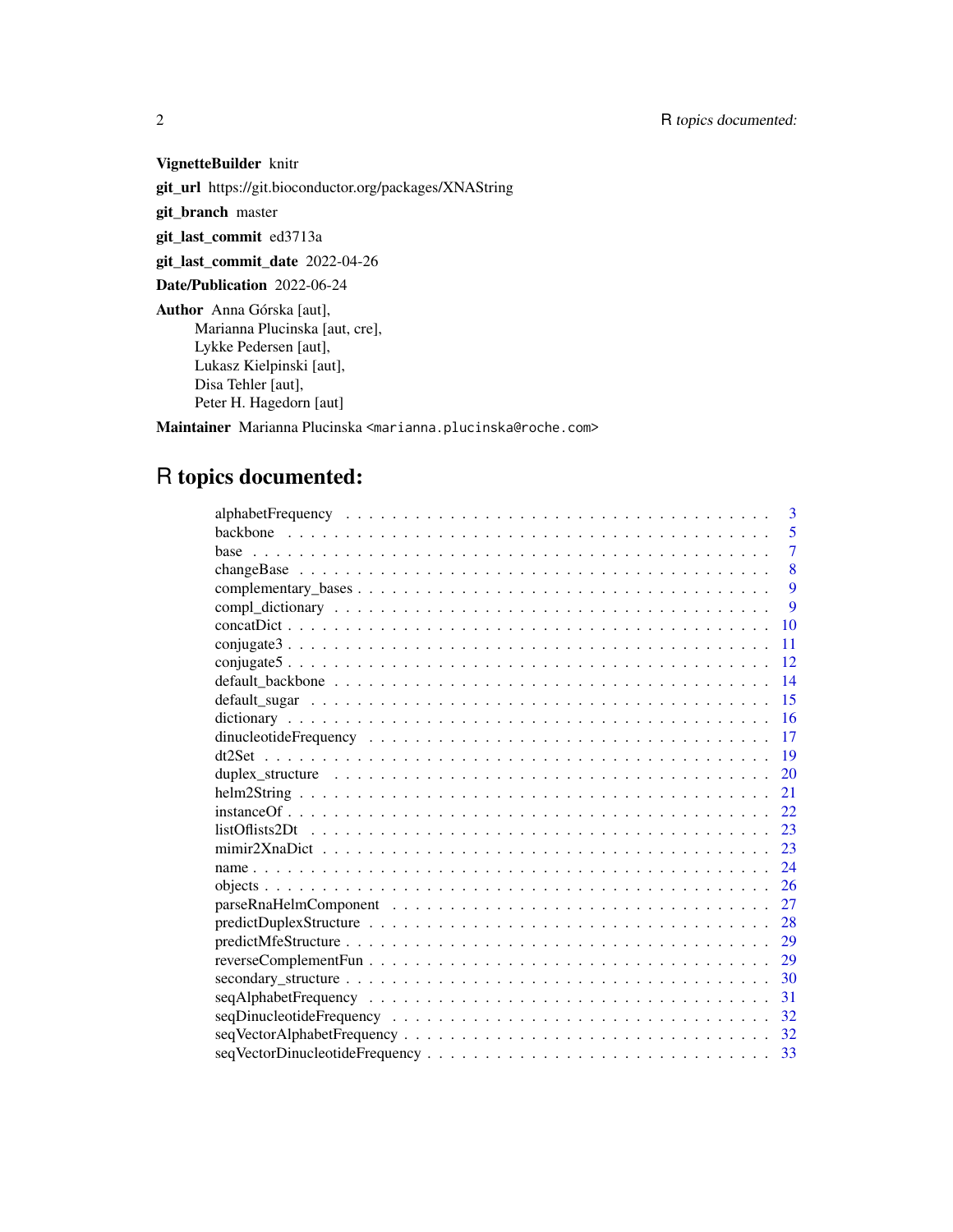# <span id="page-2-0"></span>alphabetFrequency 3

| Index | 60 |
|-------|----|

alphabetFrequency *XNAAlphabetFrequency returns letters frequency for a given object in base, sugar or backbone slot*

# Description

XNAAlphabetFrequency returns letters frequency for a given object in base, sugar or backbone slot

XNAAlphabetFrequency method returns alphabet frequency for a given object. It works for 3 slots: base, sugar and backbone. If matrix\_nbr equals 1, alphabet frequency for the first elements in the slot is returned. Letters can be given as argument, otherwise unique letters in object's dictionary are in use.

```
XNAAlphabetFrequencyFun(
  obj,
  slot,
  letters = NA,
  matrix\_nbr = 1,
  as.prob = FALSE,
  base_only = FALSE
\mathcal{E}
```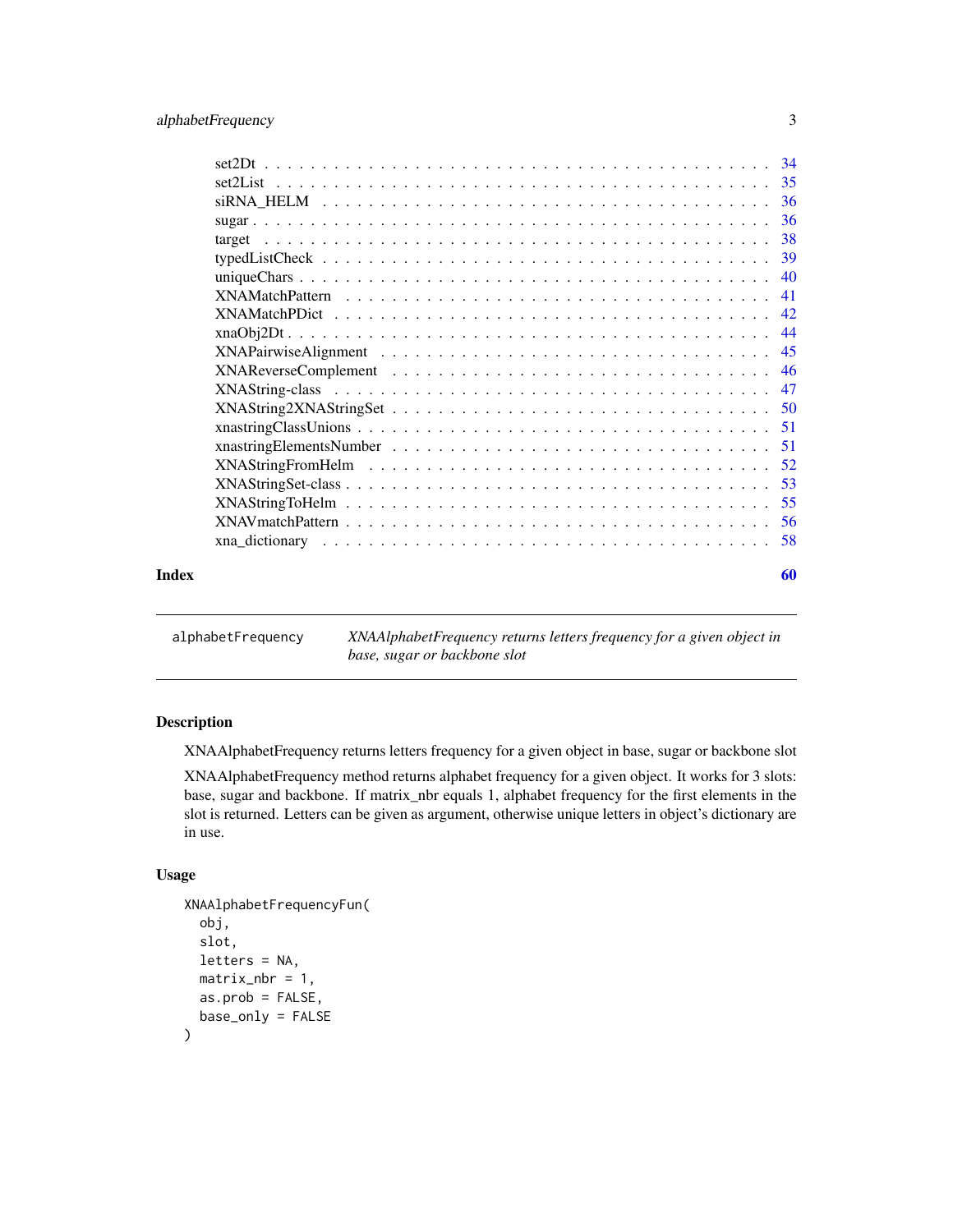```
XNAAlphabetFrequency(
 obj,
  slot,
 letters = NA,
 matrix\_nbr = 1,
 as.prob = FALSE,
 base_only = FALSE,
  ...
)
## S4 method for signature 'XNAString'
XNAAlphabetFrequency(
 obj,
 slot,
 letters = NA,
 matrix\_nbr = 1,
 as.prob = FALSE,
 base_only = FALSE
\mathcal{L}## S4 method for signature 'XNAStringSet'
XNAAlphabetFrequency(
 obj,
  slot,
 letters = NA,
 matrix\_nbr = 1,
 as.prob = FALSE,base_only = FALSE
\mathcal{L}
```
# Arguments

| obi        | XNAString or XNAStringSet class                                                                   |
|------------|---------------------------------------------------------------------------------------------------|
| slot       | string (slot name: base, sugar or backbone)                                                       |
| letters    | character (or character vector)                                                                   |
| matrix_nbr | numeric $(1 \text{ or } 2)$ , if $1$ - first slot's element is use, if $2$ - 2nd element in slot) |
| as.prob    | logical - if TRUE frequency returned as probability of occurence                                  |
| base_only  | logical - if TRUE, frequency checked for 'A', 'C', 'G', 'T', other                                |
| $\cdot$    | optional arguments to generic function to support additional methods                              |

# Value

matrix (frequency matrix for a given slot)

# Examples

xnastring\_obj <- XNAString(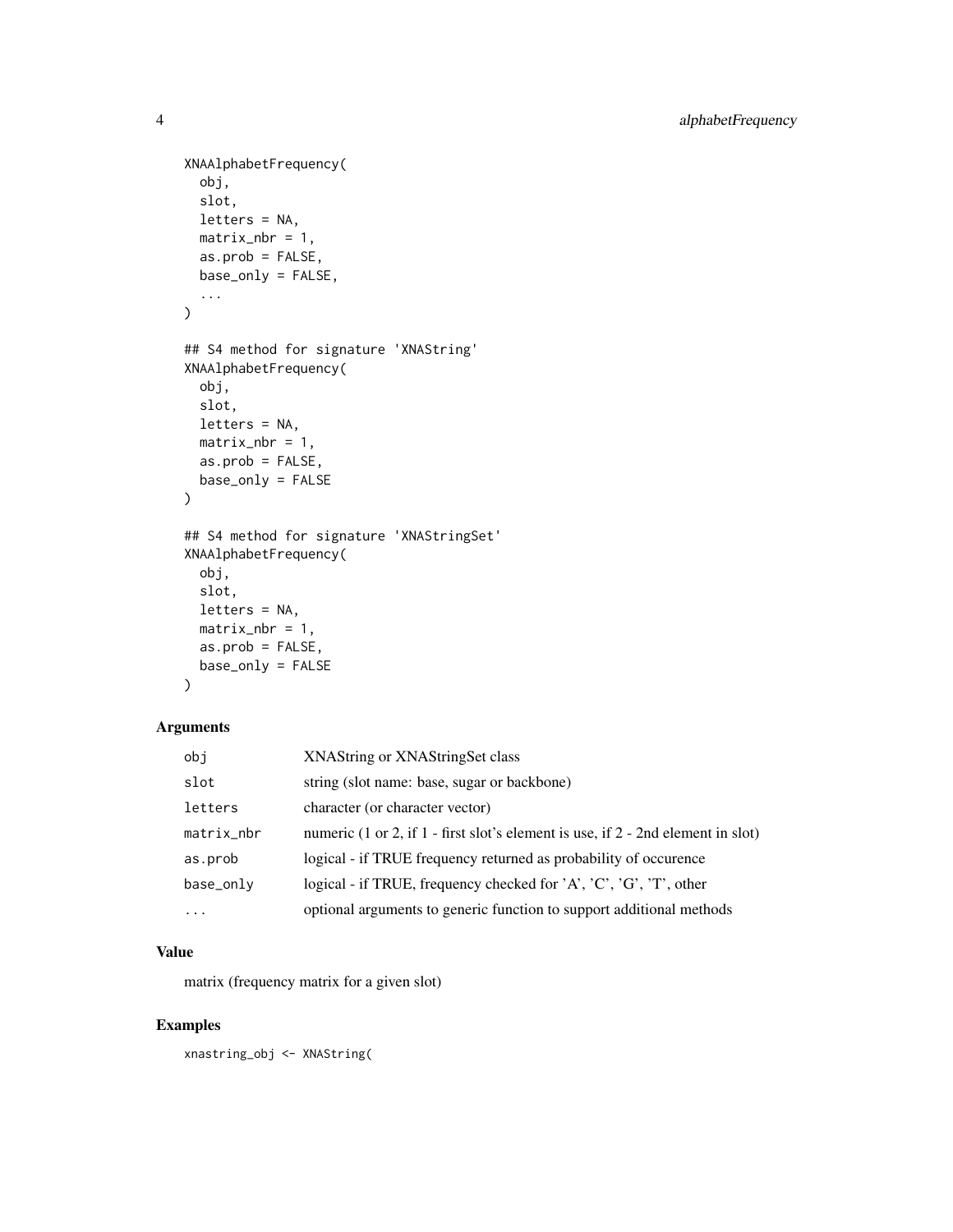#### <span id="page-4-0"></span>backbone 5

```
name = "b",base = c("AACC", "GGEE"),
 sugar = c("FFOO", "OODD")
)
XNAAlphabetFrequency(obj = xnastring_obj,
                     slot = "base")XNAAlphabetFrequency(obj = xnastring_obj,
                     slot = "base",
                     as.prob = TRUE)
XNAAlphabetFrequency(obj = xnastring_obj,
                     slot = "base",
                     base_only = TRUE)
XNAAlphabetFrequency(obj = xnastring_obj,
                     slot = "base",
                     letters = c("A", "C")XNAAlphabetFrequency(obj = xnastring_obj,
                     slot = "base",
                     matrix\_nbr = 2)xnastring_obj_2 <- XNAString(
 base = c("ATCG"),
 sugar = c("FODD"),
 backbone = c("SBB")
\lambdaXNAStringSet_obj <- XNAStringSet(objects = list(
 xnastring_obj,
 xnastring_obj_2
))
XNAAlphabetFrequency(XNAStringSet_obj, "sugar")
```
backbone *Backbone setter/getter method*

#### Description

Getter methods enable extraction of single slots from XNAString and XNAStringSet objects. E.g. name method extracts name slot from XNAString/XNAStringSet object.

#### Usage

```
backbone(x, ...)
## S4 method for signature 'XNAString'
backbone(x)
## S4 method for signature 'XNAStringSet'
backbone(x, i = 1)
```
backbone $(x, \ldots)$  <- value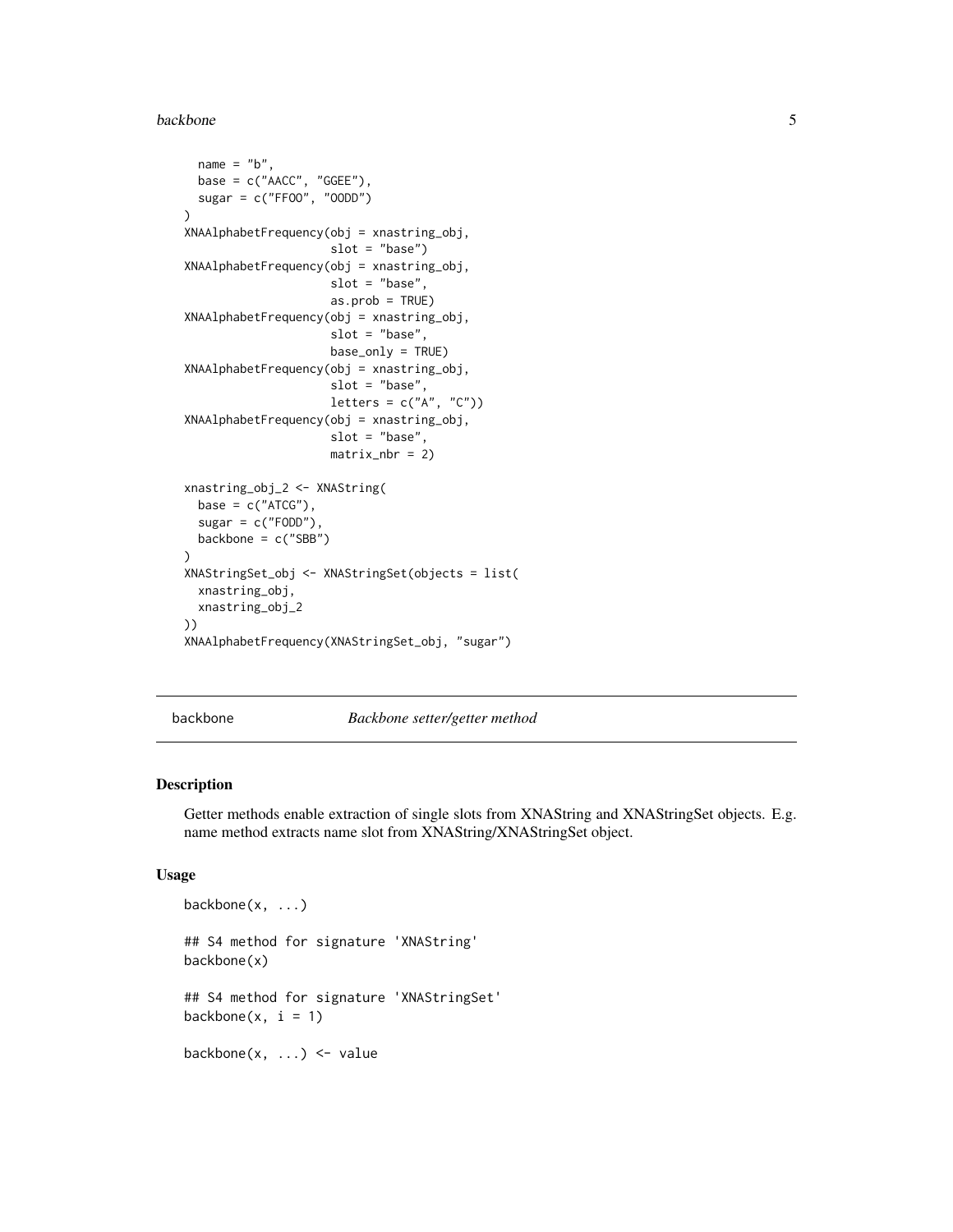#### **6** backbone **backbone backbone backbone backbone**

```
## S4 replacement method for signature 'XNAString'
backbone(x) <- value
## S4 replacement method for signature 'XNAStringSet'
```

```
backbone(x, i = 1) <- value
```
#### Arguments

| $\mathsf{x}$ | XNAString/XNAStringSet object                                                                                                                                                                                                  |
|--------------|--------------------------------------------------------------------------------------------------------------------------------------------------------------------------------------------------------------------------------|
| .            | optional arguments to generic function to support additional methods                                                                                                                                                           |
| i            | numeric - possibilities: 1 or 2. If 1 - 1st slots elements printed out, 2nd other-<br>wise. In case the second element is not in the object, empty char created. This<br>parameter is only available for XNAStringSet objects. |
| value        | character vector applied only for setter method                                                                                                                                                                                |

# Details

Setter methods enable overwriting single slots from XNAString and XNAStringSet objects. E.g. name<- method overwrites existing name slot

# Value

vector in getter method, XNAStringSet object (with replaced name slot) in setter method

```
my_dic <- data.table::data.table(
 type = c(rep("base", 3),
   rep("sugar", 2),
   rep("backbone", 3)
 ),
  symbol = c("G", "E", "A", "F", "O", "S", "B", "X")
\lambdaobj <- XNAString(
 name = "b",base = "GGE"sugar = "FFO",dictionary = my_dic
)
backbone(obj)
```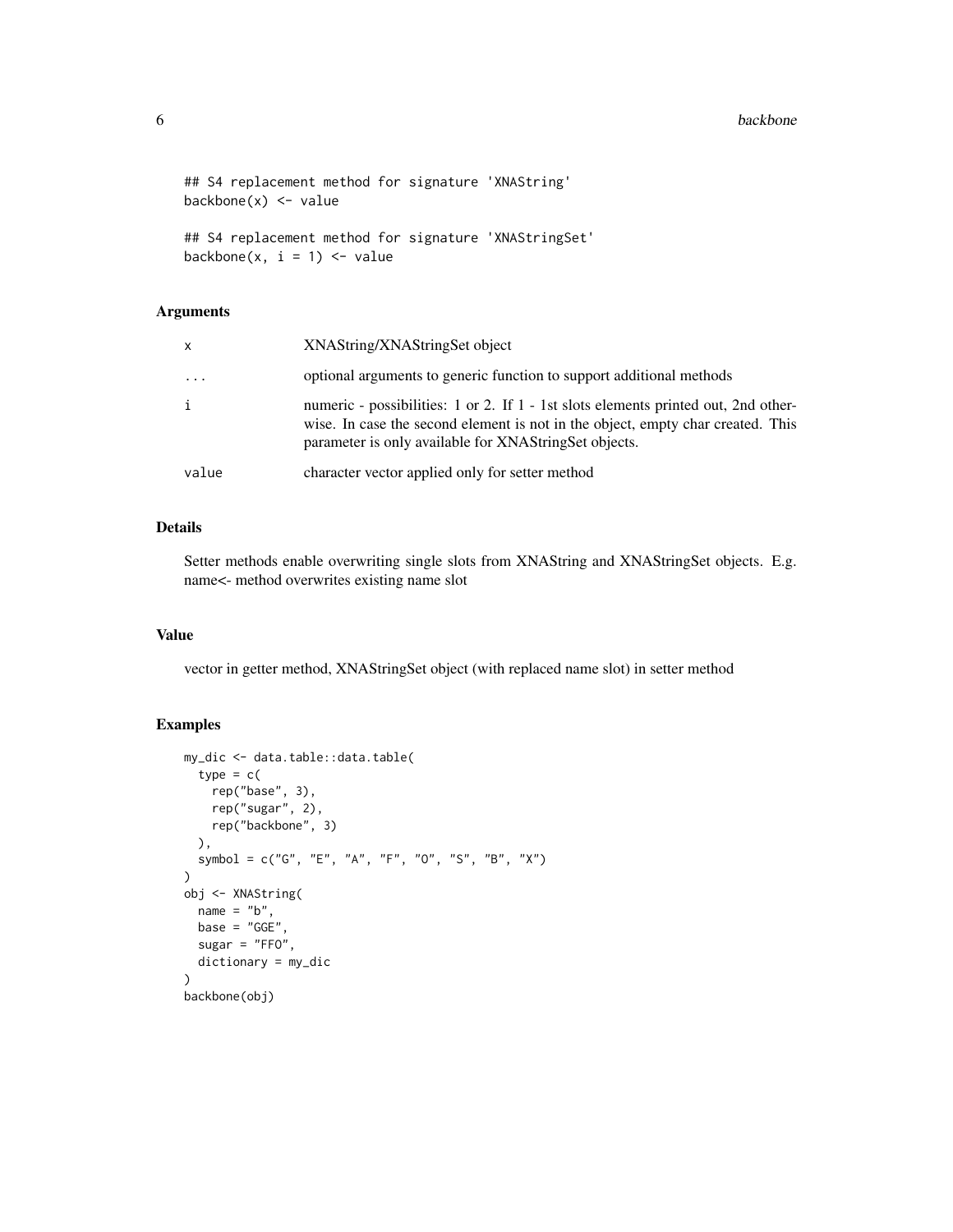#### <span id="page-6-0"></span>Description

Getter methods enable extraction of single slots from XNAString and XNAStringSet objects. E.g. name method extracts name slot from XNAString/XNAStringSet object.

#### Usage

```
base(x, \ldots)## S4 method for signature 'XNAString'
base(x)
## S4 method for signature 'XNAStringSet'
base(x, i = 1)base(x, \ldots) <- value
## S4 replacement method for signature 'XNAString'
base(x) < - value## S4 replacement method for signature 'XNAStringSet'
base(x, i = 1) <- value
```
#### Arguments

| $\mathsf{x}$ | XNAString/XNAStringSet object                                                                                                                                                                                                  |
|--------------|--------------------------------------------------------------------------------------------------------------------------------------------------------------------------------------------------------------------------------|
| .            | optional arguments to generic function to support additional methods                                                                                                                                                           |
| i            | numeric - possibilities: 1 or 2. If 1 - 1st slots elements printed out, 2nd other-<br>wise. In case the second element is not in the object, empty char created. This<br>parameter is only available for XNAStringSet objects. |
| value        | character vector applied only for setter method                                                                                                                                                                                |

# Details

Setter methods enable overwriting single slots from XNAString and XNAStringSet objects. E.g. name<- method overwrites existing name slot

#### Value

vector in getter method, XNAStringSet object (with replaced name slot) in setter method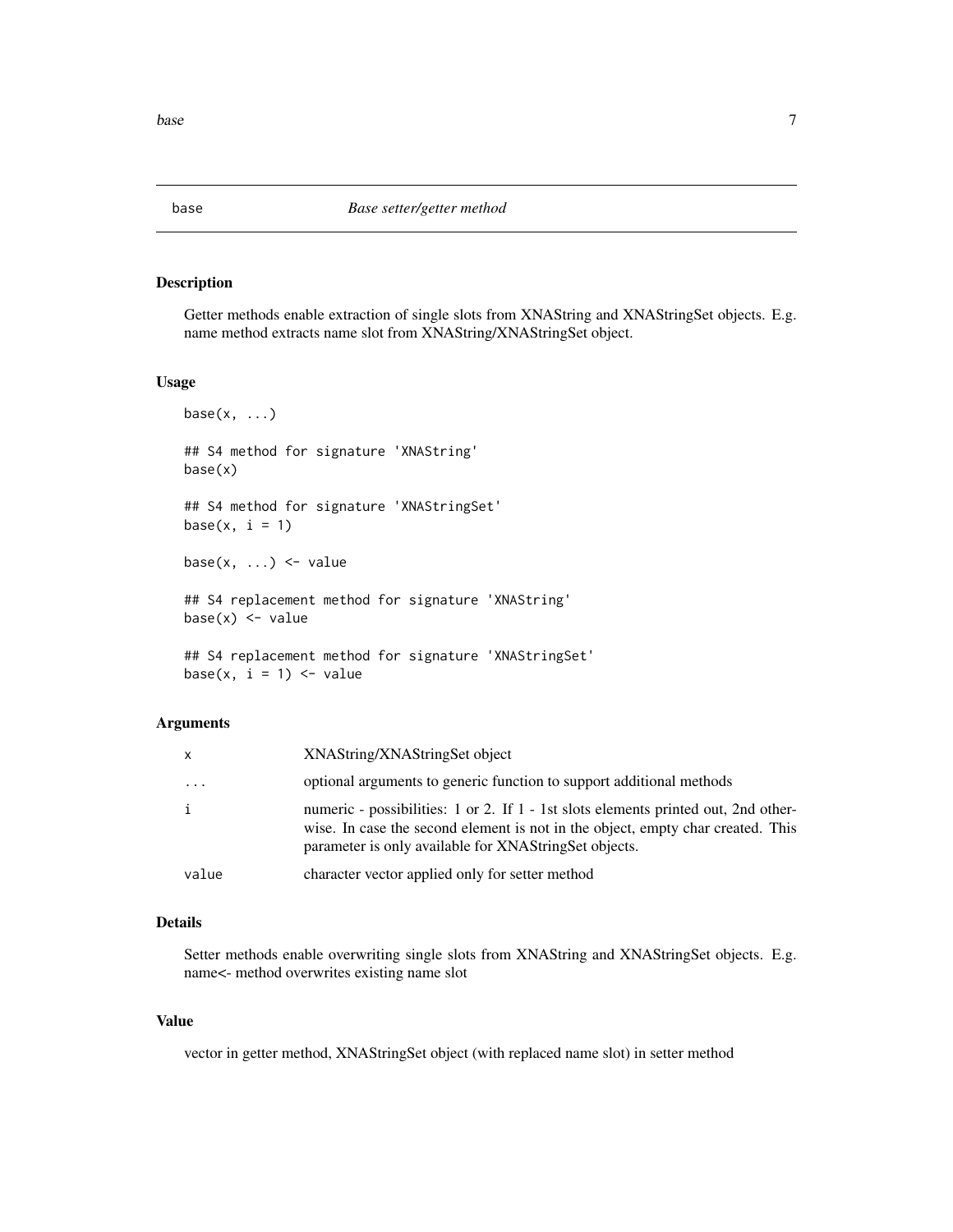# <span id="page-7-0"></span>8 changeBase changeBase

# Examples

```
my_dic <- data.table::data.table(
 type = c(rep("base", 3),
   rep("sugar", 2),
   rep("backbone", 3)
 ),
  symbol = c("G", "E", "A", "F", "O", "S", "B", "X")
\mathcal{L}obj <- XNAString(
 name = "b",base = "GGE",
  sugar = "FFO",
 dictionary = my_dic
)
base(obj)
```

| changeBase | Translate base slot based on complementary bases dictionary. Base |  |
|------------|-------------------------------------------------------------------|--|
|            | sequence in transformed using compl_target column.                |  |

# Description

Translate base slot based on complementary bases dictionary. Base sequence in transformed using compl\_target column.

# Usage

```
changeBase(compl_dict, bases)
```
# Arguments

| compl_dict | complementary bases dictionary     |
|------------|------------------------------------|
| bases      | string, one or two-elements vector |

# Value

string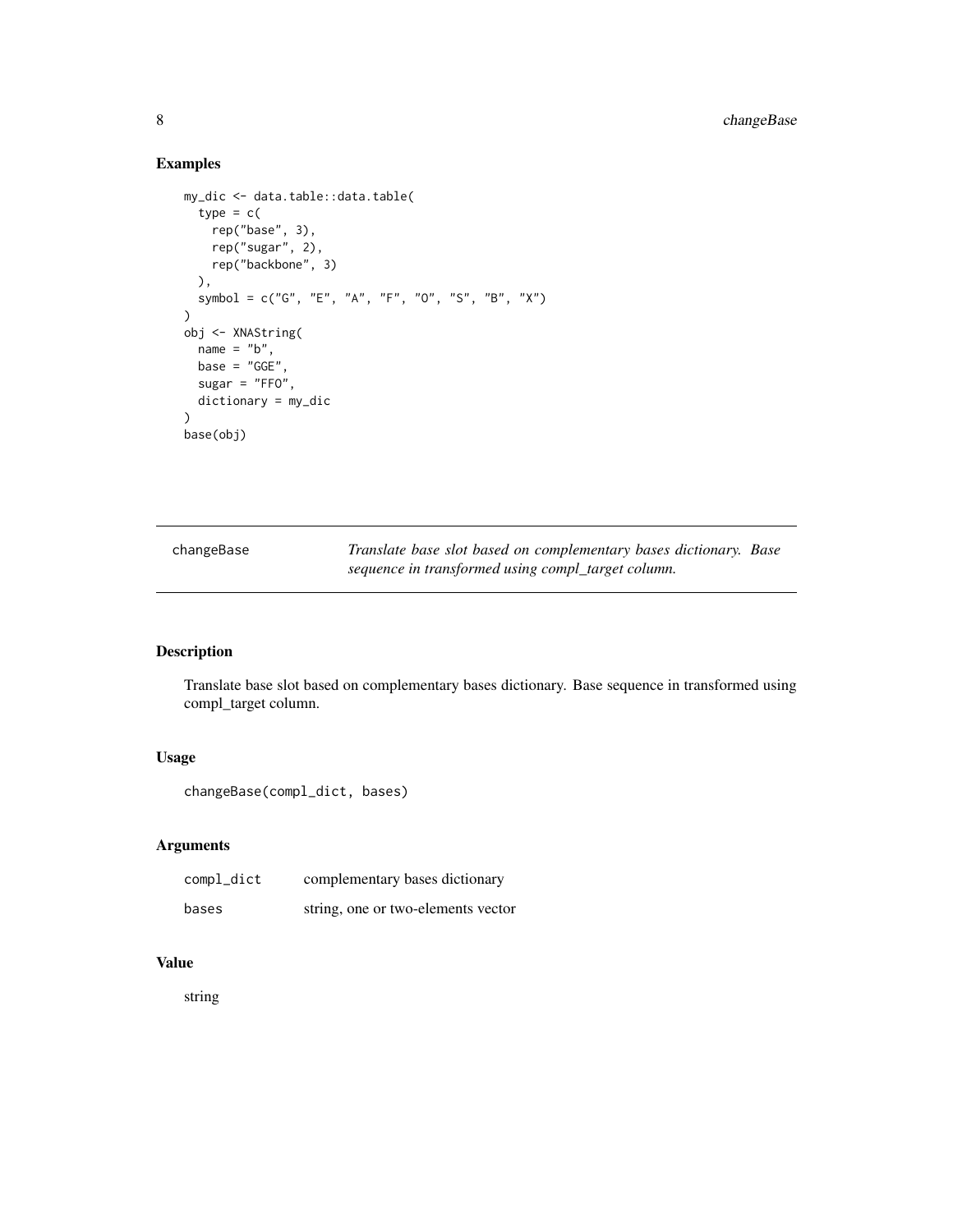<span id="page-8-0"></span>complementary\_bases *Default XNAString complementarity dictionary*

#### Description

A dataset containing default internal XNAString dictionary with base complemetary.

#### Usage

```
data(complementary_bases)
```
#### Format

A data.table with 6 rows and 3 variables:

base base symbol

target complementary base

compl\_target complementary target

#### Source

RMR internal bioinformatics database (Mimir)

compl\_dictionary *Compl\_dictionary setter/getter method*

#### Description

Getter methods enable extraction of single slots from XNAString and XNAStringSet objects. E.g. name method extracts name slot from XNAString/XNAStringSet object.

```
compl_dictionary(x, ...)
## S4 method for signature 'XNAString'
compl_dictionary(x)
compl_dictionary(x, ...) <- value
## S4 replacement method for signature 'XNAString'
compl_dictionary(x) <- value
```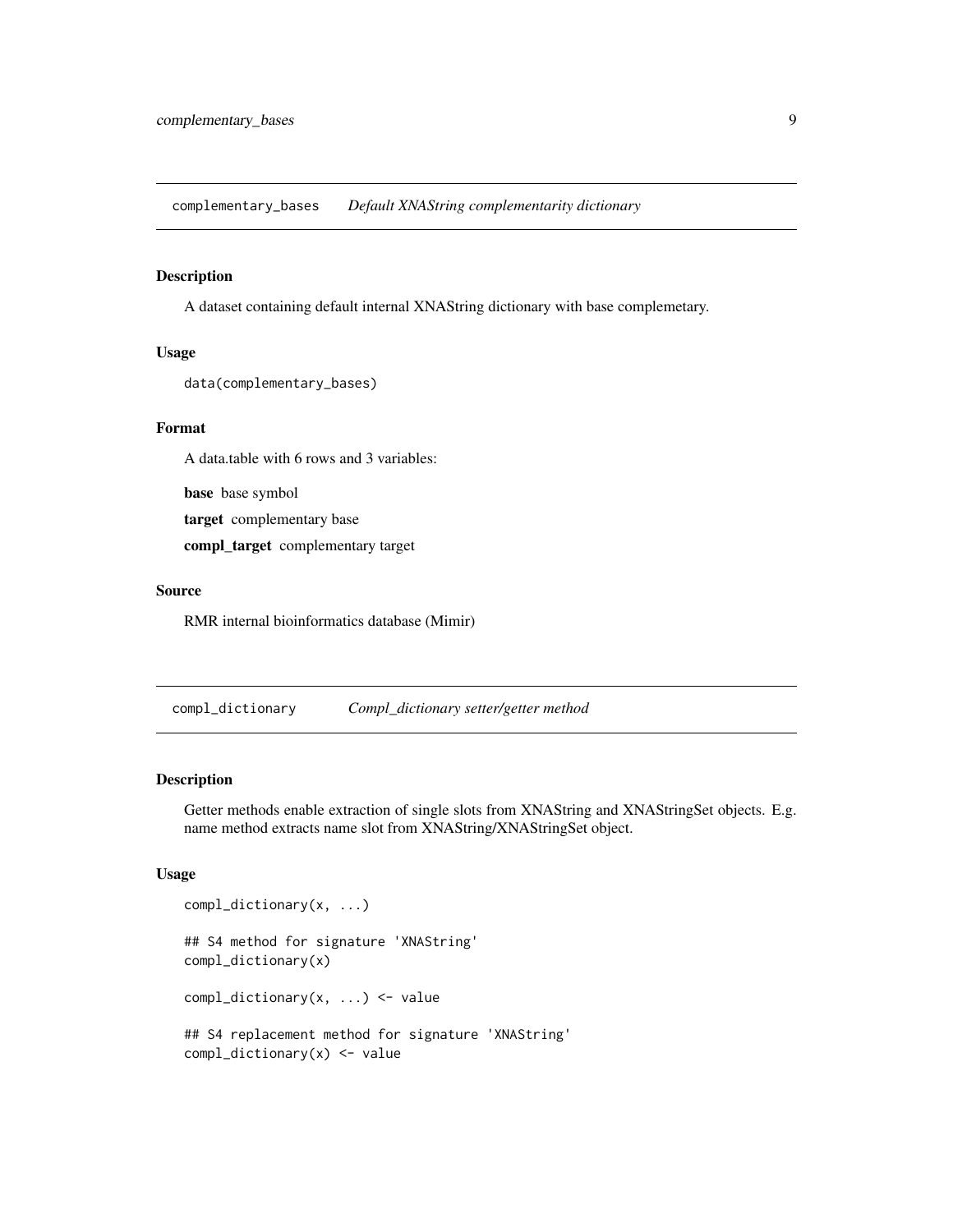<span id="page-9-0"></span>10 concatDict control of the concatDict concatDict concatDict concatDict concatDict concatDict concatDict concatDict concatDict concatDict concatDict concatDict concatDict concatDict concatDict concatDict concatDict concat

#### **Arguments**

| $\mathsf{x}$            | XNAString/XNAStringSet object                                        |
|-------------------------|----------------------------------------------------------------------|
| $\cdot$ $\cdot$ $\cdot$ | optional arguments to generic function to support additional methods |
| value                   | character vector applied only for setter method                      |

# Details

Setter methods enable overwriting single slots from XNAString and XNAStringSet objects. E.g. name<- method overwrites existing name slot

## Value

vector in getter method, XNAStringSet object (with replaced name slot) in setter method

# Examples

```
my_dic <- data.table::data.table(
  type = c(rep("base", 3),
   rep("sugar", 2),
   rep("backbone", 3)
  ),
  symbol = c("G", "E", "A", "F", "O", "S", "B", "X")
)
obj <- XNAString(
  name = "b",base = "GGE"sugar = "FFO",dictionary = my_dic
)
compl_dictionary(obj)
```
concatDict *Concatenate HELM-symbol custom dictionary with built-in HELMsymbol dictionary (xna\_dictionary)*

#### Description

Concatenate HELM-symbol custom dictionary with built-in HELM-symbol dictionary (xna\_dictionary)

```
concatDict(
  custom_dict,
  default_dict = xna_dictionary,
  helm_colname = "HELM",
  type_colname = "type",
  symbol_colname = "symbol"
\mathcal{E}
```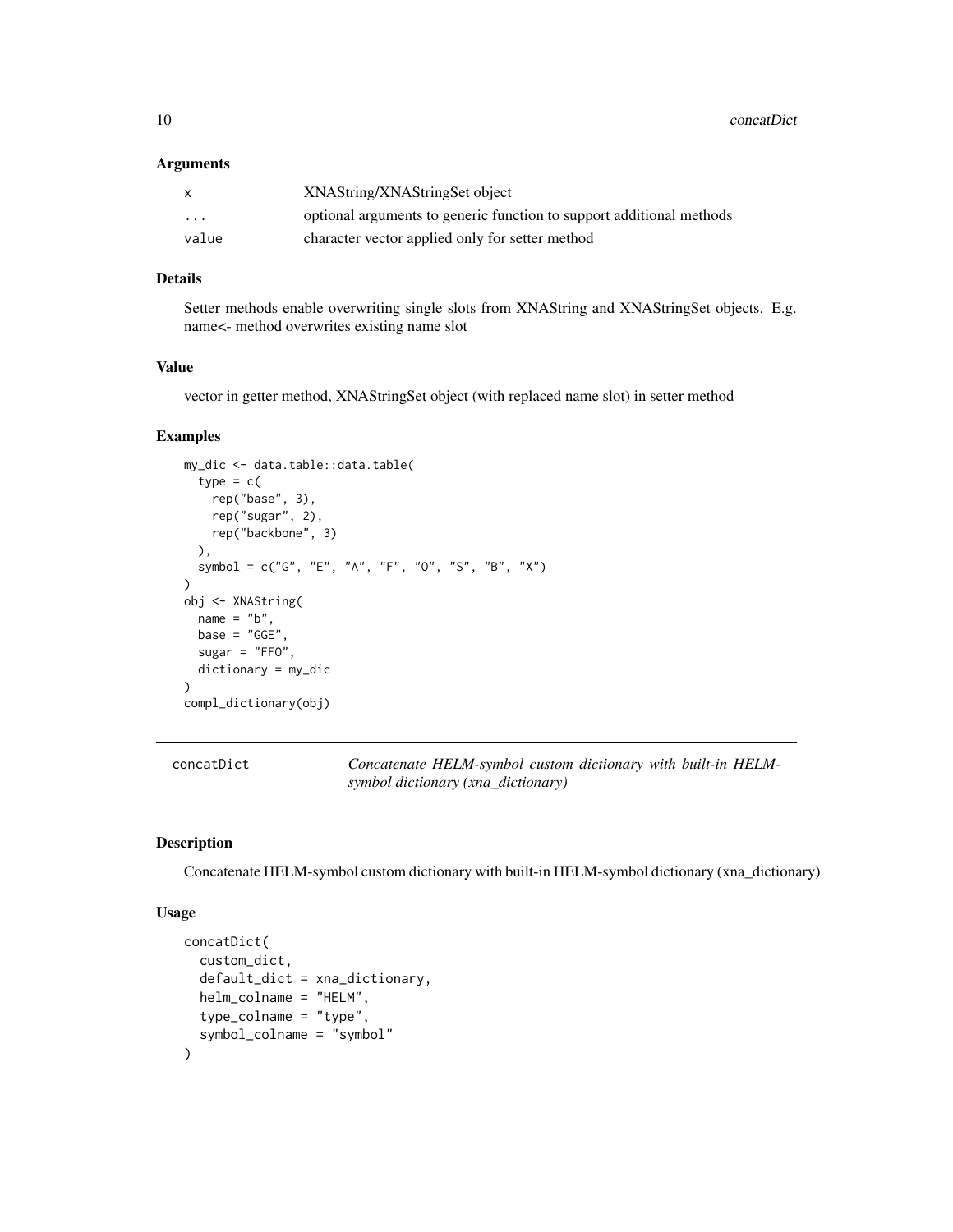# <span id="page-10-0"></span>conjugate3 11

#### Arguments

| custom_dict  | custom HELM-symbol dictionary                          |
|--------------|--------------------------------------------------------|
| default_dict | built-in HELM-symbol dictionary (xna_dictionary)       |
| helm_colname | helm column name in custom dictionary                  |
| type_colname | type column name in custom dictionary                  |
|              | symbol_colname symbol column name in custom dictionary |

## Value

data.table

#### Examples

```
my_dict <- data.table::data.table(
  HELM = c("[[B]]"),
  type = c("base"),
  symbol = c("B")\overline{)}concatDict(my_dict)
```
conjugate3 *Conjugate3 setter/getter method*

#### Description

Getter methods enable extraction of single slots from XNAString and XNAStringSet objects. E.g. name method extracts name slot from XNAString/XNAStringSet object.

```
conjugate3(x, ...)
## S4 method for signature 'XNAString'
conjugate3(x)
## S4 method for signature 'XNAStringSet'
conjugate3(x, i = 1)conjugate3(x, ...) <- value
## S4 replacement method for signature 'XNAString'
conjugate3(x) <- value
## S4 replacement method for signature 'XNAStringSet'
conjugate3(x, i = 1) <- value
```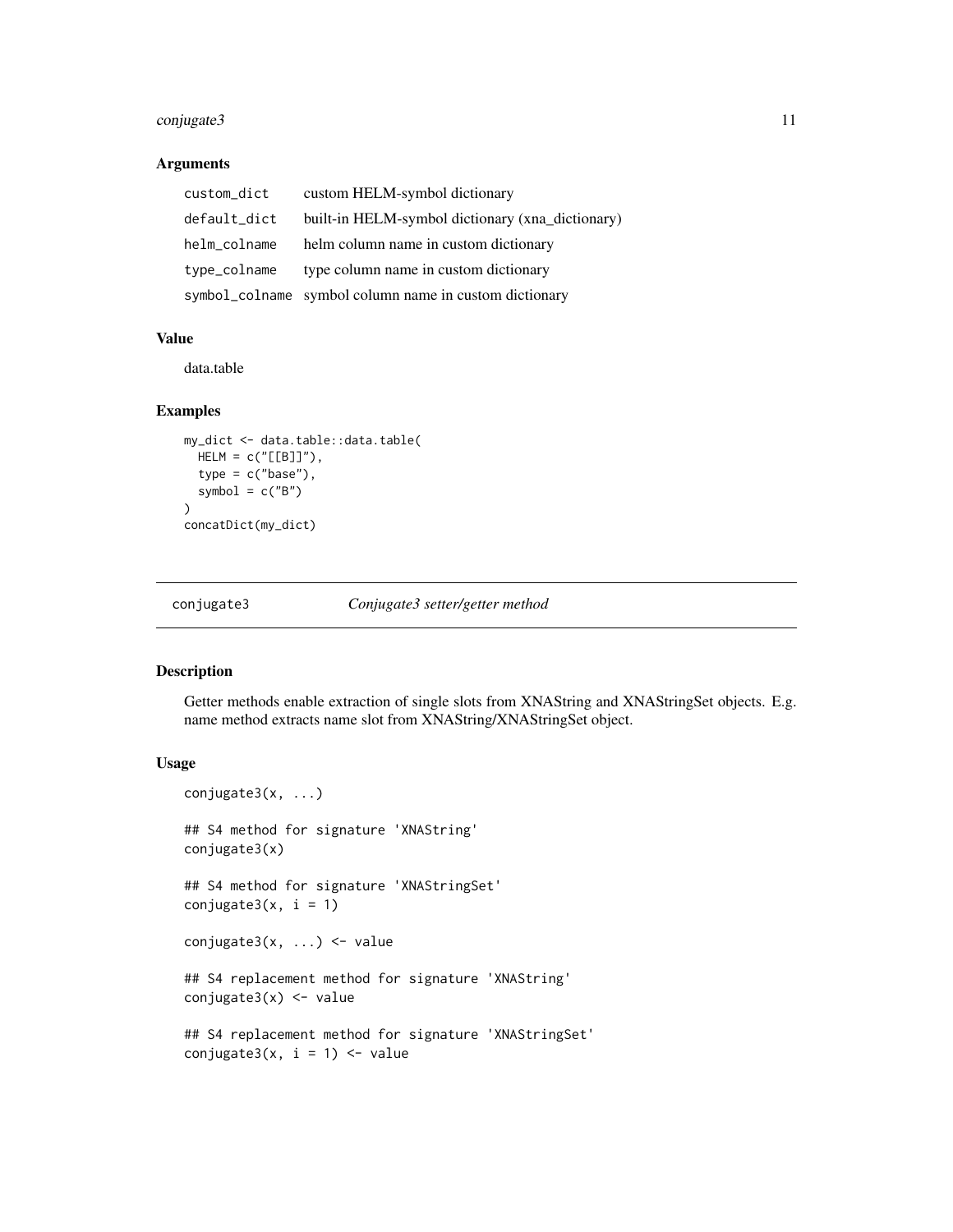#### <span id="page-11-0"></span>Arguments

| $\mathsf{x}$ | XNAString/XNAStringSet object                                                                                                                                                                                                  |
|--------------|--------------------------------------------------------------------------------------------------------------------------------------------------------------------------------------------------------------------------------|
| $\ddotsc$    | optional arguments to generic function to support additional methods                                                                                                                                                           |
| i            | numeric - possibilities: 1 or 2. If 1 - 1st slots elements printed out, 2nd other-<br>wise. In case the second element is not in the object, empty char created. This<br>parameter is only available for XNAStringSet objects. |
| value        | character vector applied only for setter method                                                                                                                                                                                |

#### Details

Setter methods enable overwriting single slots from XNAString and XNAStringSet objects. E.g. name<- method overwrites existing name slot

#### Value

vector in getter method, XNAStringSet object (with replaced name slot) in setter method

#### Examples

```
my_dic <- data.table::data.table(
  type = c(rep("base", 3),
   rep("sugar", 2),
   rep("backbone", 3)
  ),
  symbol = c("G", "E", "A", "F", "O", "S", "B", "X")
)
obj <- XNAString(
  name = "b",base = "GGE"sugar = "FFO",dictionary = my_dic
)
conjugate3(obj)
```
conjugate5 *Conjugate5 setter/getter method*

# Description

Getter methods enable extraction of single slots from XNAString and XNAStringSet objects. E.g. name method extracts name slot from XNAString/XNAStringSet object.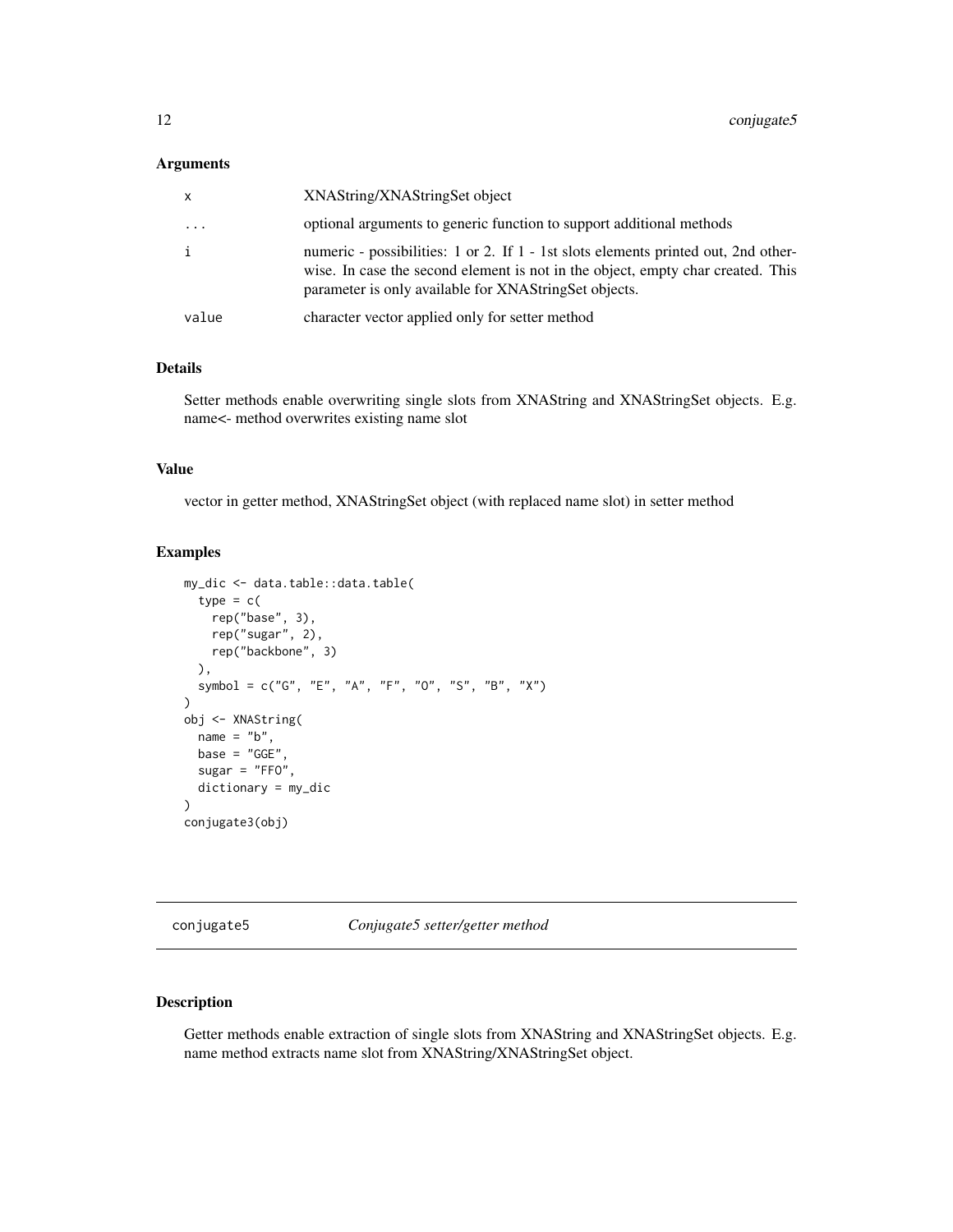# conjugate5 13

# Usage

```
conjugate5(x, ...)
## S4 method for signature 'XNAString'
conjugate5(x)
## S4 method for signature 'XNAStringSet'
conjugate5(x, i = 1)conjugate5(x, ...) <- value
## S4 replacement method for signature 'XNAString'
conjugate5(x) <- value
## S4 replacement method for signature 'XNAStringSet'
conjugate5(x, i = 1) <- value
```
#### Arguments

| x     | XNAString/XNAStringSet object                                                                                                                                                                                                  |
|-------|--------------------------------------------------------------------------------------------------------------------------------------------------------------------------------------------------------------------------------|
| .     | optional arguments to generic function to support additional methods                                                                                                                                                           |
| i     | numeric - possibilities: 1 or 2. If 1 - 1st slots elements printed out, 2nd other-<br>wise. In case the second element is not in the object, empty char created. This<br>parameter is only available for XNAStringSet objects. |
| value | character vector applied only for setter method                                                                                                                                                                                |

#### Details

Setter methods enable overwriting single slots from XNAString and XNAStringSet objects. E.g. name<- method overwrites existing name slot

#### Value

vector in getter method, XNAStringSet object (with replaced name slot) in setter method

```
my_dic <- data.table::data.table(
 type = c(rep("base", 3),
   rep("sugar", 2),
   rep("backbone", 3)
  ),
  symbol = c("G", "E", "A", "F", "O", "S", "B", "X")
)
obj <- XNAString(
 name = "b",base = "GGE"sugar = "FFO",
```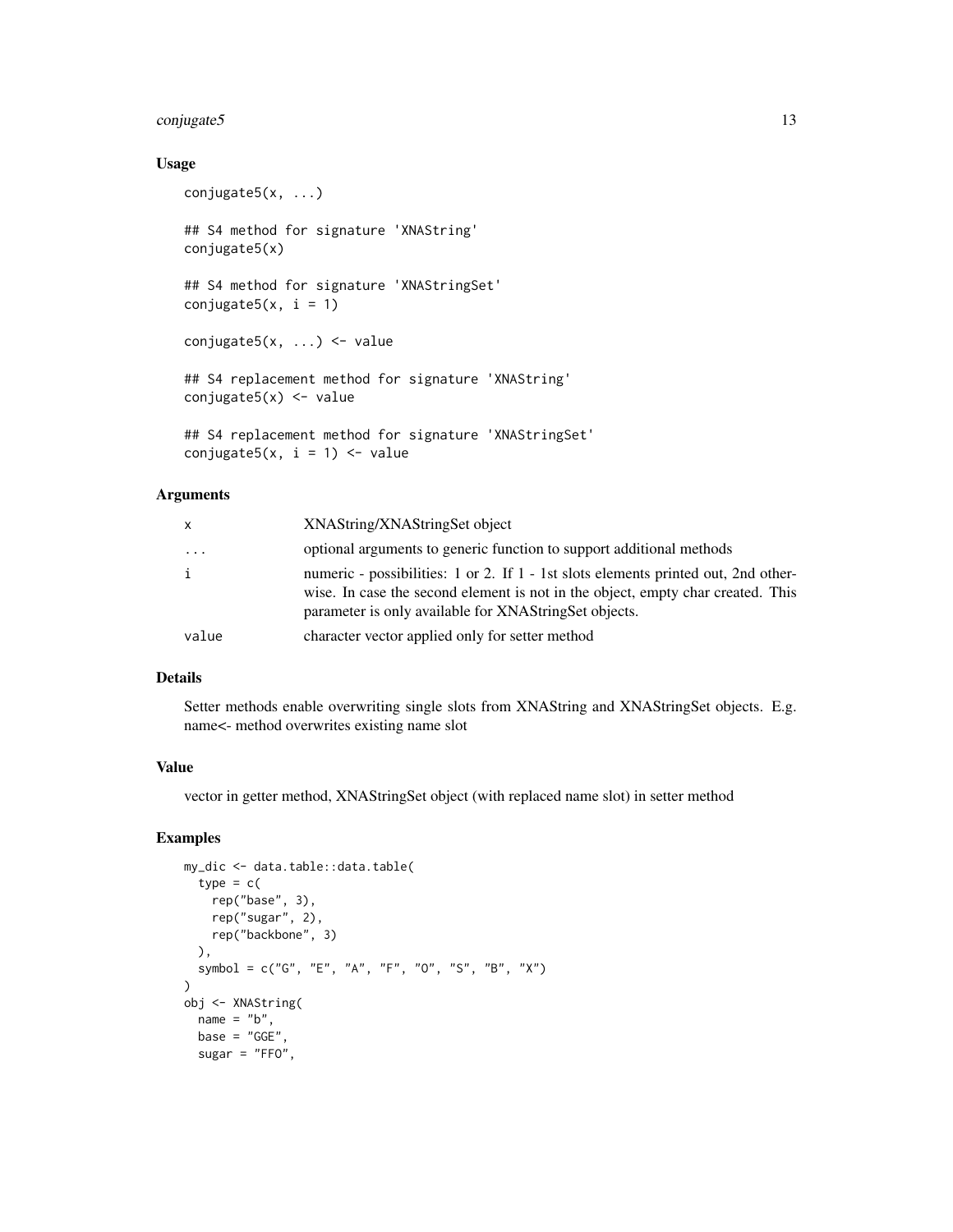```
dictionary = my_dic
\mathcal{L}conjugate5(obj)
```
default\_backbone *Default\_backbone setter/getter method*

# Description

Getter methods enable extraction of single slots from XNAString and XNAStringSet objects. E.g. name method extracts name slot from XNAString/XNAStringSet object.

#### Usage

```
default_backbone(x, ...)
## S4 method for signature 'XNAString'
default_backbone(x)
## S4 method for signature 'XNAStringSet'
default_backbone(x)
default_backbone(x, ...) <- value
## S4 replacement method for signature 'XNAString'
default_backbone(x) <- value
```
#### Arguments

| X        | XNAString/XNAStringSet object                                        |
|----------|----------------------------------------------------------------------|
| $\cdots$ | optional arguments to generic function to support additional methods |
| value    | character vector applied only for setter method                      |

# Details

Setter methods enable overwriting single slots from XNAString and XNAStringSet objects. E.g. name<- method overwrites existing name slot

### Value

vector in getter method, XNAStringSet object (with replaced name slot) in setter method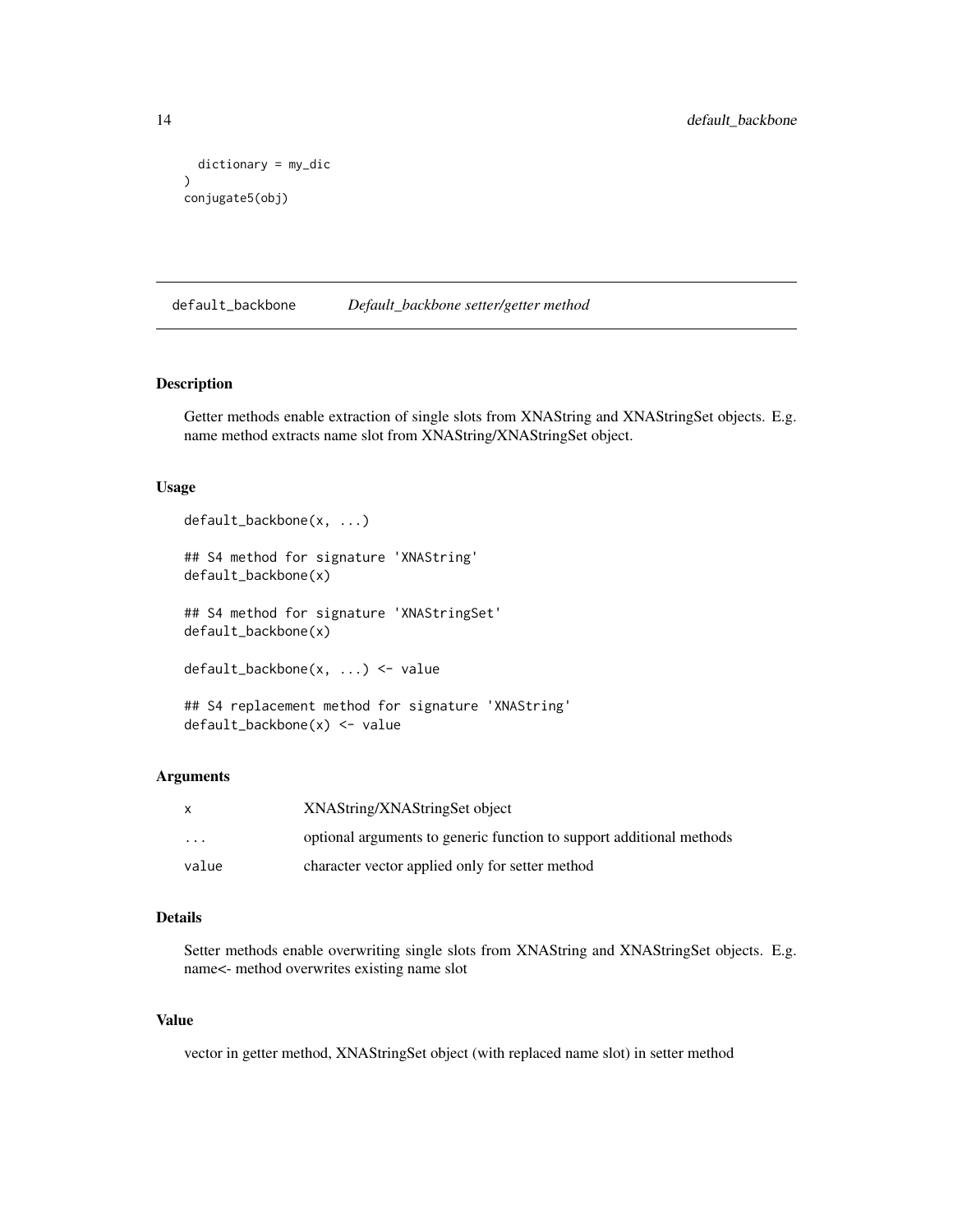# <span id="page-14-0"></span>default\_sugar 15

#### Examples

```
my_dic <- data.table::data.table(
  type = c(rep("base", 3),
   rep("sugar", 2),
   rep("backbone", 3)
  ),
  symbol = c("G", "E", "A", "F", "O", "S", "B", "X")
)
obj <- XNAString(
  name = "b",
 base = "GGE",default_sugar = 'F',
  default_backbone = 'X',
  dictionary = my_dic
\lambdadefault_backbone(obj)
```
default\_sugar *Default\_sugar setter/getter method*

#### Description

Getter methods enable extraction of single slots from XNAString and XNAStringSet objects. E.g. name method extracts name slot from XNAString/XNAStringSet object.

# Usage

```
default_sugar(x, ...)
## S4 method for signature 'XNAString'
default_sugar(x)
## S4 method for signature 'XNAStringSet'
default_sugar(x)
default_sugar(x, ...) <- value
```

```
## S4 replacement method for signature 'XNAString'
default_sugar(x) <- value
```

|                         | XNAString/XNAStringSet object                                        |
|-------------------------|----------------------------------------------------------------------|
| $\cdot$ $\cdot$ $\cdot$ | optional arguments to generic function to support additional methods |
| value                   | character vector applied only for setter method                      |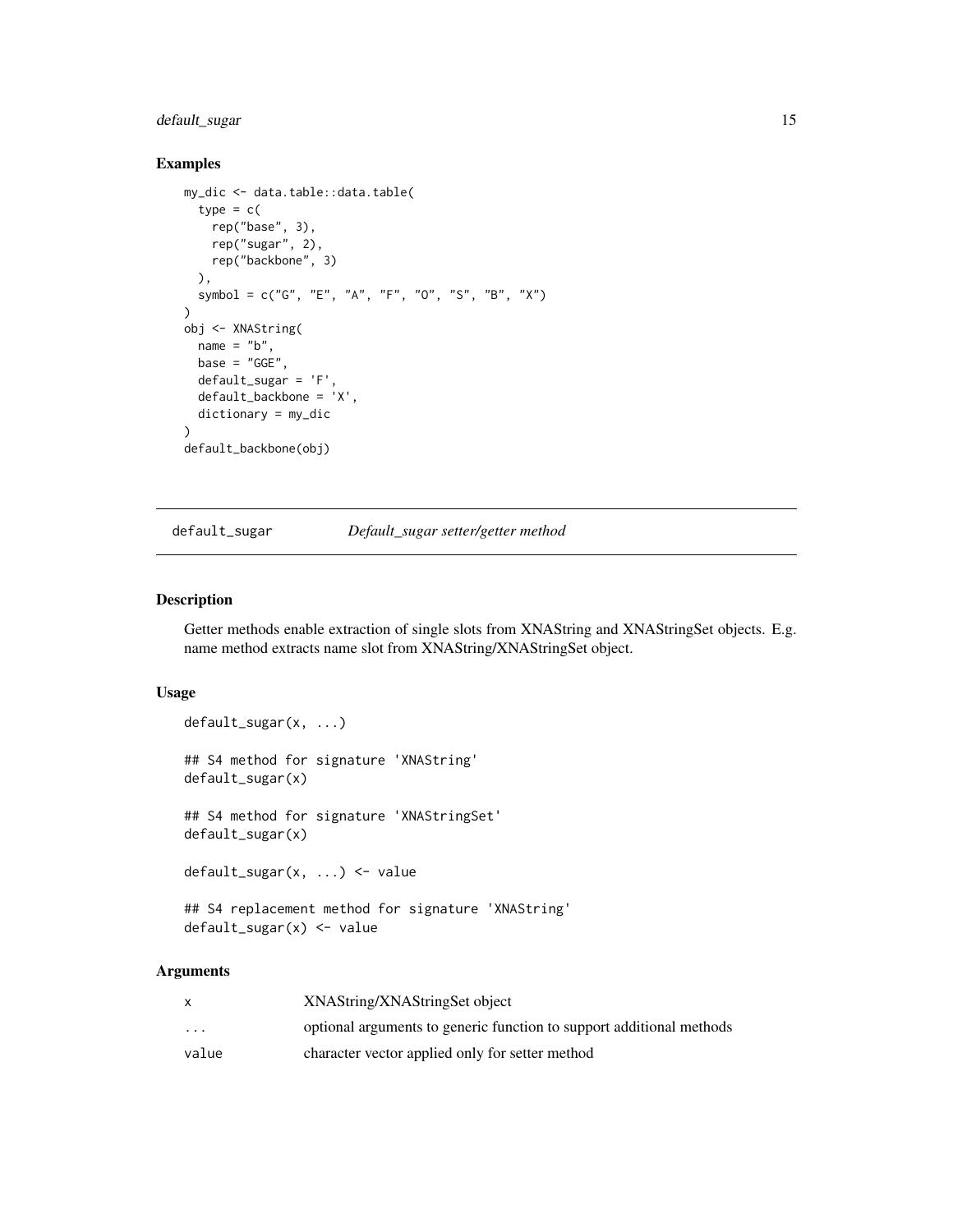#### Details

Setter methods enable overwriting single slots from XNAString and XNAStringSet objects. E.g. name<- method overwrites existing name slot

#### Value

vector in getter method, XNAStringSet object (with replaced name slot) in setter method

# Examples

```
my_dic <- data.table::data.table(
  type = c(rep("base", 3),
   rep("sugar", 2),
   rep("backbone", 3)
  ),
  symbol = c("G", "E", "A", "F", "O", "S", "B", "X")
)
obj <- XNAString(
  name = "b",
  base = "GGE"default_sugar = 'F',
  default_backbone = 'X',
  dictionary = my_dic
)
default_sugar(obj)
```
dictionary *Dictionary setter/getter method*

#### Description

Getter methods enable extraction of single slots from XNAString and XNAStringSet objects. E.g. name method extracts name slot from XNAString/XNAStringSet object.

```
dictionary(x, ...)
## S4 method for signature 'XNAString'
dictionary(x)
dictionary(x, ...) <- value
## S4 replacement method for signature 'XNAString'
dictionary(x) <- value
```
<span id="page-15-0"></span>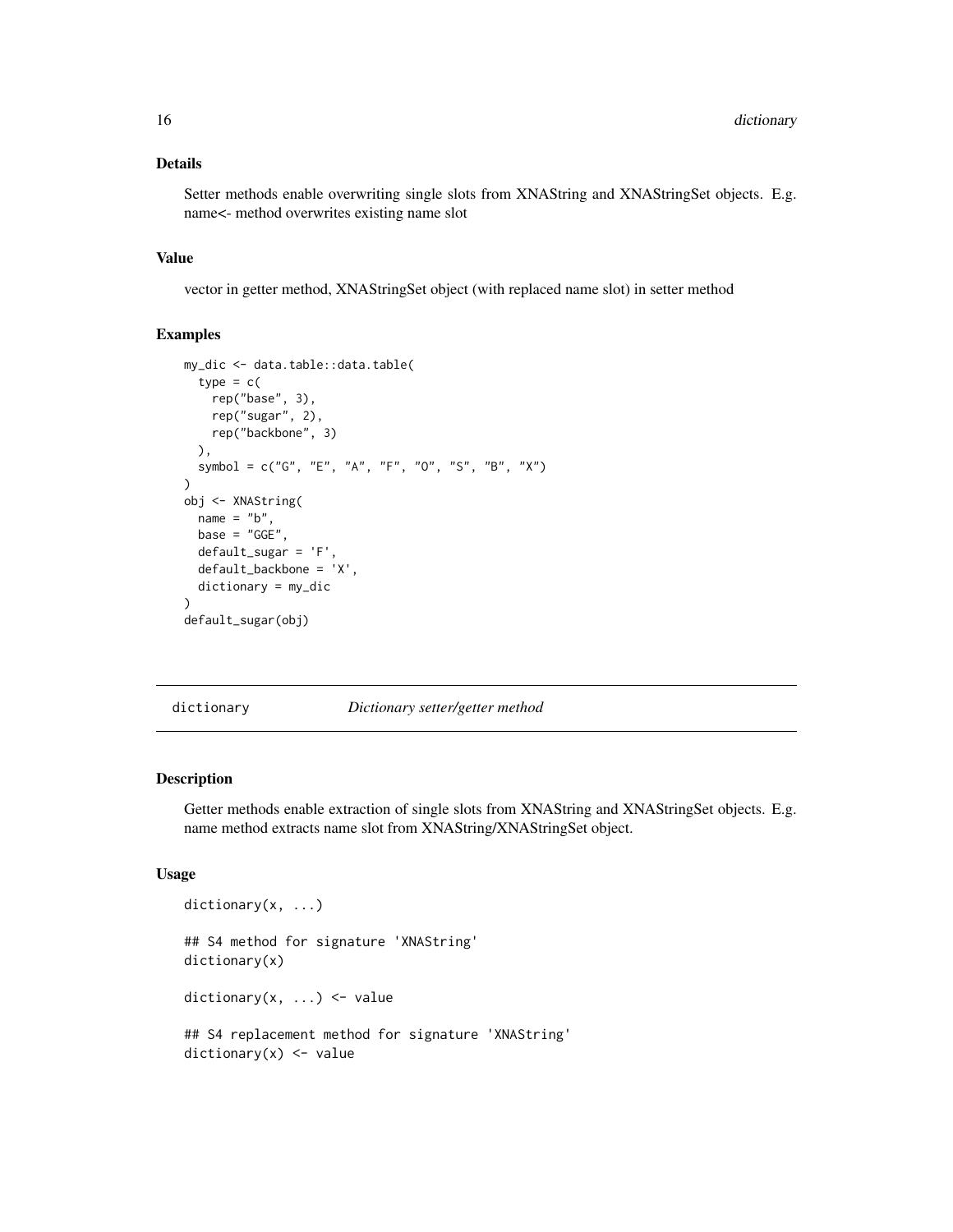#### <span id="page-16-0"></span>**Arguments**

| X        | XNAString/XNAStringSet object                                        |
|----------|----------------------------------------------------------------------|
| $\cdots$ | optional arguments to generic function to support additional methods |
| value    | character vector applied only for setter method                      |

#### Details

Setter methods enable overwriting single slots from XNAString and XNAStringSet objects. E.g. name<- method overwrites existing name slot

#### Value

vector in getter method, XNAStringSet object (with replaced name slot) in setter method

# Examples

```
my_dic <- data.table::data.table(
 type = c(rep("base", 3),
   rep("sugar", 2),
   rep("backbone", 3)
 ),
 symbol = c("G", "E", "A", "F", "O", "S", "B", "X")
)
obj <- XNAString(
 name = "b",
 base = "GGE".
 sugar = "FFO",dictionary = my_dic
\mathcal{L}dictionary(obj)
```
dinucleotideFrequency *XNADinucleotideFrequencyFun returns double letters frequency for a given object in base, sugar or backbone slot*

#### Description

XNADinucleotideFrequencyFun returns double letters frequency for a given object in base, sugar or backbone slot

XNADinucleotideFrequency method returns dinucleotide frequency for a given object. It works for 3 slots: base, sugar and backbone. If matrix\_nbr equals 1, dinucleotide frequency for the first elements in the slot is returned. Double letters can be given as argument, otherwise unique double letters in object's dictionary are in use.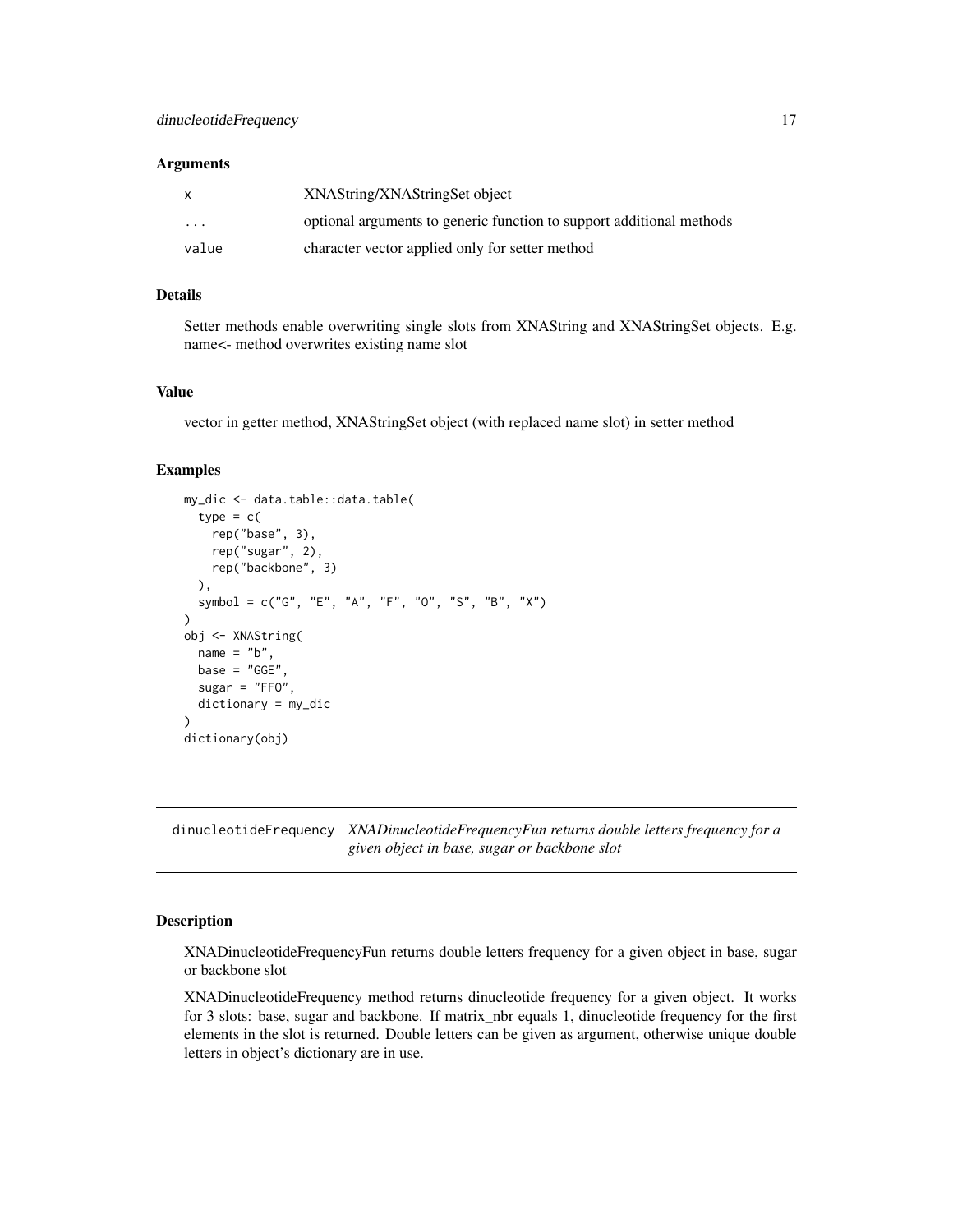# Usage

```
XNADinucleotideFrequencyFun(
  obj,
  slot,
  double_letters = NA,
 matrix\_nbr = 1,
 as.prob = FALSE,base_only = FALSE
\mathcal{L}XNADinucleotideFrequency(
  obj,
  slot,
 double_letters = NA,
 matrix\_nbr = 1,
  as.prob = FALSE,
 base_only = FALSE,
  ...
\mathcal{L}## S4 method for signature 'XNAString'
XNADinucleotideFrequency(
  obj,
  slot,
 double_letters = NA,
 matrix\_nbr = 1,
  as.prob = FALSE,
 base_only = FALSE
\mathcal{L}## S4 method for signature 'XNAStringSet'
XNADinucleotideFrequency(
  obj,
  slot,
  double_letters = NA,
 matrix\_nbr = 1,
 as.prob = FALSE,base_only = FALSE
\mathcal{L}
```

| obi        | XNAString or XNAStringSet class                                                  |
|------------|----------------------------------------------------------------------------------|
| slot       | string (slot name: base, sugar or backbone)                                      |
|            | double_letters string (or string vector) - double letters                        |
| matrix_nbr | numeric (1 or 2, if 1 - first slot's element is use, if 2 - 2nd element in slot) |
| as.prob    | logical - if TRUE frequency returned as probability of occurence                 |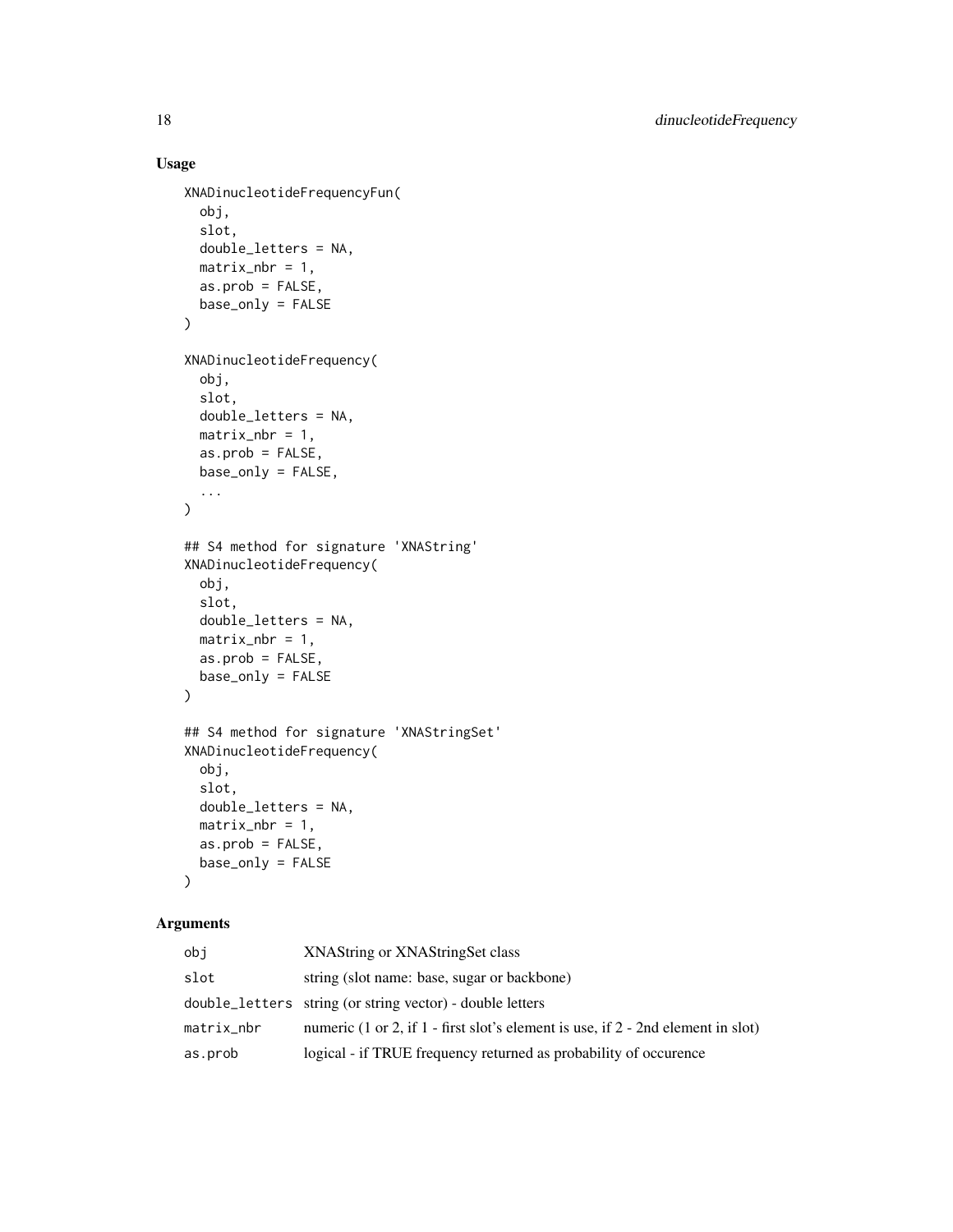#### <span id="page-18-0"></span>dt2Set 19

| base_only | logical - if TRUE, frequency checked for 'A', 'C', 'G', 'T', other   |
|-----------|----------------------------------------------------------------------|
| .         | optional arguments to generic function to support additional methods |

#### Value

matrix (frequency matrix for a given slot)

#### Examples

```
my_dic <-
data.table::data.table(
type = c(rep("base", 3), rep("sugar", 2), rep("backbone", 3)),
symbol = c("G", "E", "A", "F", "O", "S", "B", "X")
)
xnastring_obj <- XNAString(
name = "b",
base = c("GGEG"),
sugar = c("FF00"),
dictionary = my_dic
\mathcal{L}XNAString::XNADinucleotideFrequency(
obj = xnastring_obj,
slot = "base",
matrix_nbr = 1
)
```
dt2Set *Function which creates XNAstringSet object from table with base, sugar and backbone columns.*

# Description

Function which creates XNAstringSet object from table with base, sugar and backbone columns.

```
dt2Set(
  table,
  col.\nbase = "base",col.sugar = "sugar",
  col.backbone = "backbone",
  col.target = "target",
  default_sugar = NA,
  default_backbone = NA,
  compl_dict = complementary_bases
)
```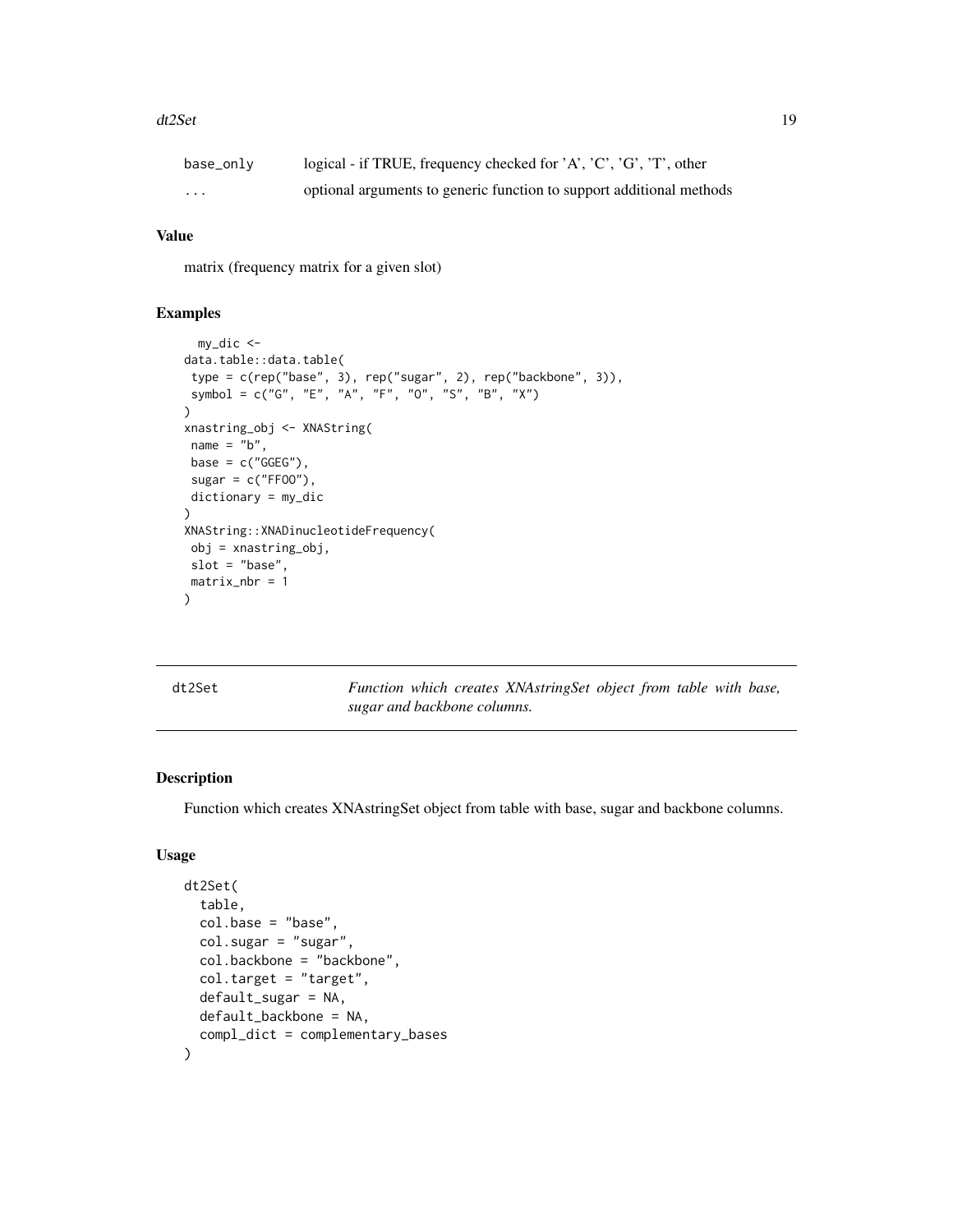# Arguments

| table            | data.table or data.frame (must incluse base, sugar and backbone columns)                                   |
|------------------|------------------------------------------------------------------------------------------------------------|
| col.base         | character (name of base column)                                                                            |
| col.sugar        | character (name of sugar column)                                                                           |
| col.backbone     | character (name of backbone column)                                                                        |
| col.target       | character (name of target column)                                                                          |
| default_sugar    | character - only one letter. Will be replicated nchar (base) times                                         |
| default_backbone |                                                                                                            |
|                  | character - only one letter. Will be replicated nchar (base) -1 times                                      |
| compl_dict       | data.table with following columns: "base", "target". By default internal XNAS-<br>tring dictionary is used |

# Value

XNAStringSet object

# Examples

```
dt <- data.table::data.table(
  base = c("TT", "GG"),
  sugar = c("FF", "FO"),
 backbone = c("S", "S")\lambdadt2Set(dt)
```
duplex\_structure *Duplex\_structure setter/getter method*

# Description

Getter methods enable extraction of single slots from XNAString and XNAStringSet objects. E.g. name method extracts name slot from XNAString/XNAStringSet object.

```
duplex_structure(x, ...)
## S4 method for signature 'XNAString'
duplex_structure(x)
## S4 method for signature 'XNAStringSet'
duplex_structure(x)
duplex_structure(x, ...) <- value
## S4 replacement method for signature 'XNAString'
duplex_structure(x) <- value
```
<span id="page-19-0"></span>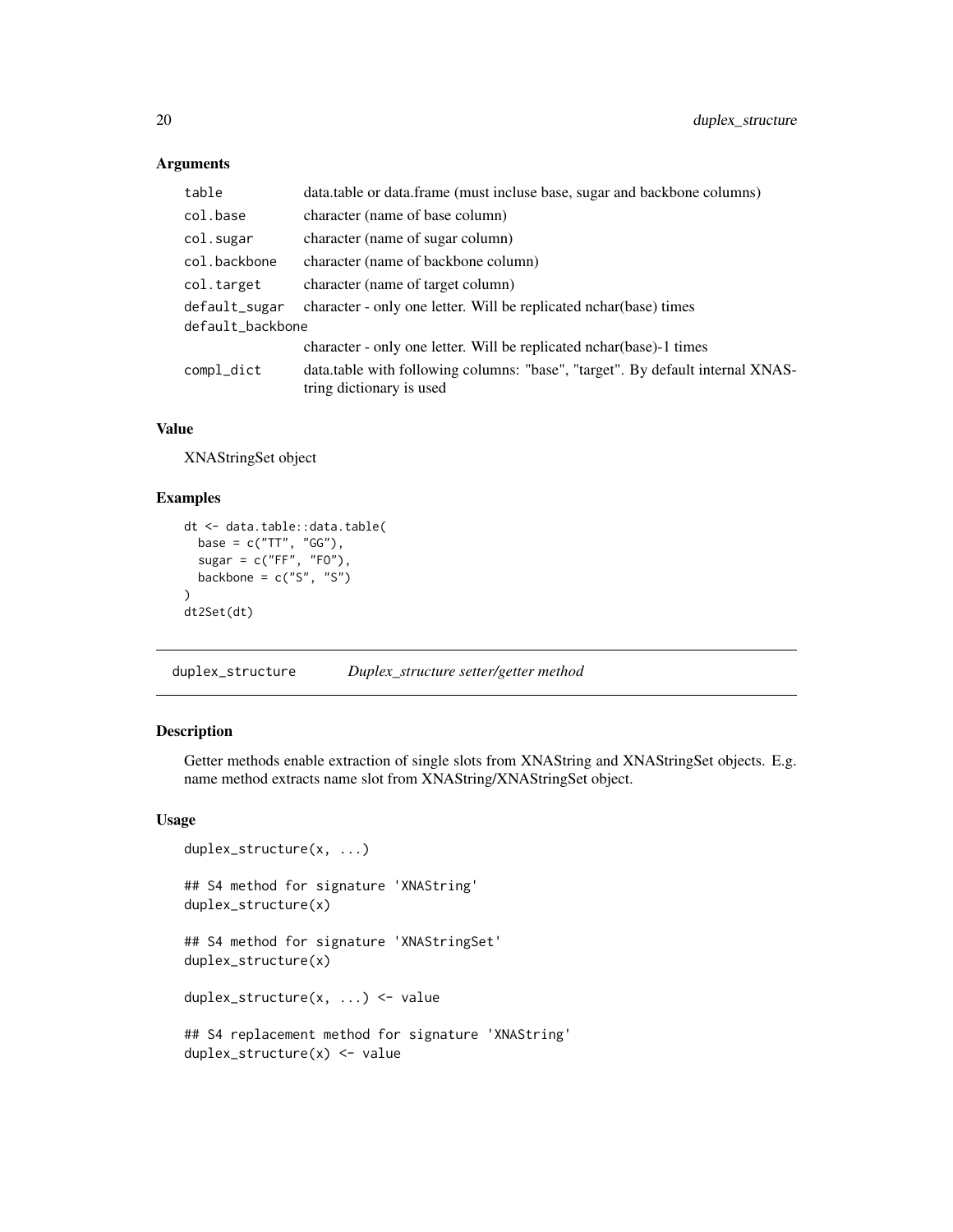# <span id="page-20-0"></span>helm2String 21

#### **Arguments**

| X        | XNAString/XNAStringSet object                                        |
|----------|----------------------------------------------------------------------|
| $\cdots$ | optional arguments to generic function to support additional methods |
| value    | character vector applied only for setter method                      |

#### Details

Setter methods enable overwriting single slots from XNAString and XNAStringSet objects. E.g. name<- method overwrites existing name slot

#### Value

vector in getter method, XNAStringSet object (with replaced name slot) in setter method

#### Examples

```
my_dic <- data.table::data.table(
  type = c(rep("base", 3),
    rep("sugar", 2),
    rep("backbone", 3)
  ),
  symbol = c("G", "E", "A", "F", "O", "S", "B", "X")
\mathcal{L}obj <- XNAString(
  name = "b",base = "GGE"sugar = "FFO",
  dictionary = my_dic
)
duplex_structure(obj)
```
helm2String *Translate RNA from HELM notation to multi-string notation*

## Description

This function translates RNA molecules encoded in HELM notation into multi-string notation. It uses dictionary which links HELM code for base, sugar and backbone elements with symbols used in multi-string notation.

```
helm2String(helm, dictionary = xna_dictionary, remove_linker = TRUE)
```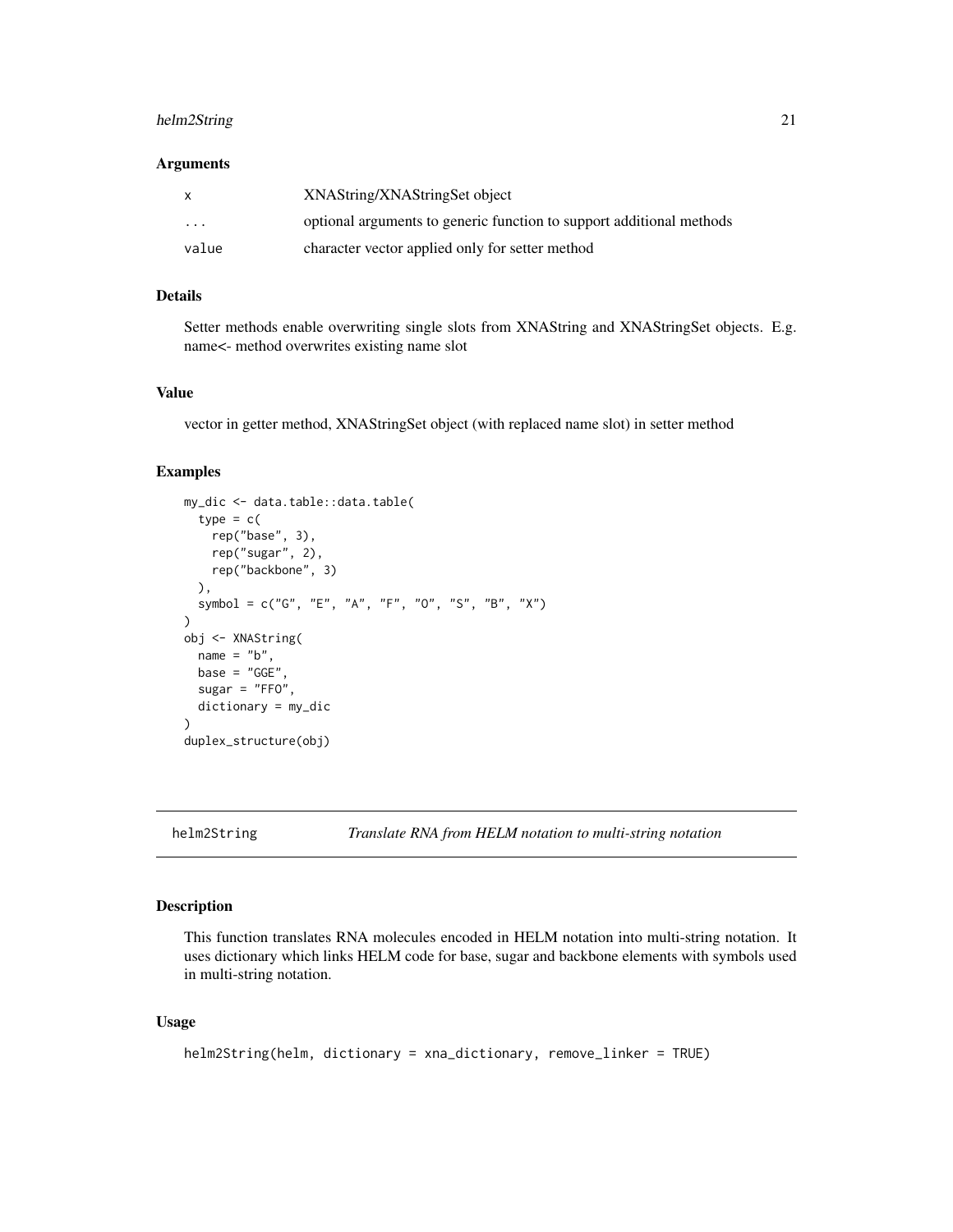# <span id="page-21-0"></span>Arguments

| helm          | string with HELM sequence, which contains one RNA polymer and optionally<br><b>CHEM</b> element                     |
|---------------|---------------------------------------------------------------------------------------------------------------------|
| dictionary    | data.table with following columns: "HELM", "type", "symbol". By default in-<br>ternal XNAString dictionary is used. |
| remove_linker | logical defines if linker should be clipped from RNA                                                                |

#### Value

named list of strings with following elements: base, sugar, backbone, conjugate5, conjugate3

# Author(s)

Marianna Plucinska

# Examples

helm2String("RNA1{[dR](A)P.[dR](A)P.[dR](A)}\$\$\$\$V2.0")

instanceOf *Check on an object type*

# Description

Check on an object type

# Usage

```
instanceOf(object, type)
```
# Arguments

| object | an object of any class |
|--------|------------------------|
| type   | class of an object     |

# Value

logical information. TRUE if object class equals type

# Examples

instanceOf(1, "numeric")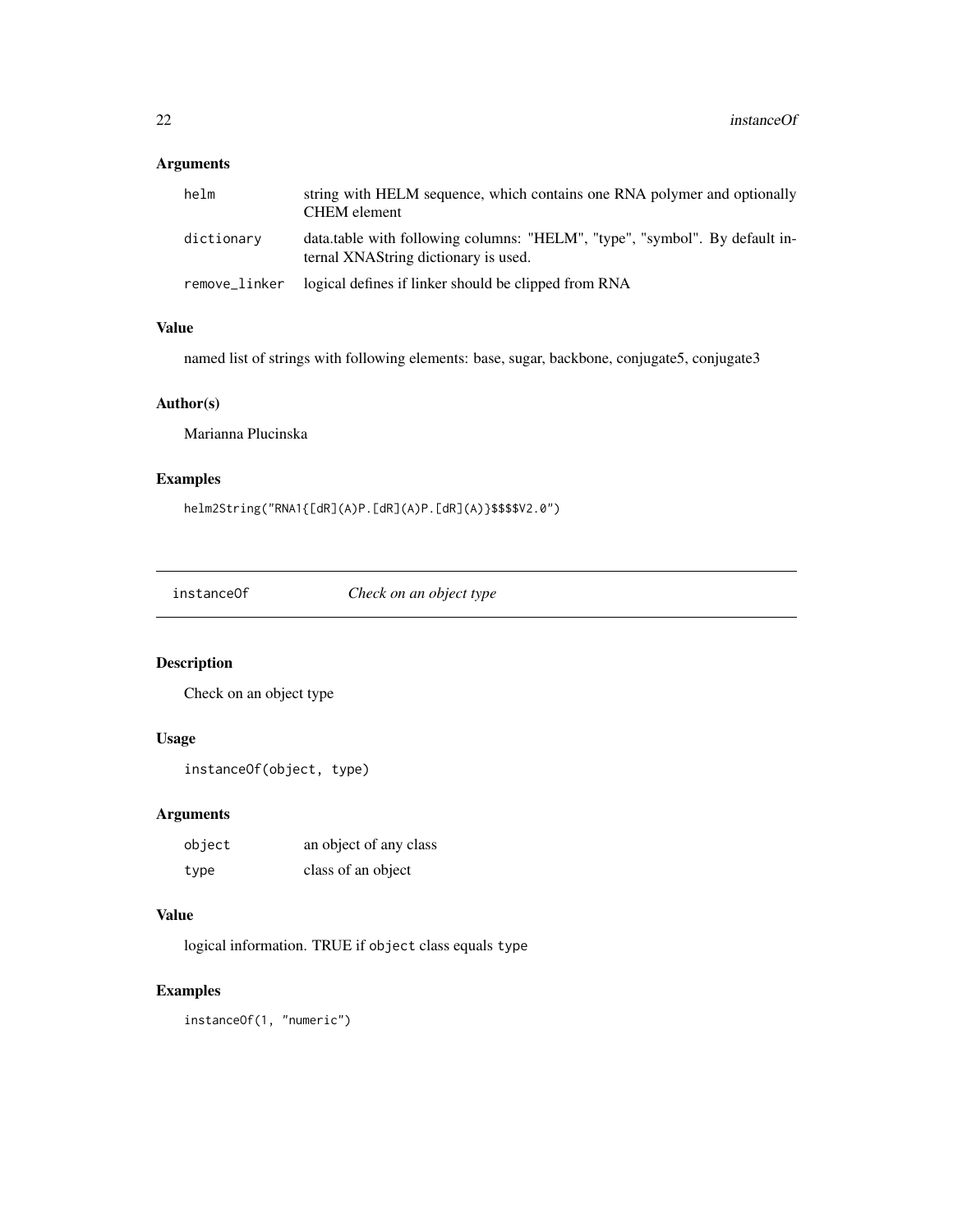<span id="page-22-0"></span>listOflists2Dt *Save list of lists as data.table*

# Description

Save list of lists as data.table

# Usage

listOflists2Dt(list\_of\_lists)

# Arguments

list\_of\_lists list of lists that will be saved as data.table.

# Value

data.table

# Examples

```
nested_list <- list(
  list(base = c("T"), sugar = c("G")),
  list(base = c("U"), sugar = c("G"))
\mathcal{L}listOflists2Dt(nested_list)
```
mimir2XnaDict *Reformat mimir table to XNA dictionary standards*

# Description

Reformat mimir table to XNA dictionary standards

#### Usage

```
mimir2XnaDict(table, base.col, sugar.col, backbone.col)
```

| table        | data.table or data.frame (must incluse "HELM", "TS BASE SEQ", "TS SUGAR SEQ"<br>and "TS BACKBONE SEQ" columns) |
|--------------|----------------------------------------------------------------------------------------------------------------|
| base.col     | character (base column name)                                                                                   |
| sugar.col    | character (sugar column name)                                                                                  |
| backbone.col | character (backbone column name)                                                                               |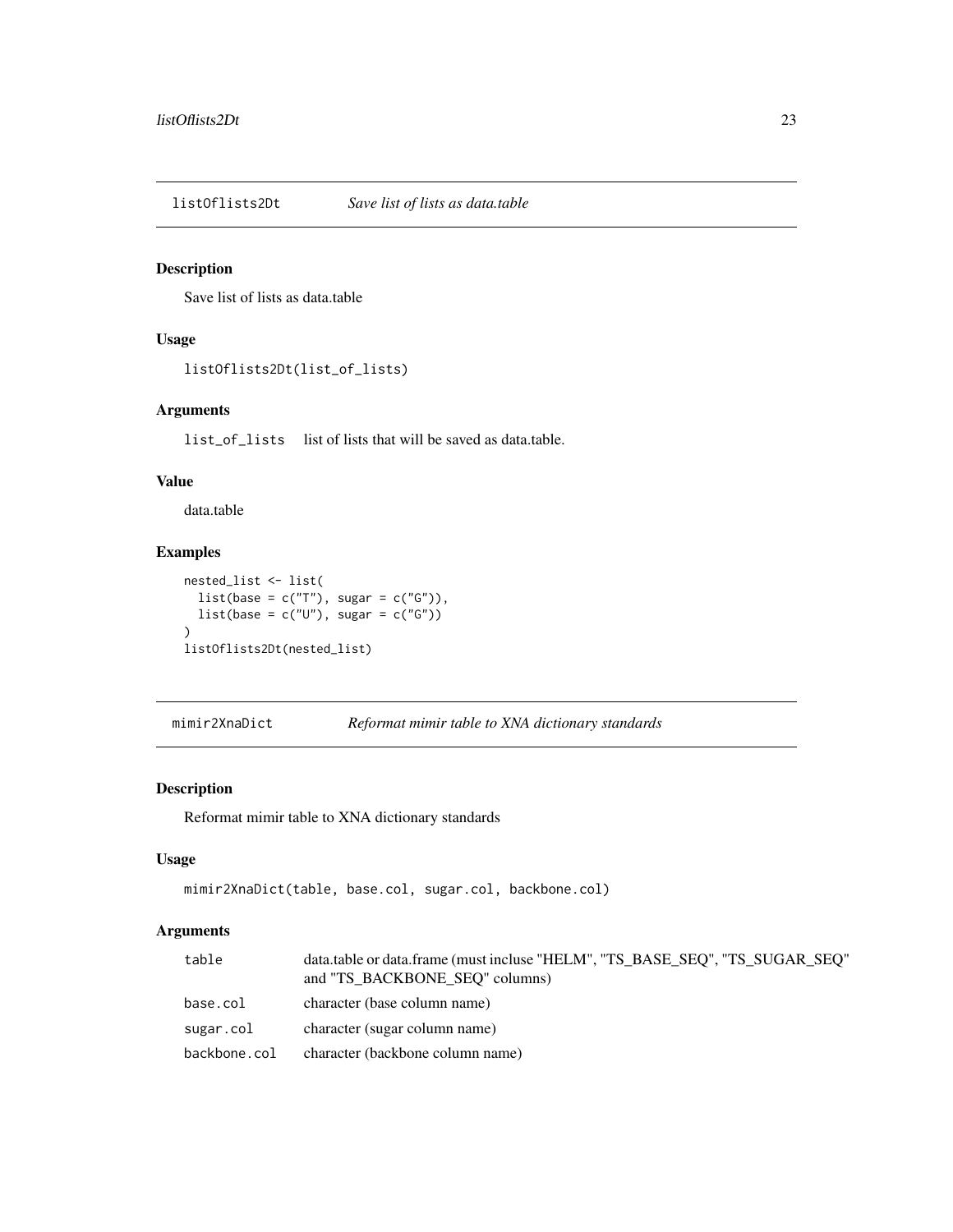<span id="page-23-0"></span>24 name and the set of the set of the set of the set of the set of the set of the set of the set of the set of the set of the set of the set of the set of the set of the set of the set of the set of the set of the set of t

#### Value

data.table (written in the xna\_dictionary format)

#### Examples

```
dt <- data.table::data.table(HELM = c("([PPG])", "[fR]", "[srP]"),
                 TS\_BASE\_SEQ = c("F", NA, NA),TS_SUGAR_SEQ = c(NA, NA, 'F'),
                 TS_BACKBONE_SEQ = c(NA, 'S', NA))
mimir2XnaDict(dt, 'TS_BASE_SEQ', 'TS_SUGAR_SEQ', 'TS_BACKBONE_SEQ')
```
name *Name setter/getter method*

### Description

Getter methods enable extraction of single slots from XNAString and XNAStringSet objects. E.g. name method extracts name slot from XNAString/XNAStringSet object.

#### Usage

```
name(x, \ldots)## S4 method for signature 'XNAString'
name(x)
## S4 method for signature 'XNAStringSet'
name(x, i = 1)name(x, ...) \leftarrow value## S4 replacement method for signature 'XNAString'
name(x) < - value## S4 replacement method for signature 'XNAStringSet'
name(x, i = 1) \le - value
```

| $\mathsf{x}$ | XNAString/XNAStringSet object                                                                                                                                                                                                  |
|--------------|--------------------------------------------------------------------------------------------------------------------------------------------------------------------------------------------------------------------------------|
| .            | optional arguments to generic function to support additional methods                                                                                                                                                           |
| i            | numeric - possibilities: 1 or 2. If 1 - 1st slots elements printed out, 2nd other-<br>wise. In case the second element is not in the object, empty char created. This<br>parameter is only available for XNAStringSet objects. |
| value        | character vector applied only for setter method                                                                                                                                                                                |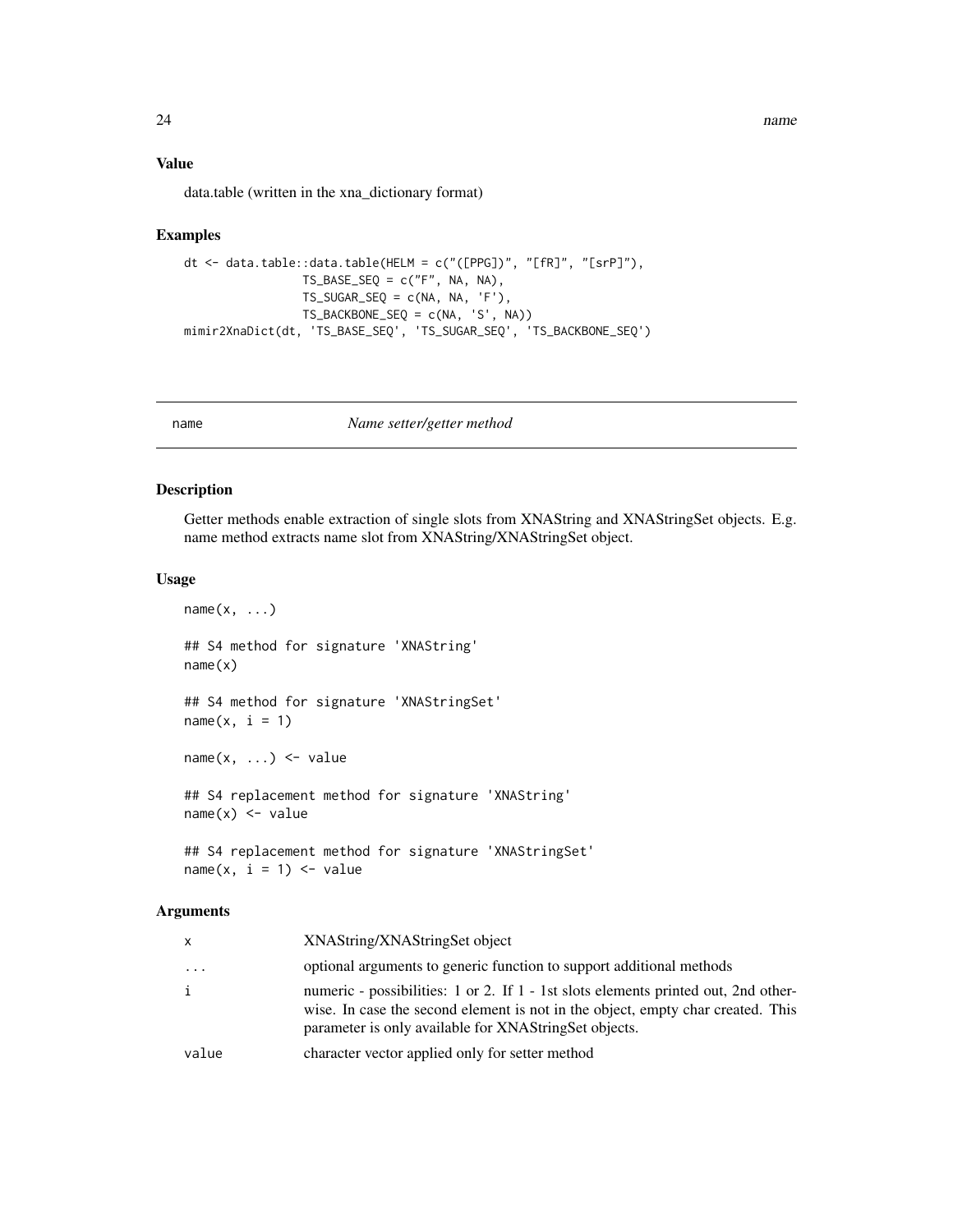#### name 25

# Details

Setter methods enable overwriting single slots from XNAString and XNAStringSet objects. E.g. name<- method overwrites existing name slot

#### Value

vector in getter method, XNAStringSet object (with replaced name slot) in setter method

```
my_dic <- data.table::data.table(
  type = c(rep("base", 3),
   rep("sugar", 2),
   rep("backbone", 3)
 ),
  symbol = c("G", "E", "A", "F", "O", "S", "B", "X")
\lambdaobj <- XNAString(
  name = "b",base = "GGE",
  sugar = "FF0",dictionary = my_dic
\lambdaname(obj)
my_dic <- data.table::data.table(
  type = c(rep("base", 3),
   rep("sugar", 2),
   rep("backbone", 3)
  ),
  symbol = c("G", "E", "A", "F", "O", "S", "B", "X")
)
obj1 <- XNAString(
 name = "b",
  base = "GGE"sugar = "FFO",dictionary = my_dic
)
obj2 <- XNAString(
 name = "b",base = c("GGE", "EEE"),sugar = c("FFO", "OOO"),
  dictionary = my_dic
)
XNAStringSetObj <- XNAStringSet(objects = list(obj1, obj2))
name(XNAStringSetObj)
my_dic <- data.table::data.table(
  type = c(rep("base", 3),
   rep("sugar", 2),
   rep("backbone", 3)
```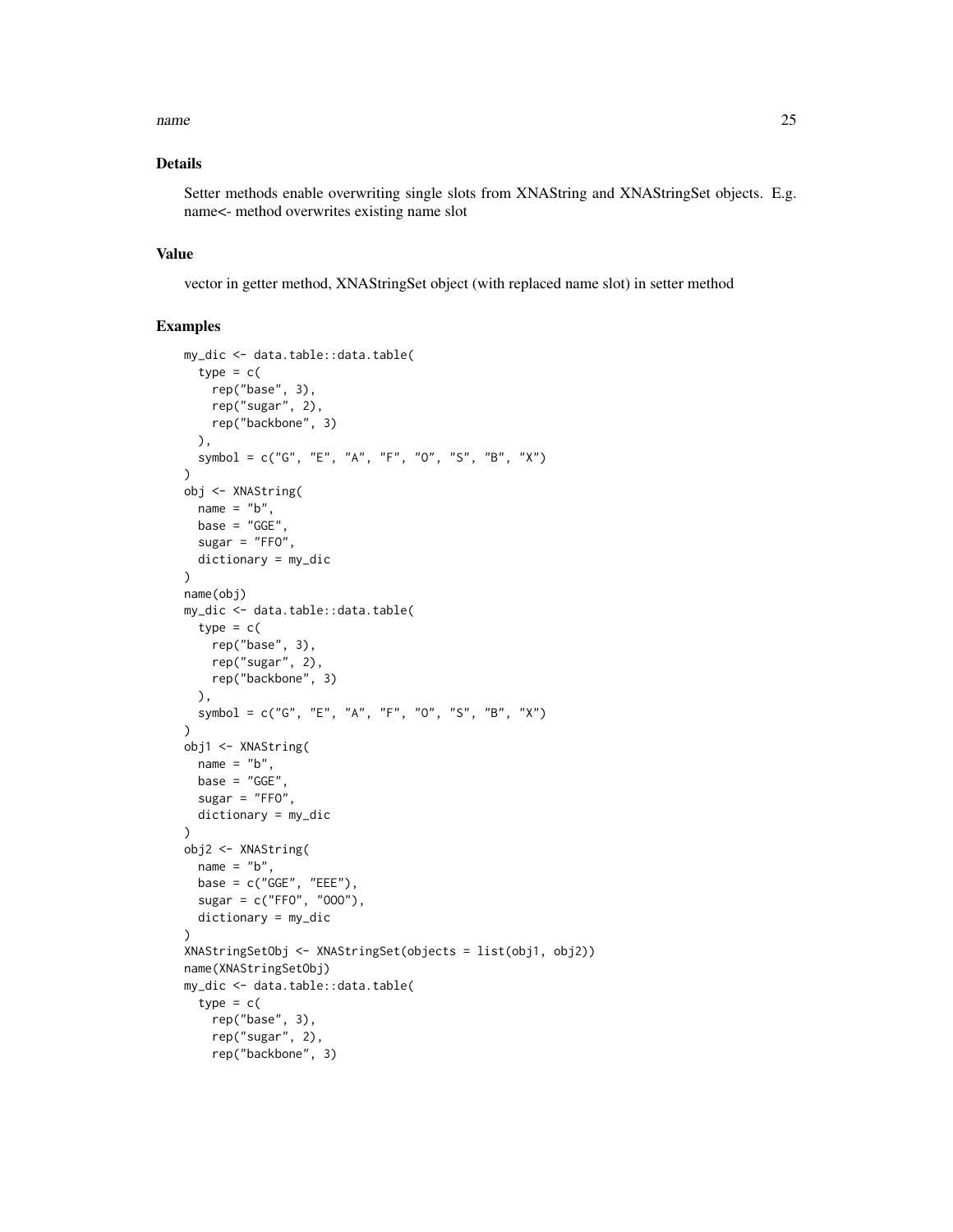26 objects

```
),
  symbol = c("G", "E", "A", "F", "O", "S", "B", "X")
)
obj <- XNAString(
  name = "b",base = "GGE"sugar = "FFO",
  dictionary = my_dic
\lambdaname(obj) <- "new_name"
my_dic <- data.table::data.table(
  type = c(rep("base", 3),
    rep("sugar", 2),
   rep("backbone", 3)
  ),
  symbol = c("G", "E", "A", "F", "O", "S", "B", "X")
)
obj1 <- XNAString(
  name = "b",base = "GGE"sugar = "FF0",
  dictionary = my_dic
\mathcal{L}obj2 <- XNAString(
  name = "b",base = c("GGE", "EEE"),
  sugar = c("FFO", "OOO"),
  dictionary = my_dic
)
XNAStringSetObj <- XNAStringSet(objects = list(obj1, obj2))
name(XNAStringSetObj, 1) <- c("new1", "new2")
```
objects *Objects getter method for XNAStringSet class*

### Description

Getter methods enable extraction of single slots from XNAStringSet objects. E.g. objects method extracts objects slot from XNAStringSet object. It is a list of XNAString objects.

# Usage

 $objects(x, \ldots)$ 

## S4 method for signature 'XNAStringSet' objects(x)

<span id="page-25-0"></span>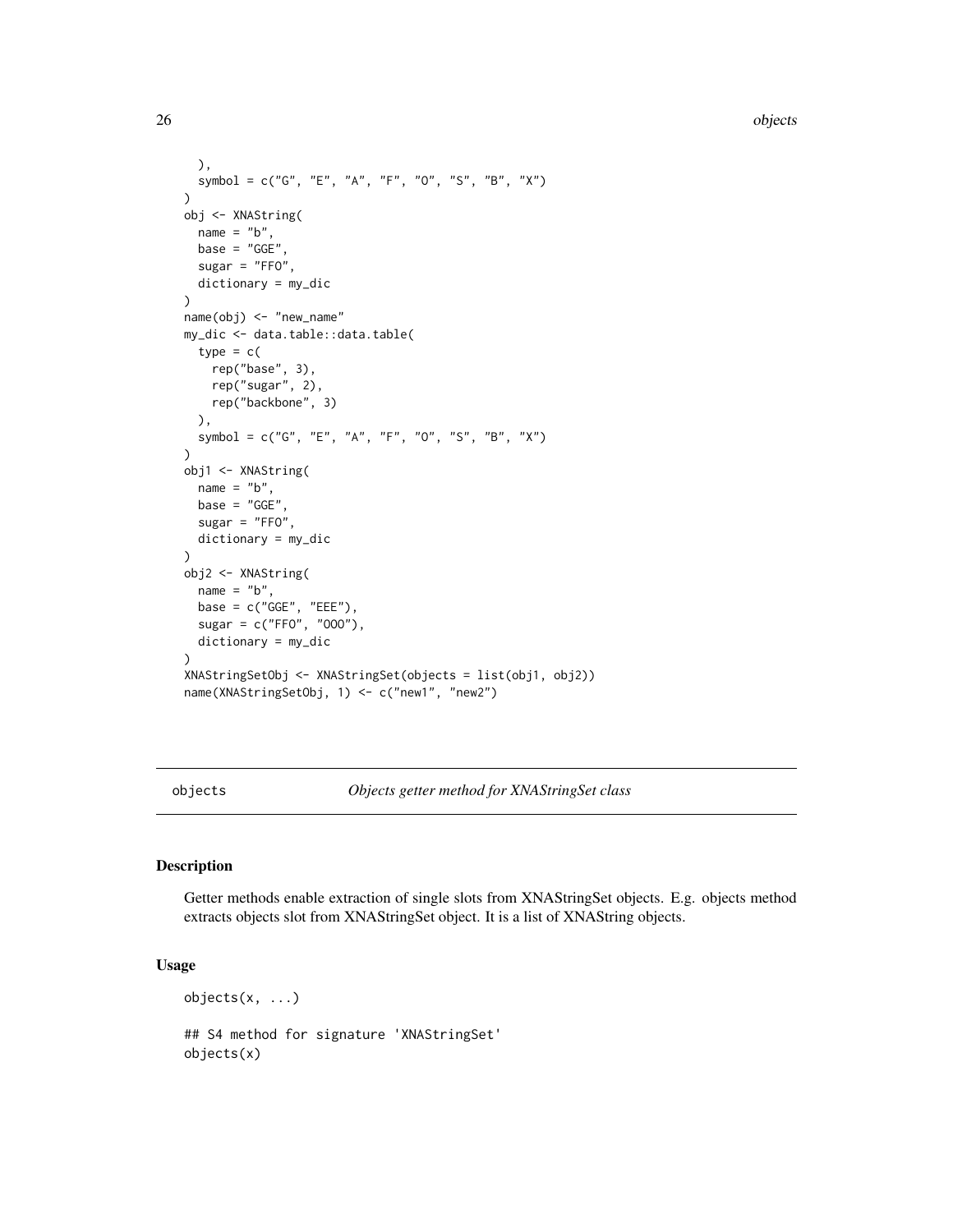#### <span id="page-26-0"></span>Arguments

|                   | XNAStringSet object                                                  |
|-------------------|----------------------------------------------------------------------|
| $\cdot\cdot\cdot$ | optional arguments to generic function to support additional methods |

# Value

list of XNAString objects

# Examples

```
my_dic <- data.table::data.table(type = c(rep('base',3),
                                          rep('sugar',2),
                                          rep('backbone',3)),
                                symbol = c('G', 'E', 'A', 'F','O', 'S', 'B', 'X'))
obj2 \leq XN>AString(name = 'b',base = 'GGE',sugar = 'FFO',
                  dictionary = my_dic)
obj3 <- XNAString(name = 'b',
                  base = c('GGE', 'EEE'),sugar = c('FFO', 'OOO'),
                  dictionary = my_dic)
XNAStringSetObj <- XNAStringSet(objects=list(obj2, obj3))
objects(XNAStringSetObj)
```
parseRnaHelmComponent *Parse monomers from HELM to multi-string notation*

# Description

Parse monomers from HELM to multi-string notation

# Usage

```
parseRnaHelmComponent(rna_component, dictionary = xna_dictionary)
```
# Arguments

|            | rna_component list of monomers building RNA                                                                         |
|------------|---------------------------------------------------------------------------------------------------------------------|
| dictionary | data.table with following columns: "HELM", "type", "symbol". By default in-<br>ternal XNAString dictionary is used. |

# Value

list of three strings: base, sugar, backbone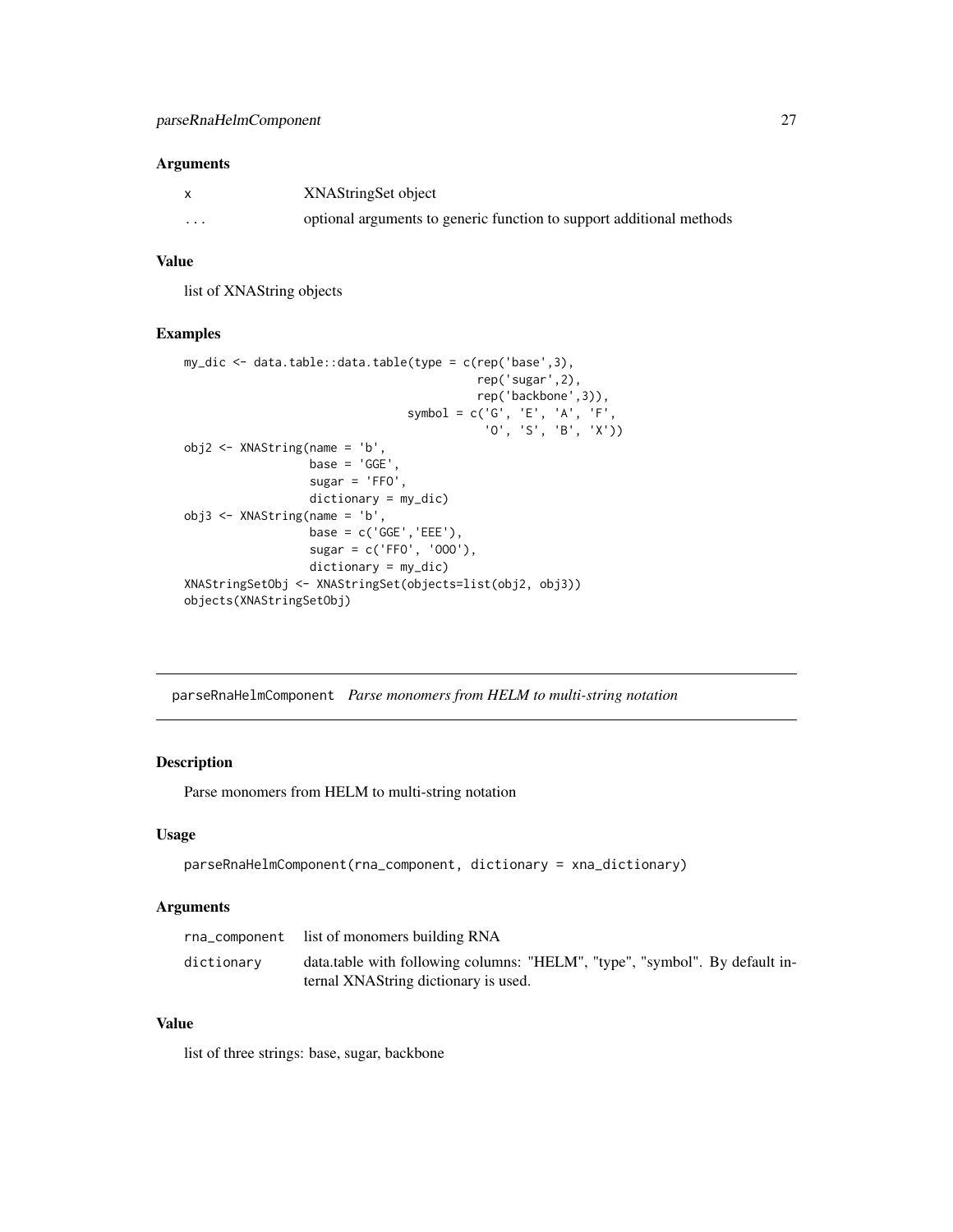# <span id="page-27-0"></span>Author(s)

Marianna Plucinska

#### Examples

```
parseRnaHelmComponent(c("[dR](A)P", "[dR](A)P", "[dR](A)"))
```
predictDuplexStructure

*Compute Minimum Free Energy (MFE), and a corresponding secondary structure for two dimerized RNA sequences.*

#### Description

This function is a wrapper for RNAcofold from ViennaRNA package.

### Usage

```
predictDuplexStructureFun(obj)
```
predictDuplexStructure(obj, ...)

```
## S4 method for signature 'XNAString'
predictDuplexStructure(obj)
```
# Arguments

| obi               | XNAString object                                                     |
|-------------------|----------------------------------------------------------------------|
| $\cdot\cdot\cdot$ | optional arguments to generic function to support additional methods |

# Value

list (structure and mfe)

```
obj1 <- XNAString(
  base = "ATCG",sugar = "FODD",
  conjugate3 = "TAG"
\lambdapredictDuplexStructure(obj1)
```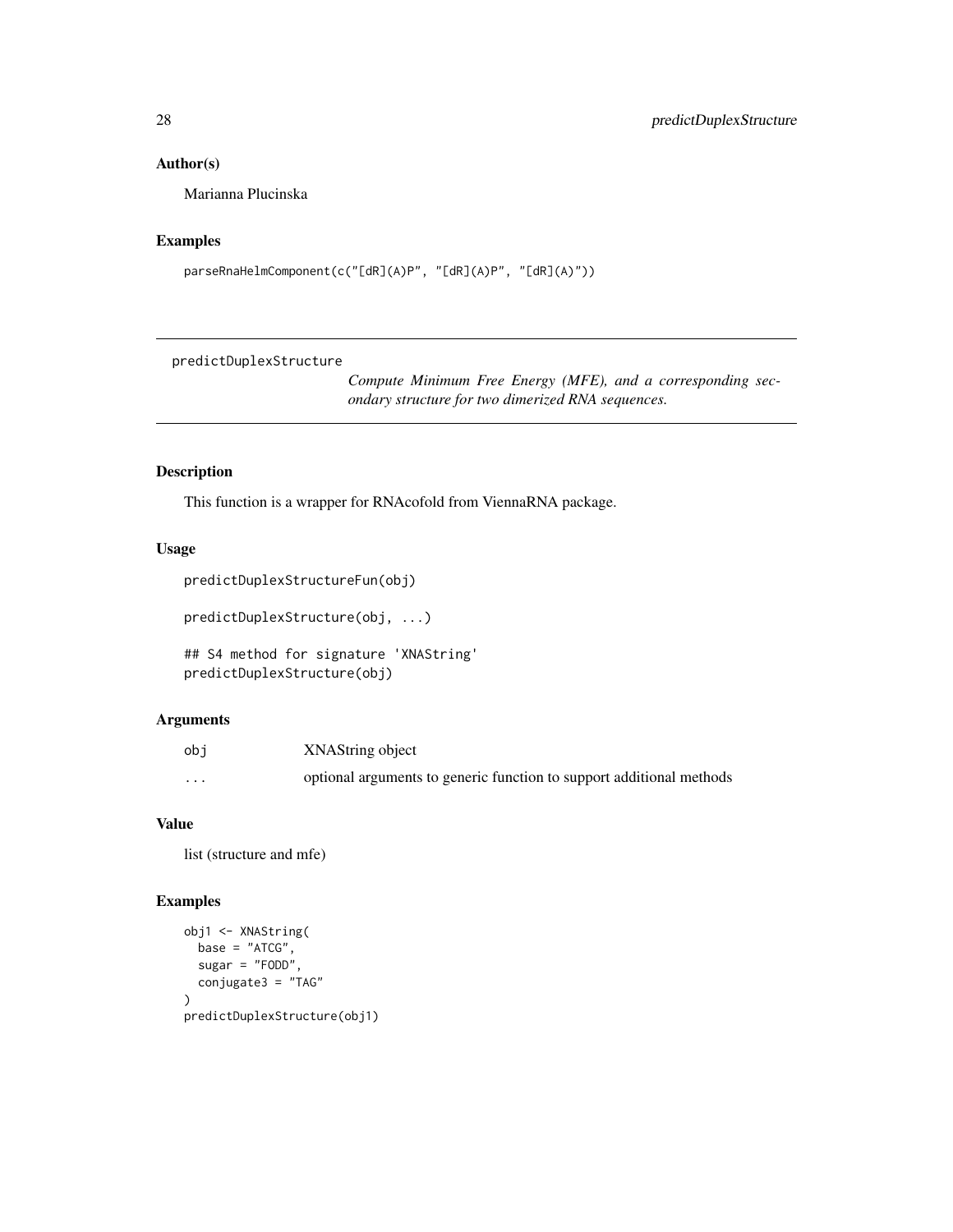<span id="page-28-0"></span>predictMfeStructure *Prediction of MFE structure with ViennaRNA package*

#### Description

This function is a wrapper for RNAfold from ViennaRNA package.

# Usage

```
predictMfeStructureFun(obj)
```

```
predictMfeStructure(obj, ...)
```

```
## S4 method for signature 'XNAString'
predictMfeStructure(obj)
```
# Arguments

| obi      | XNAString object                                                     |
|----------|----------------------------------------------------------------------|
| $\cdots$ | optional arguments to generic function to support additional methods |

### Value

character, secondary structure in dot-bracket notation

#### Examples

```
obj1 <- XNAString(
  base = "ATCG",sugar = "FODD",
  conjugate3 = "TAG"
)
predictMfeStructure(obj1)
```
reverseComplementFun *Reverse complement sequence based on dictionary*

#### Description

Reverse complement sequence based on dictionary

# Usage

reverseComplementFun(obj)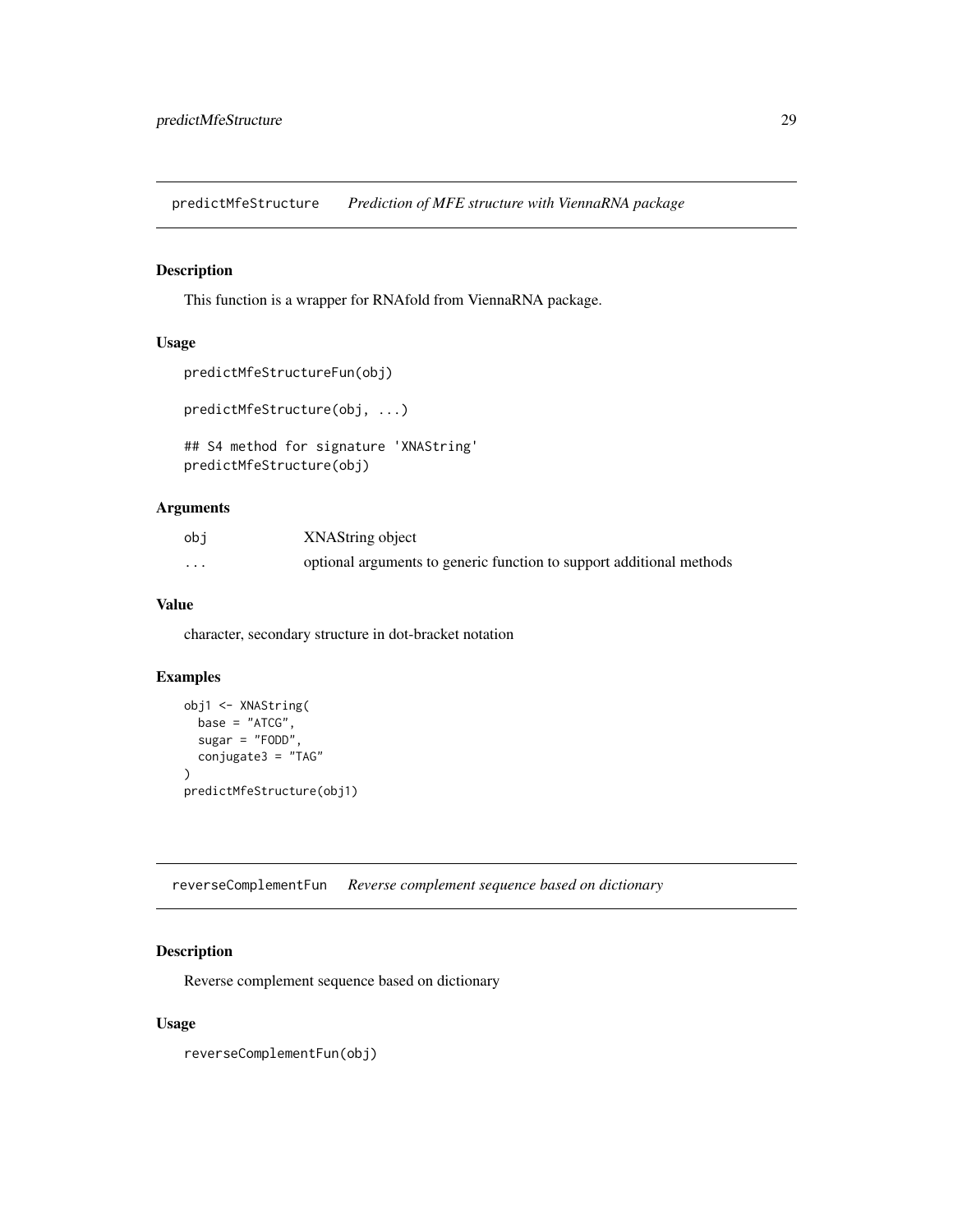#### <span id="page-29-0"></span>Arguments

obj XNAString object

# Value

string with reverse complement sequence

secondary\_structure *Secondary\_structure setter/getter method*

#### Description

Getter methods enable extraction of single slots from XNAString and XNAStringSet objects. E.g. name method extracts name slot from XNAString/XNAStringSet object.

#### Usage

```
secondary_structure(x, ...)
## S4 method for signature 'XNAString'
secondary_structure(x)
## S4 method for signature 'XNAStringSet'
secondary_structure(x)
secondary_structure(x, ...) <- value
## S4 replacement method for signature 'XNAString'
secondary_structure(x) <- value
```
#### Arguments

| $\mathsf{x}$            | XNAString/XNAStringSet object                                        |
|-------------------------|----------------------------------------------------------------------|
| $\cdot$ $\cdot$ $\cdot$ | optional arguments to generic function to support additional methods |
| value                   | character vector applied only for setter method                      |

#### Details

Setter methods enable overwriting single slots from XNAString and XNAStringSet objects. E.g. name<- method overwrites existing name slot

#### Value

vector in getter method, XNAStringSet object (with replaced name slot) in setter method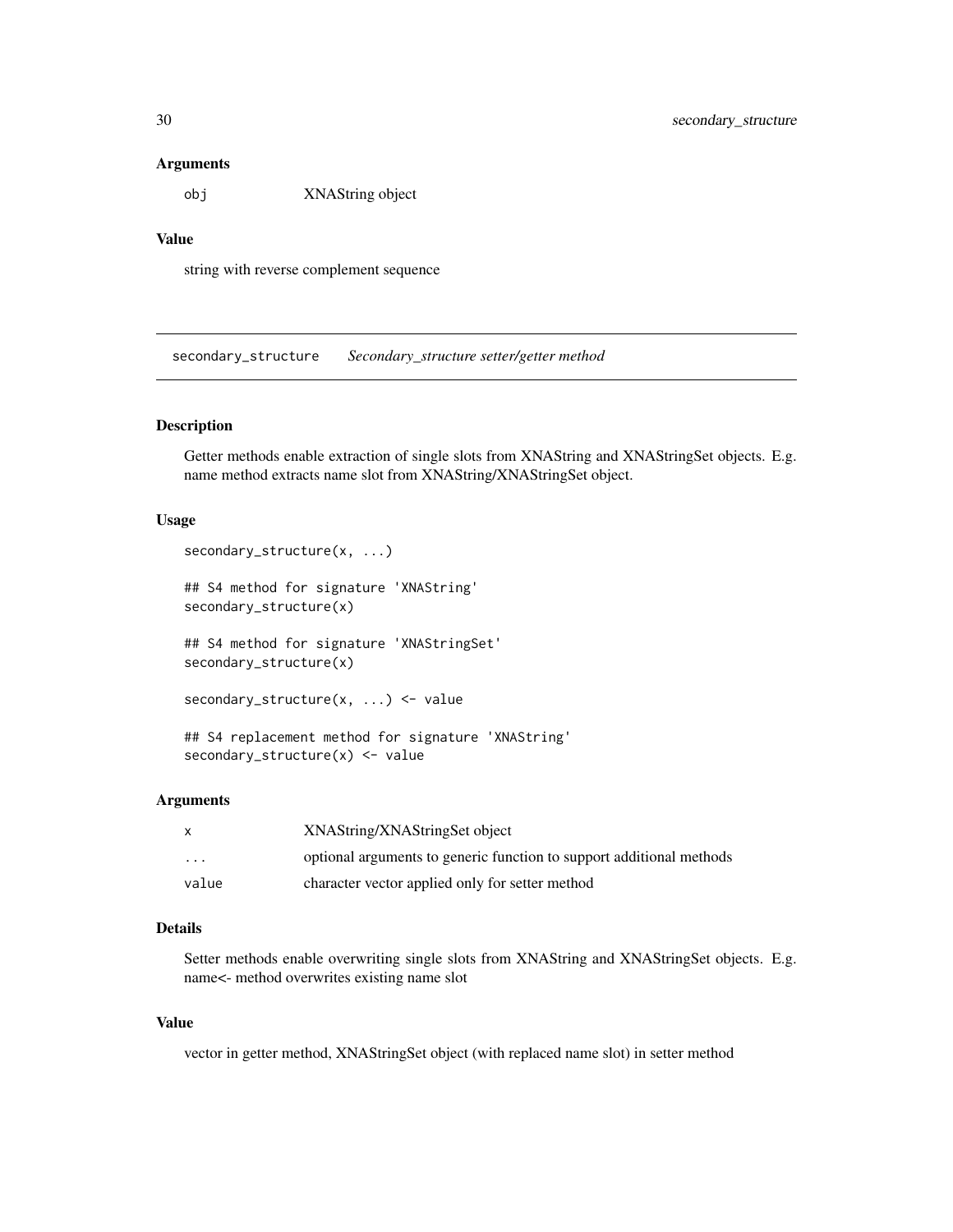# <span id="page-30-0"></span>seqAlphabetFrequency 31

# Examples

```
my_dic <- data.table::data.table(
  type = c(rep("base", 3),
    rep("sugar", 2),
   rep("backbone", 3)
  ),
  symbol = c("G", "E", "A", "F", "O", "S", "B", "X")
)
obj <- XNAString(
  name = "b",base = "GGE",sugar = "FFO",dictionary = my_dic
\lambdasecondary_structure(obj)
```
seqAlphabetFrequency *Create set of functions and methods to calculate alphabet frequency in base, sugar and backbone slots*

#### Description

Create set of functions and methods to calculate alphabet frequency in base, sugar and backbone slots

#### Usage

```
seqAlphabetFrequency(unique_letters, seq, as.prob)
```
# Arguments

|         | unique_letters string (or character) - these letters pose column names |
|---------|------------------------------------------------------------------------|
| sea     | string (or character) - frequency is calculated for this string        |
| as.prob | logical - if TRUE frequency returned as probability of occurrence      |

#### Value

numeric - named numeric vector

```
seqAlphabetFrequency(c("A", "B", "C"), c("AABA"), as.prob = FALSE)
```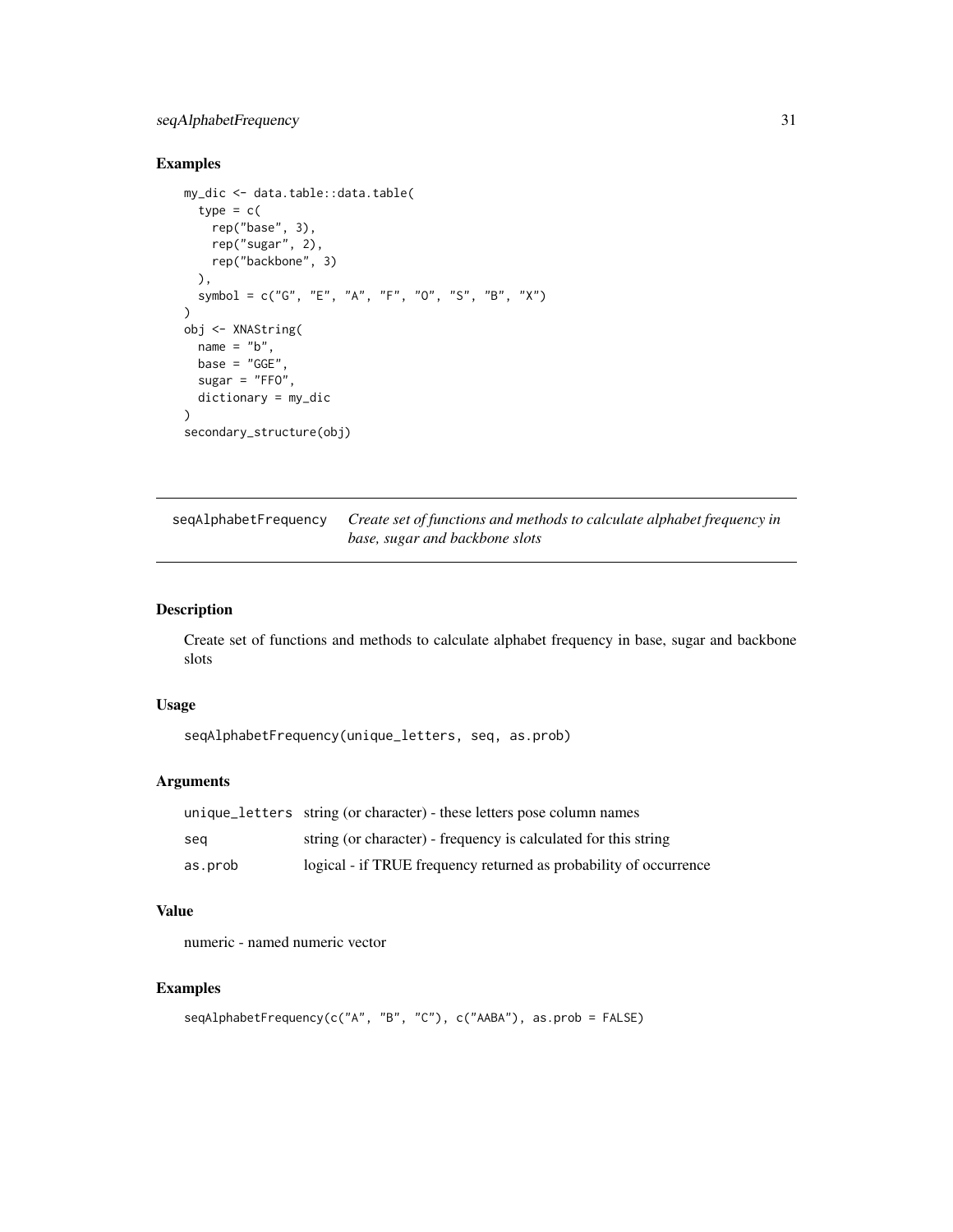```
seqDinucleotideFrequency
```
*Create set of functions and methods to calculate dinucleotide frequency in base, sugar and backbone slots*

# Description

Create set of functions and methods to calculate dinucleotide frequency in base, sugar and backbone slots

#### Usage

```
seqDinucleotideFrequency(unique_sets, seq, as.prob)
```
#### Arguments

| unique_sets | string vector of double letters - these letters pose column names |
|-------------|-------------------------------------------------------------------|
| seg         | string (or character) - frequency is calculated for this string   |
| as.prob     | logical - if TRUE frequency returned as probability of occurrence |

# Value

numeric - named numeric vector

# Examples

```
seqDinucleotideFrequency(c("AB", "BA", "CD"),
                                    "ABABAB",
                                    as.prob = FALSE)
seqDinucleotideFrequency(c("GC", "CG", "CC"),
                         "GCCG",
                         as.prob = FALSE)
```

```
seqVectorAlphabetFrequency
```
*seqVectorAlphabetFrequency function calculates frequency for strings vector*

# Description

seqVectorAlphabetFrequency function calculates frequency for strings vector

```
seqVectorAlphabetFrequency(unique_letters, seq_vec, as.prob)
```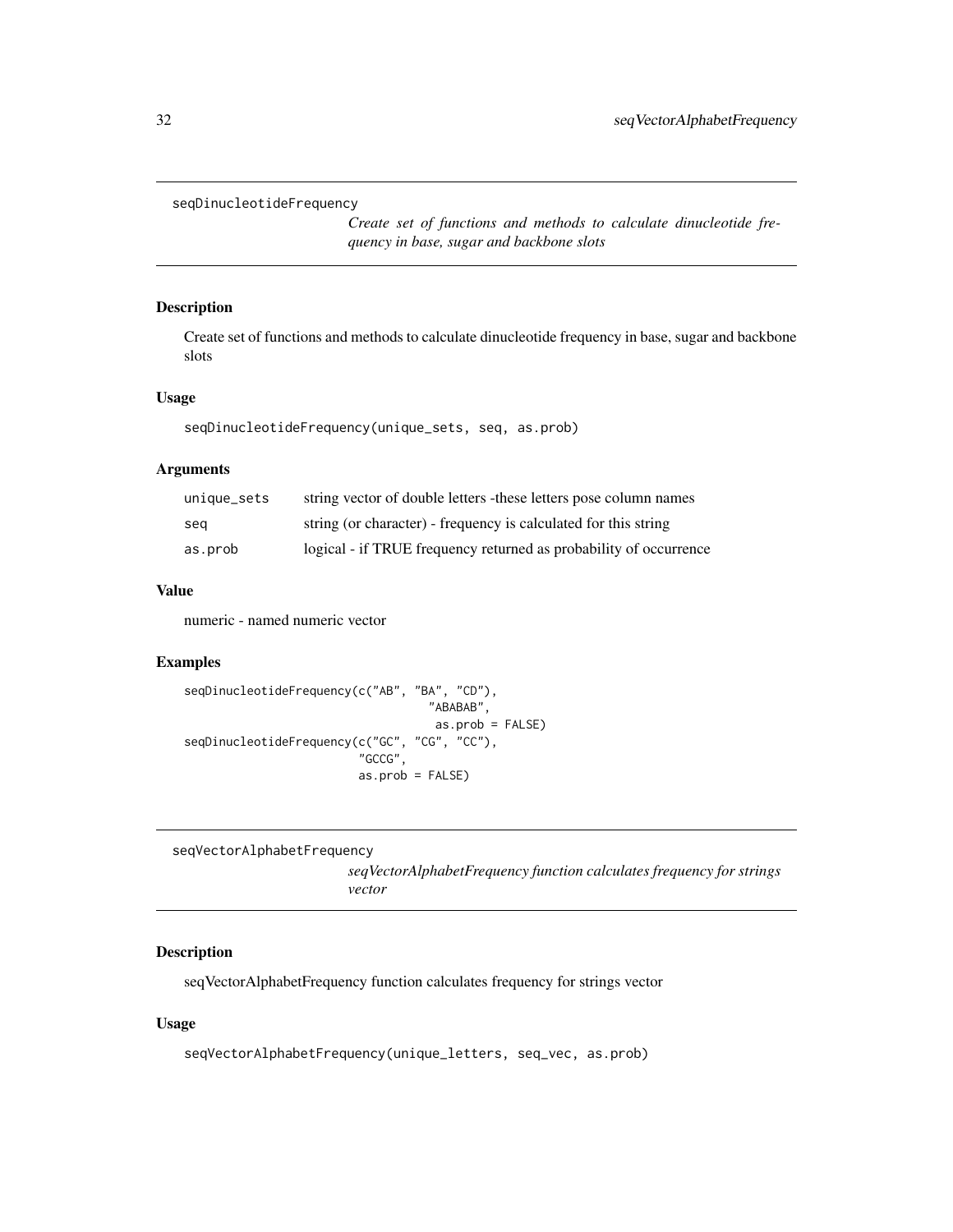# <span id="page-32-0"></span>Arguments

|         | unique_letters string (or character) - these letters pose column names           |
|---------|----------------------------------------------------------------------------------|
| seq_vec | vector of strings (or characters) - frequency will be calculated for this vector |
| as.prob | logical - if TRUE frequency returned as probability of occurence                 |

# Value

matrix - each row denotes frequency for a specific string of vector

# Examples

```
seqVectorAlphabetFrequency(c("A", "B", "C"),
  c("AABA", "BBBCCC"),
  as.prob = FALSE
)
```

```
seqVectorDinucleotideFrequency
                         seqVectorDinucleotideFrequency function calculates frequency for
                         strings vector
```
# Description

seqVectorDinucleotideFrequency function calculates frequency for strings vector

# Usage

```
seqVectorDinucleotideFrequency(unique_sets, seq_vec, as.prob)
```
#### Arguments

| unique_sets | string vector of double letters - these letters pose column names                |
|-------------|----------------------------------------------------------------------------------|
| seq_vec     | vector of strings (or characters) - frequency will be calculated for this vector |
| as.prob     | logical - if TRUE frequency returned as probability of occurence                 |

# Value

matrix - each row denotes frequency for a specific string of vector

```
seqVectorDinucleotideFrequency(c("AB", "BA", "CD"),
                                        c("ABABAB", "ABABCD"),
                                         as.prob = FALSE)
```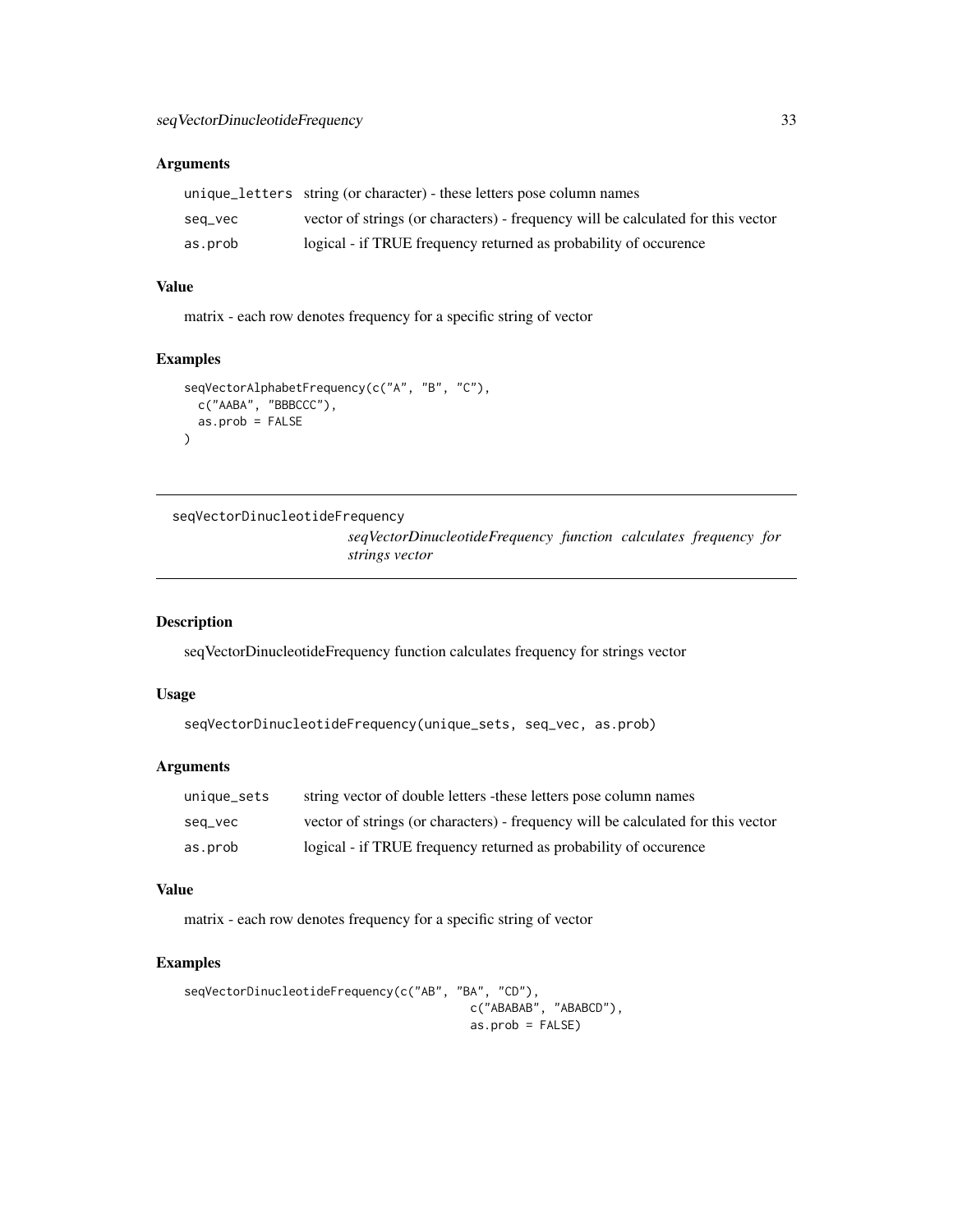<span id="page-33-0"></span>

#### Description

set2Dt function - changes XNAStringSet object to data.table

# Usage

set2Dt(obj, slots)

#### Arguments

| obi   | XNAStringSet object                                                           |
|-------|-------------------------------------------------------------------------------|
| slots | slots that are saved as column names (possibilities: "name", "base", "sugar", |
|       | "backbone", "target", "conjugate5", "conjugate3" and "dictionary")            |

#### Value

data.table

```
my_dic <- data.table::data.table(type = c(rep('base',3),
                                          rep('sugar',2),
                                          rep('backbone',3)),
                                  symbol = c('G', 'E', 'A', 'F',
                                             'O', 'S', 'B', 'X'))
obj2 <- XNAString(name = 'b',
                  base = 'GGE',sugar = 'FFO',
                  dictionary = my_dic)
obj3 <- XNAString(name = 'b',
                  base = c('GGE','EEE'),
                  sugar = c('FFO', 'OOO'),
                  dictionary = my_dic)
XNAStringSetObj <- XNAStringSet(objects=list(obj2, obj3))
set2Dt(XNAStringSetObj, c('base', 'sugar'))
my_dic <- data.table::data.table(
  type = c(
   rep("base", 3),
   rep("sugar", 2),rep("backbone", 3)
  ),
  symbol = c("G", "E", "A", "F", "O", "S", "B", "X")
)
obj2 <- XNAString(
 name = "b",
```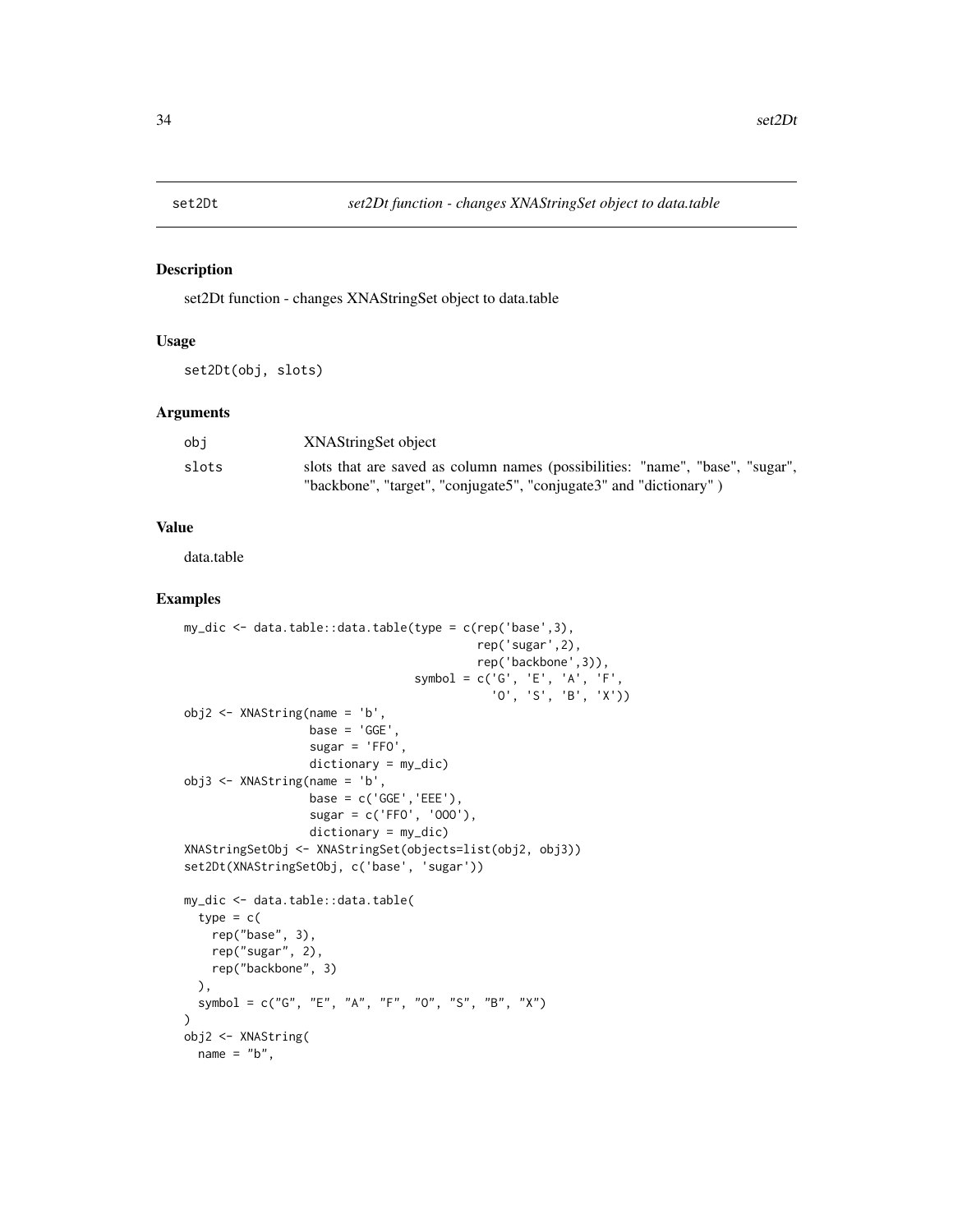#### <span id="page-34-0"></span>set2List 35

```
base = "GGE",sugar = "FFO",
  dictionary = my_dic
\mathcal{L}obj3 <- XNAString(
 name = "b",base = c("GGE", "EEE"),sugar = c("FFO", "OOO"),
  dictionary = my_dic
)
XNAStringSetObj <- XNAStringSet(objects = list(obj2, obj3))
set2Dt(XNAStringSetObj, c("base", "sugar"))
```

| set2List | Define method to save XNAStringSet object as a list of XNAString ob- |
|----------|----------------------------------------------------------------------|
|          | jects                                                                |

# Description

Define method to save XNAStringSet object as a list of XNAString objects

#### Usage

set2List(obj)

## S4 method for signature 'XNAStringSet' set2List(obj)

# Arguments

obj XNAStringSet object

#### Value

list of XNAString objects

```
my_dic <- data.table::data.table(type = c(rep('base',3),
                                          rep('sugar',2),
                                          rep('backbone',3)),
                                 symbol = c('G', 'E', 'A', 'F',
                                            'O', 'S', 'B', 'X'))
obj2 <- XNAString(name = 'b',
                  base = 'GGE',sugar = 'FFO',
                  dictionary = my_dic)
obj3 <- XNAString(name = 'b',
                  base = c('GGE', 'EEE'),
```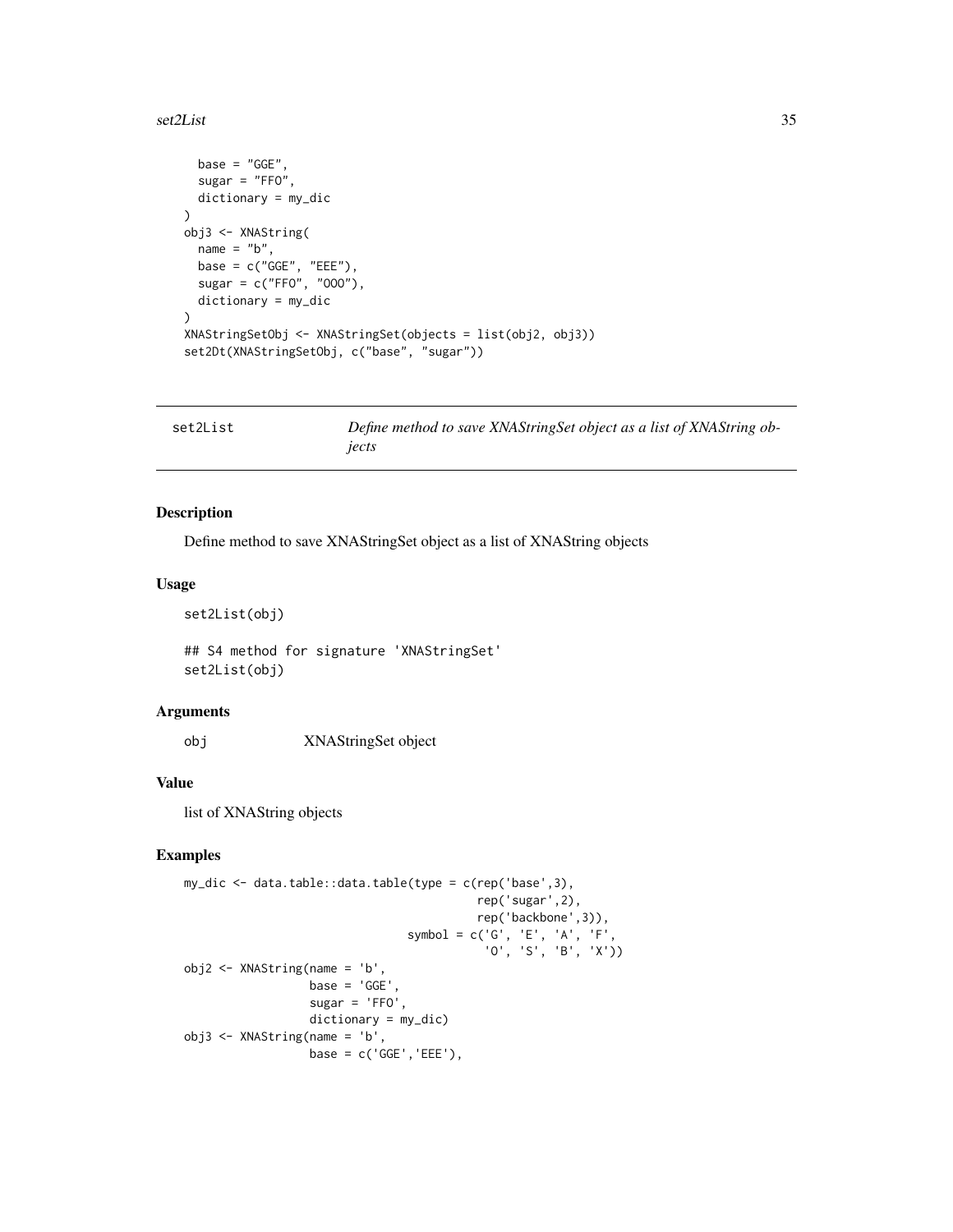```
sugar = c('FFO', 'OOO'),
                  dictionary = my_dic)
XNAStringSetObj <- XNAStringSet(objects=list(obj2, obj3))
set2List(XNAStringSetObj)
```
siRNA\_HELM *siRNA\_HELM function takes XNAString object and returns pairing information for base slot. Works only for double stranded molecules.*

#### Description

siRNA\_HELM function takes XNAString object and returns pairing information for base slot. Works only for double stranded molecules.

#### Usage

```
siRNA_HELM(xnastring_obj)
```
#### Arguments

xnastring\_obj XNAString object

#### Value

string

# Examples

```
obj1 <- XNAString(
  base = c("CCCCUGCCGUGGUUCAUAA", "UUAUGAACCACGGCAGGGGCG"),
  sugar = c("OOFOFOFOFOFOFOFOFOFOF", "FFOFOFOFOFOFOFOFOFOFO"),
  backbone = c("OOOOOOOOOOOOOOOOOO", "OOOOOOOOOOOOOOOOOOOO"),
  conjugate3 = c(""))
siRNA_HELM(obj1)
```
sugar *Sugar setter/getter method*

# Description

Getter methods enable extraction of single slots from XNAString and XNAStringSet objects. E.g. name method extracts name slot from XNAString/XNAStringSet object.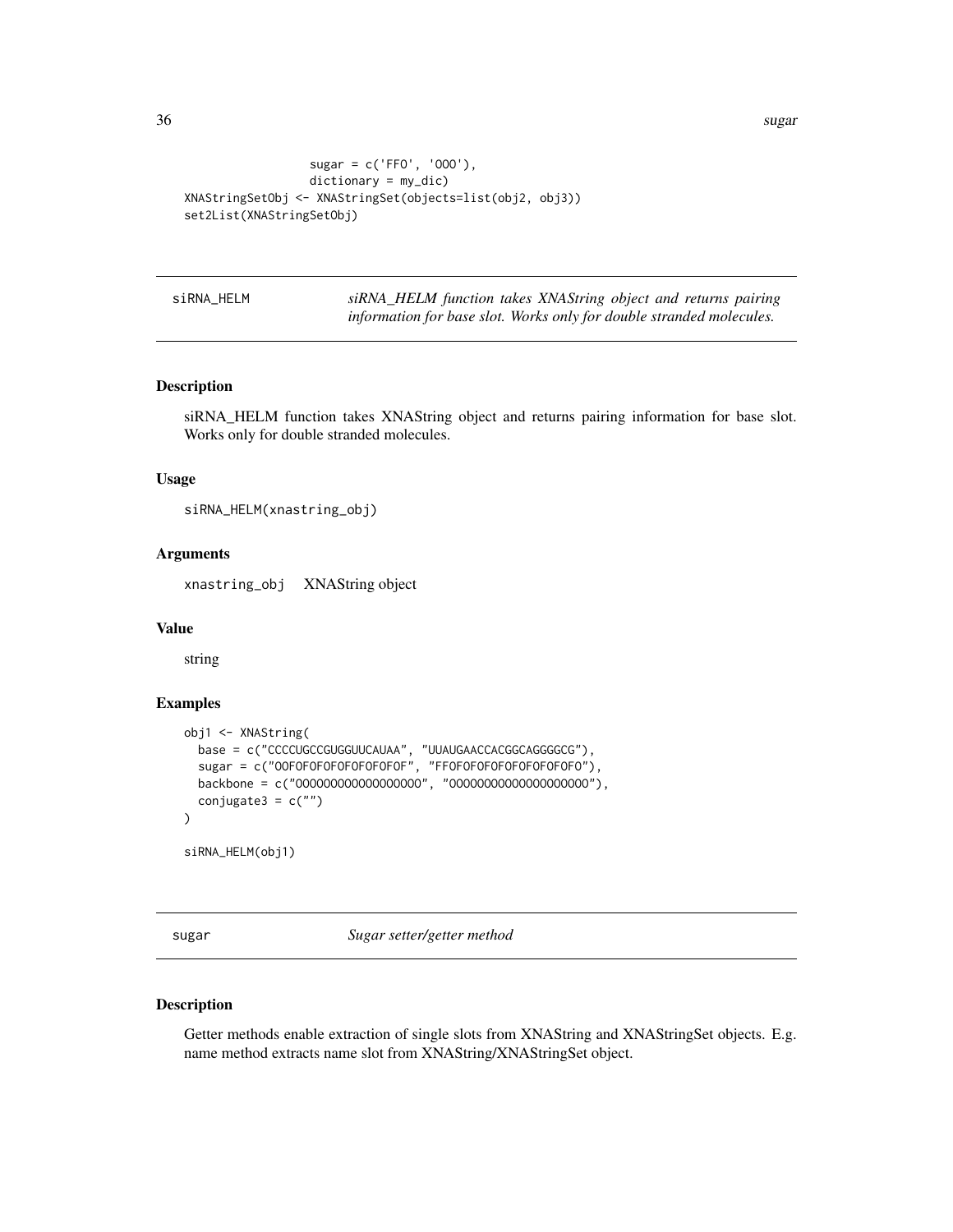sugar 37

#### Usage

```
sugar(x, \ldots)## S4 method for signature 'XNAString'
sugar(x)
## S4 method for signature 'XNAStringSet'
sugar(x, i = 1)sugar(x, \ldots) \leq value## S4 replacement method for signature 'XNAString'
sugar(x) < - value
## S4 replacement method for signature 'XNAStringSet'
sugar(x, i = 1) \leftarrow value
```
#### Arguments

| x     | XNAString/XNAStringSet object                                                                                                                                                                                                  |
|-------|--------------------------------------------------------------------------------------------------------------------------------------------------------------------------------------------------------------------------------|
| .     | optional arguments to generic function to support additional methods                                                                                                                                                           |
| i     | numeric - possibilities: 1 or 2. If 1 - 1st slots elements printed out, 2nd other-<br>wise. In case the second element is not in the object, empty char created. This<br>parameter is only available for XNAStringSet objects. |
| value | character vector applied only for setter method                                                                                                                                                                                |

# Details

Setter methods enable overwriting single slots from XNAString and XNAStringSet objects. E.g. name<- method overwrites existing name slot

#### Value

vector in getter method, XNAStringSet object (with replaced name slot) in setter method

```
my_dic <- data.table::data.table(
  type = c(rep("base", 3),
   rep("sugar", 2),
   rep("backbone", 3)
  ),
  symbol = c("G", "E", "A", "F", "O", "S", "B", "X")
)
obj <- XNAString(
 name = "b",
 base = "GGE"sugar = "FFO",
```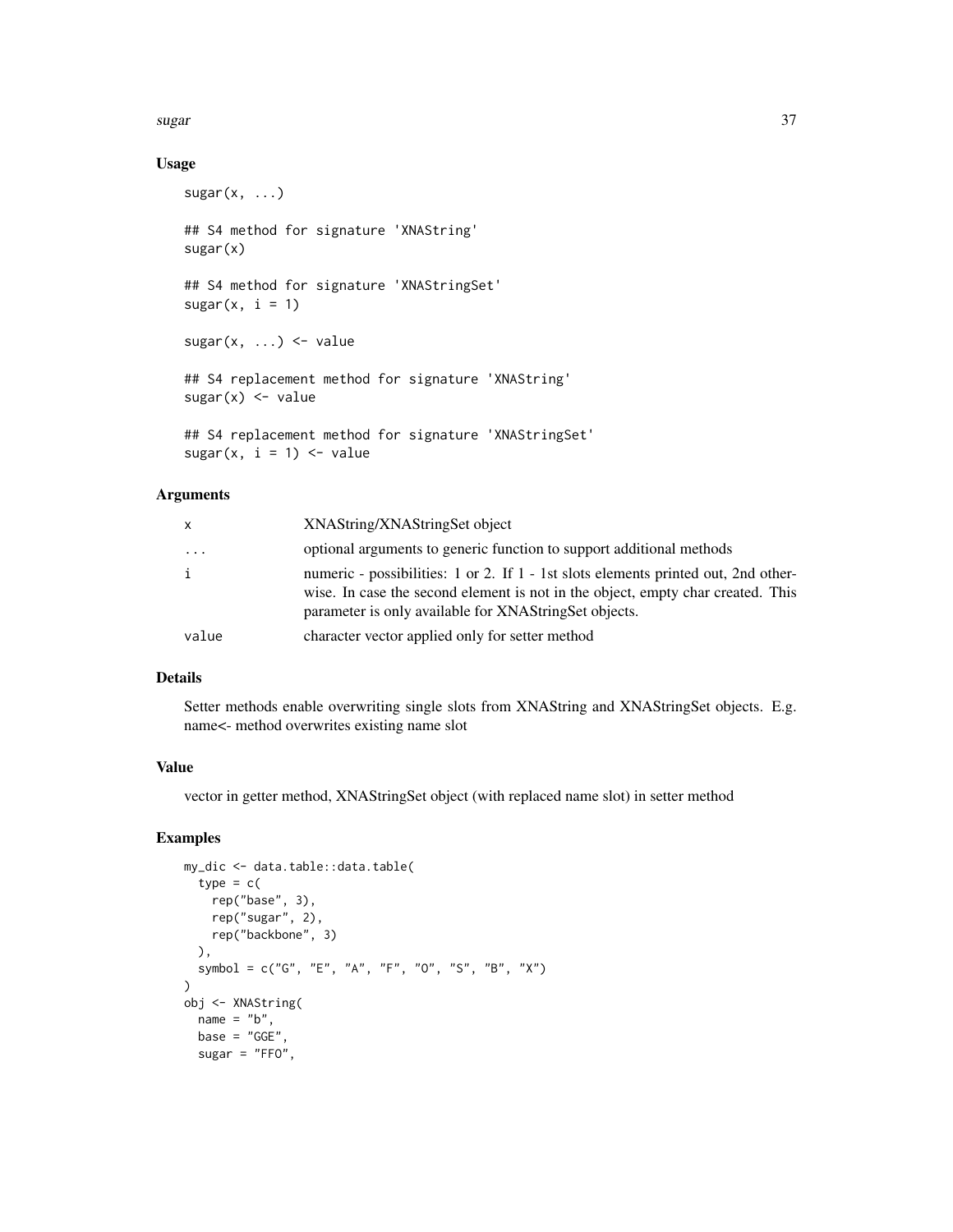38 target the contract of the contract of the contract of the contract of the contract of the contract of the contract of the contract of the contract of the contract of the contract of the contract of the contract of the

```
dictionary = my_dic
\mathcal{L}sugar(obj)
```
#### target *Target setter/getter method*

#### Description

Getter methods enable extraction of single slots from XNAString and XNAStringSet objects. E.g. name method extracts name slot from XNAString/XNAStringSet object.

#### Usage

target(x, ...) ## S4 method for signature 'XNAString' target(x) ## S4 method for signature 'XNAStringSet'  $target(x, i = 1)$  $target(x, ...) \leq value$ ## S4 replacement method for signature 'XNAString'  $target(x) < - value$ ## S4 replacement method for signature 'XNAStringSet'  $target(x, i = 1) \leq value$ 

#### Arguments

| X            | XNAString/XNAStringSet object                                                                                                                                                                                                  |
|--------------|--------------------------------------------------------------------------------------------------------------------------------------------------------------------------------------------------------------------------------|
| $\cdots$     | optional arguments to generic function to support additional methods                                                                                                                                                           |
| $\mathbf{i}$ | numeric - possibilities: 1 or 2. If 1 - 1st slots elements printed out, 2nd other-<br>wise. In case the second element is not in the object, empty char created. This<br>parameter is only available for XNAStringSet objects. |
| value        | character vector applied only for setter method                                                                                                                                                                                |

#### Details

Setter methods enable overwriting single slots from XNAString and XNAStringSet objects. E.g. name<- method overwrites existing name slot

#### Value

vector in getter method, XNAStringSet object (with replaced name slot) in setter method

<span id="page-37-0"></span>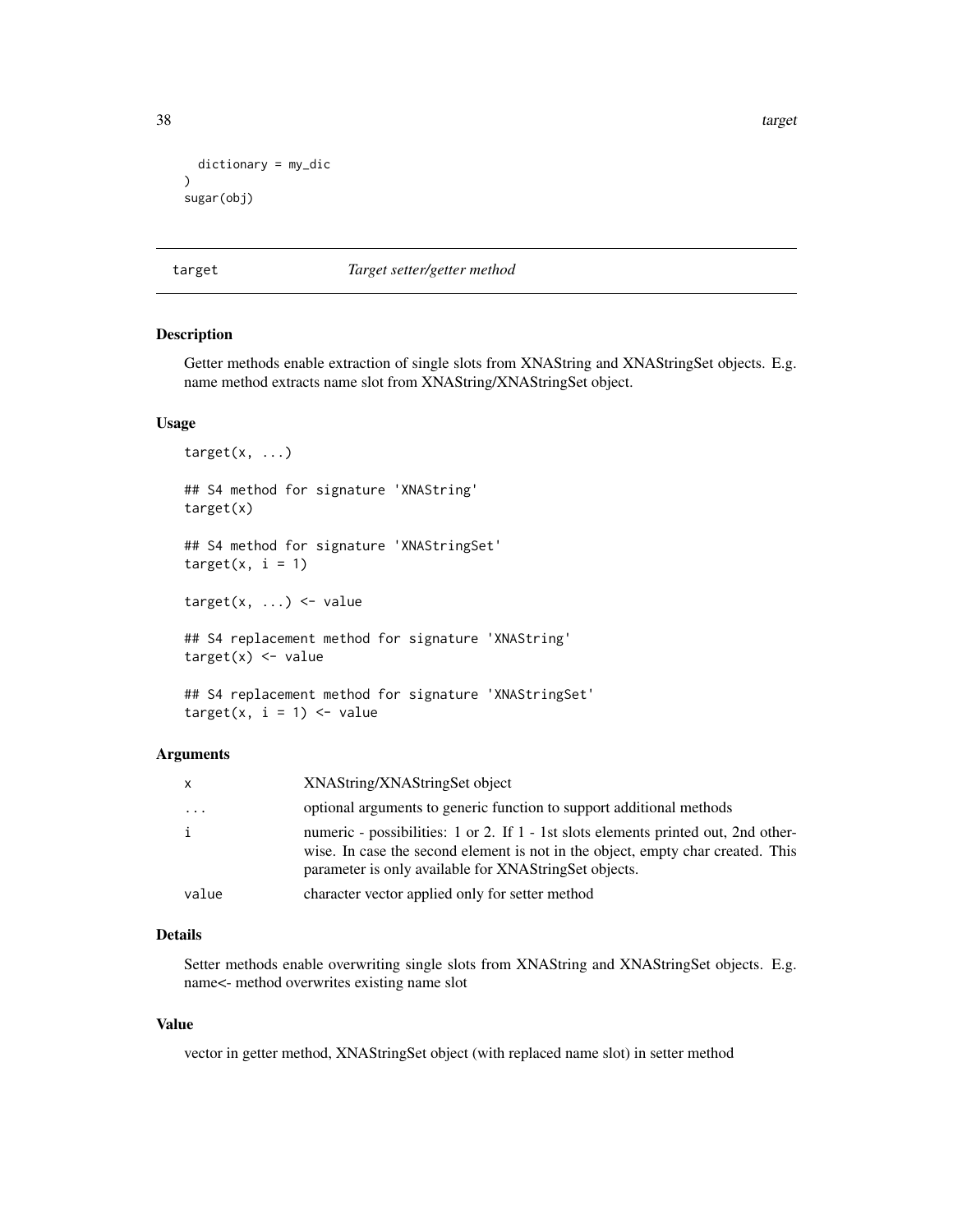# <span id="page-38-0"></span>typedListCheck 39

#### Examples

```
my_dic <- data.table::data.table(
  type = c(rep("base", 3),
    rep("sugar", 2),
    rep("backbone", 3)
  ),
  symbol = c("G", "E", "A", "F", "O", "S", "B", "X")
\overline{)}obj <- XNAString(
  name = "b",
 base = "GGE"sugar = "FFO",dictionary = my_dic
)
target(obj)
```

| typedListCheck | Check if all objects are of XNAString class and dictionaries are the |
|----------------|----------------------------------------------------------------------|
|                | same                                                                 |

#### Description

Check if all objects are of XNAString class and dictionaries are the same

# Usage

```
typedListCheck(object)
```
# Arguments

object an object of any class. An object must contain 'objects' (list type) slot

# Value

logical information. Checks the whole list of objects, TRUE if class of all objects equals 'XNAString' and their dictionaries are the same.

```
my_dic <- data.table::data.table(
  type = c(rep("base", 3),
   rep("sugar", 2),
   rep("backbone", 3)
  ),
  symbol = c("G", "E", "A", "F", "O", "S", "B", "X")
\lambdaobj2 <- XNAString(
```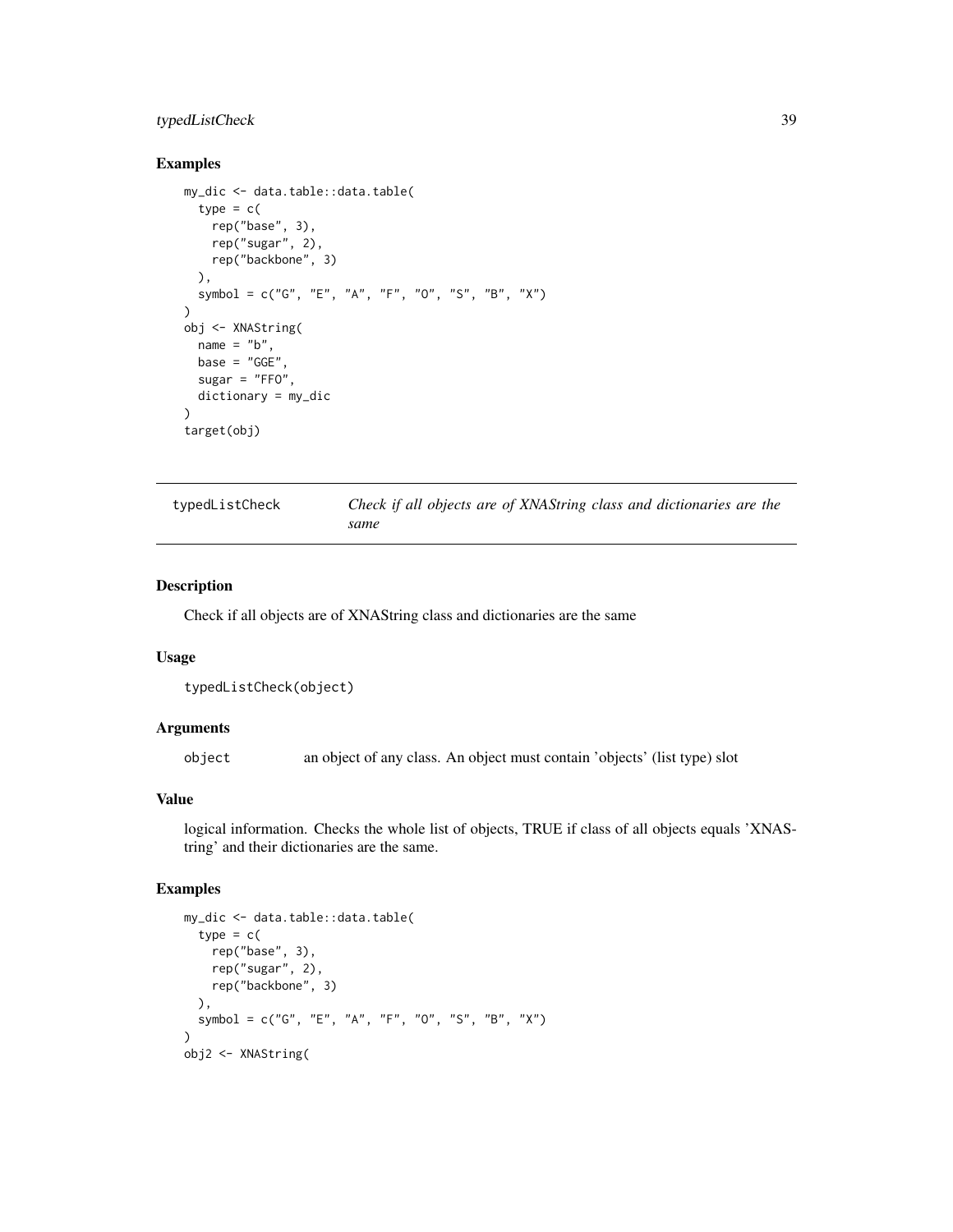```
name = "b",base = "GGE",sugar = "FFO",
  dictionary = my_dic
)
obj3 <- XNAString(
 name = "b",base = c("GGE", "EEE"),
  sugar = c("FFO", "OOO"),
  dictionary = my_dic
)
XNAStringSetObj <- XNAStringSet(objects = list(obj2, obj3))
typedListCheck(XNAStringSetObj)
```

| uniqueChars | Utility functions useful when programming and developing XNAString |
|-------------|--------------------------------------------------------------------|
|             | class                                                              |

# Description

Utility functions useful when programming and developing XNAString class

#### Usage

uniqueChars(x)

# Arguments

x A string vector

# Value

A list of vectors with unique characters found in x string

```
uniqueChars("TRGFFTR")
uniqueChars(c("TRGFFTR", "AATGRC"))
```
<span id="page-39-0"></span>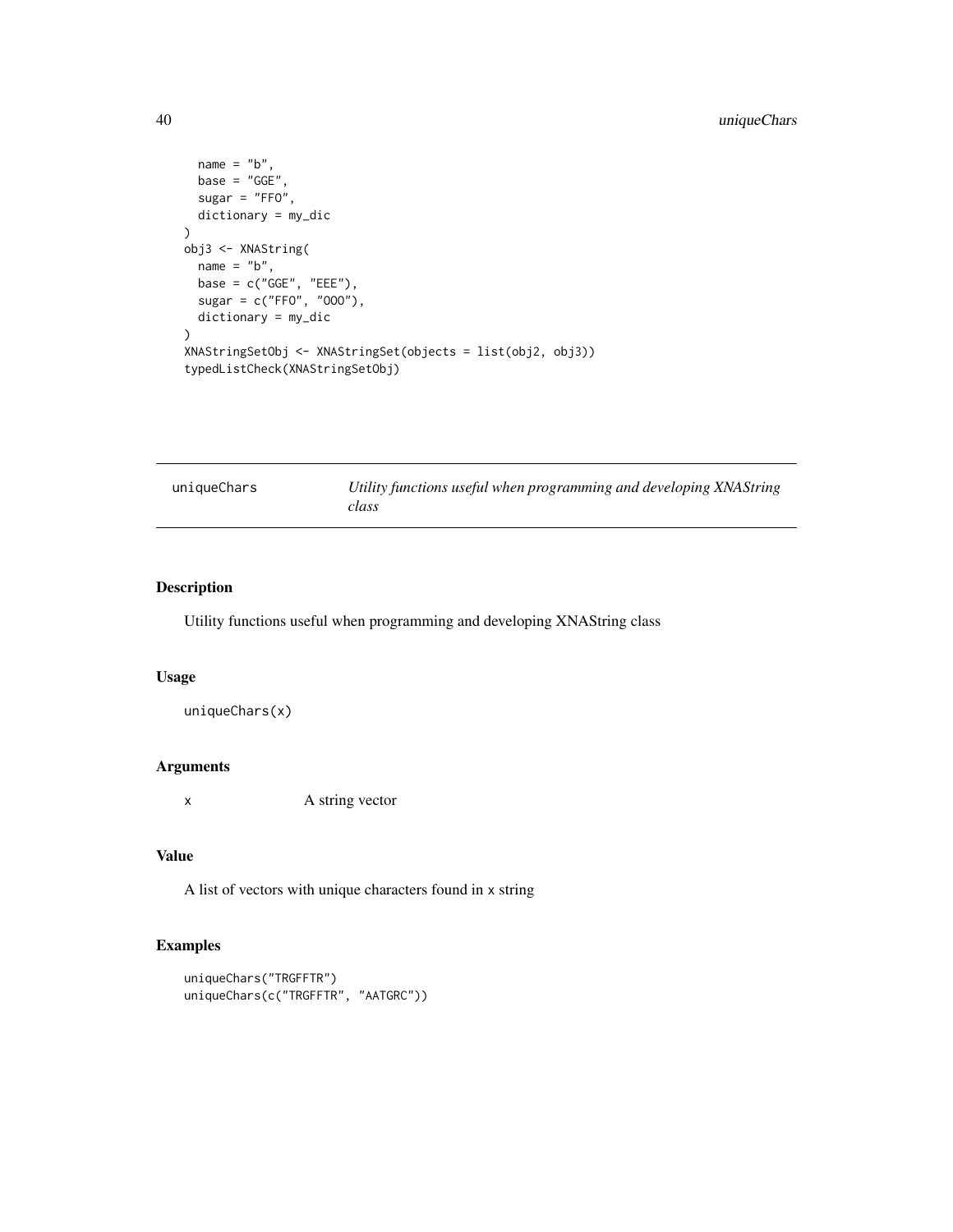<span id="page-40-0"></span>XNAMatchPattern *Finds pattern in reference sequence*

#### Description

This is function finding all the occurrences of a given pattern (typically short) in a (typically long) reference sequence

# Usage

```
XNAMatchPattern(
 pattern,
  subject,
  target.number = 1,
 max.mismatch = 0,min.mistch = 0,
 with.indels = FALSE,
  fixed = TRUE,
 algorithm = "auto"
)
## S4 method for signature 'XNAString,character'
XNAMatchPattern(
 pattern,
  subject,
  target.number = 1,
 max.mismatch = 0,
 min.mistch = 0,
 with.indels = FALSE,
 fixed = TRUE,algorithm = "auto"
)
## S4 method for signature 'XNAString, XString'
XNAMatchPattern(
 pattern,
  subject,
  target.number = 1,
 max.mismatch = 0,
 min.mistch = 0,
 with.indels = FALSE,
 fixed = TRUE,algorithm = "auto"
)
```
#### Arguments

pattern XNAString object with non-empty target slot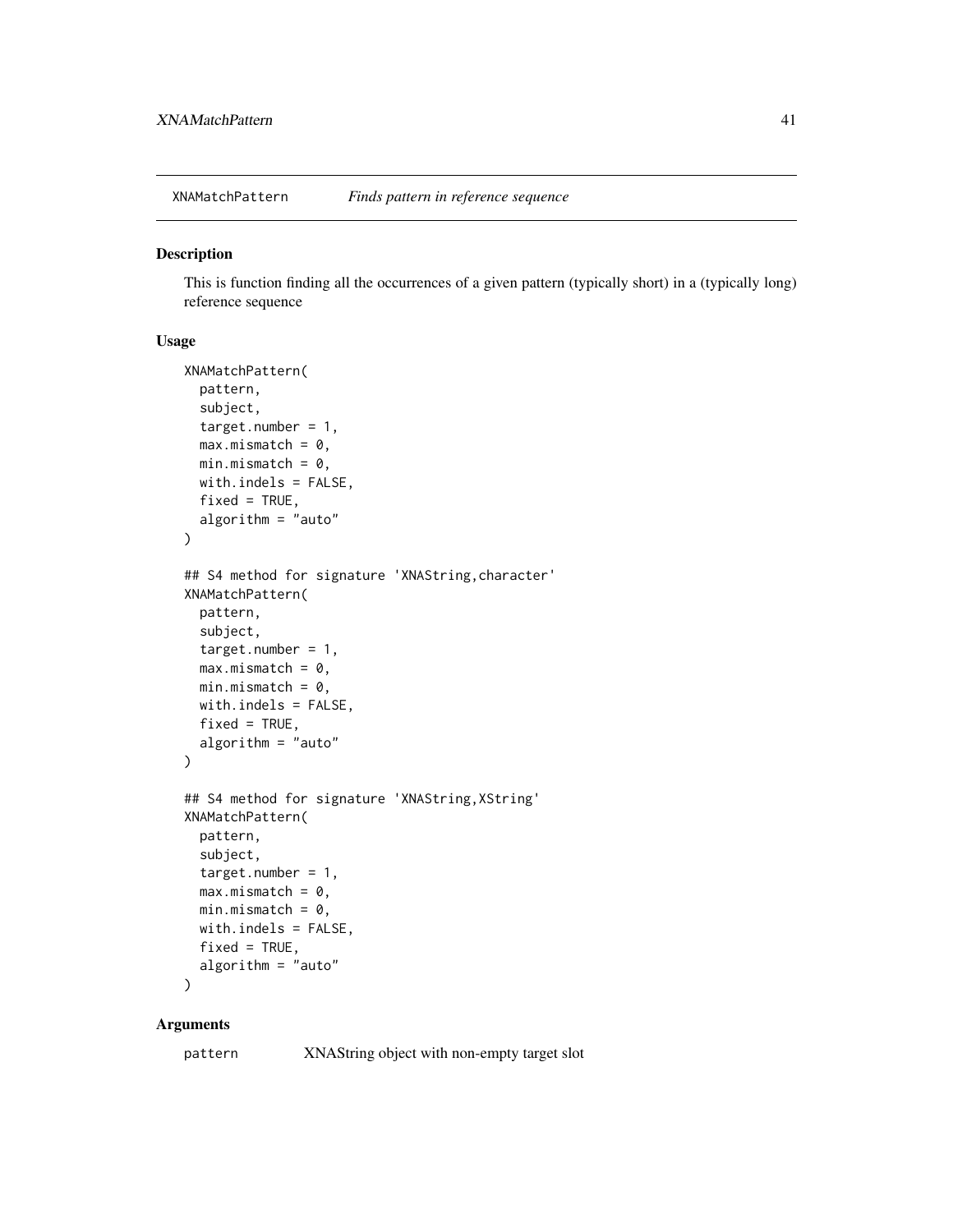<span id="page-41-0"></span>

| subject       | string or DNAString object                                                                                                                                                                                                                                                                                                                                                                                                   |
|---------------|------------------------------------------------------------------------------------------------------------------------------------------------------------------------------------------------------------------------------------------------------------------------------------------------------------------------------------------------------------------------------------------------------------------------------|
| target.number | numeric - if target is a multi-element vector, then specify which element in use.<br>1 is the default                                                                                                                                                                                                                                                                                                                        |
| max.mismatch  | The maximum number of mismatching letters allowed. If non-zero, an algo-<br>rithm that supports inexact matching is used.                                                                                                                                                                                                                                                                                                    |
| min.mismatch  | The minimum number of mismatching letters allowed. If non-zero, an algorithm<br>that supports inexact matching is used.                                                                                                                                                                                                                                                                                                      |
| with.indels   | If TRUE then indels are allowed. In that case, min.mismatch must be 0 and<br>max mismatch is interpreted as the maximum "edit distance" allowed between<br>the pattern and a match. Note that in order to avoid pollution by redundant<br>matches, only the "best local matches" are returned. Roughly speaking, a "best<br>local match" is a match that is locally both the closest (to the pattern P) and the<br>shortest. |
| fixed         | If TRUE (the default), an IUPAC ambiguity code in the pattern can only match<br>the same code in the subject, and vice versa. If FALSE, an IUPAC ambiguity<br>code in the pattern can match any letter in the subject that is associated with the<br>code, and vice versa.                                                                                                                                                   |
| algorithm     | One of the following: "auto", "naive-exact", "naive-inexact", "boyer-moore",<br>"shift-or" or "indels".                                                                                                                                                                                                                                                                                                                      |
|               |                                                                                                                                                                                                                                                                                                                                                                                                                              |

# Value

an [XStringViews](#page-0-0) object for matchPattern.

# Examples

```
s1 < -XNAString::XNAString(
base = Biostrings::DNAString("GCGGAGAGAGCACAGATACA"),
sugar = "FODDDDDDDDDDDDDDDDD",
target = Biostrings::DNAStringSet("GGCGGAGAGAGCACAGATACA")
\lambdaXNAString::XNAMatchPattern(
s1,
"GGCGGAGAGAGCACAGATACAGGCGGAGAGAGCACAGATACA"
)
```
XNAMatchPDict *Find set of patterns in reference sequence*

# Description

This is function finding all the occurrences of a given set of patterns (typically short) in a (typically long) reference sequence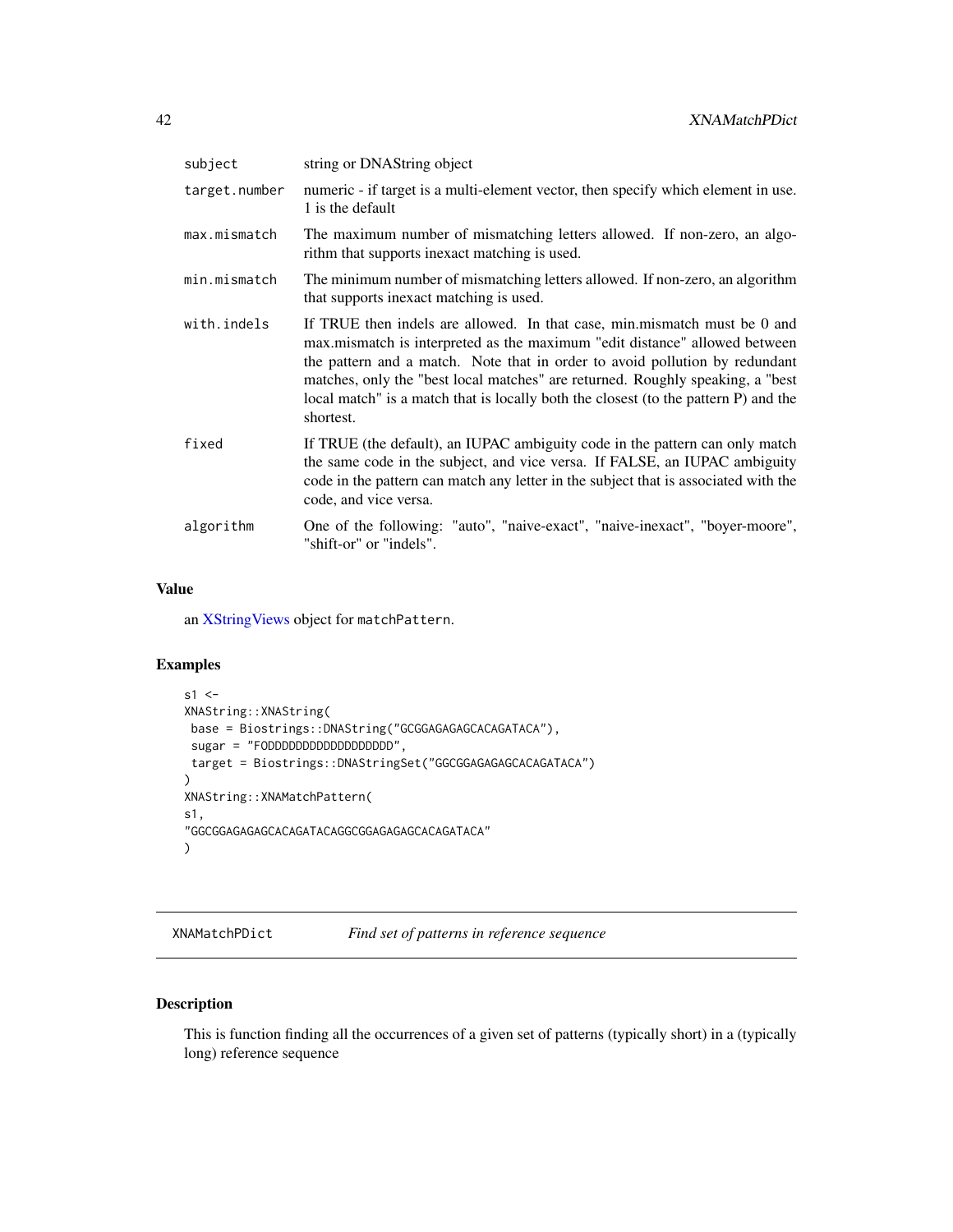# XNAMatchPDict 43

# Usage

```
XNAMatchPDict(
  pdict,
  subject,
  max.mismatch = 0,min.mistch = 0,
  with.indels = FALSE,
  fixed = TRUE,algorithm = "auto",
  verbose = FALSE
\mathcal{L}## S4 method for signature 'XNAString, character'
XNAMatchPDict(
  pdict,
  subject,
  max.mismatch = 0,
  min.mistch = 0,
  with.indels = FALSE,
  fixed = TRUE,algorithm = "auto",
  verbose = FALSE
)
## S4 method for signature 'XNAString,XString'
XNAMatchPDict(
  pdict,
  subject,
  max.mismatch = 0,min.mistch = 0,
  with.indels = FALSE,
  fixed = TRUE,algorithm = "auto",
  verbose = FALSE
\mathcal{L}
```

| pdict        | XNAString object, target slot taken as polict object from Biostrings                                                                                                                                                                   |  |
|--------------|----------------------------------------------------------------------------------------------------------------------------------------------------------------------------------------------------------------------------------------|--|
| subject      | string containing sequence                                                                                                                                                                                                             |  |
| max.mismatch | The maximum number of mismatching letters allowed. If non-zero, an algo-<br>rithm that supports inexact matching is used.                                                                                                              |  |
| min.mismatch | The minimum number of mismatching letters allowed. If non-zero, an algorithm<br>that supports inexact matching is used.                                                                                                                |  |
| with.indels  | If TRUE then indels are allowed. In that case, min.mismatch must be 0 and<br>max mismatch is interpreted as the maximum "edit distance" allowed between<br>the pattern and a match. Note that in order to avoid pollution by redundant |  |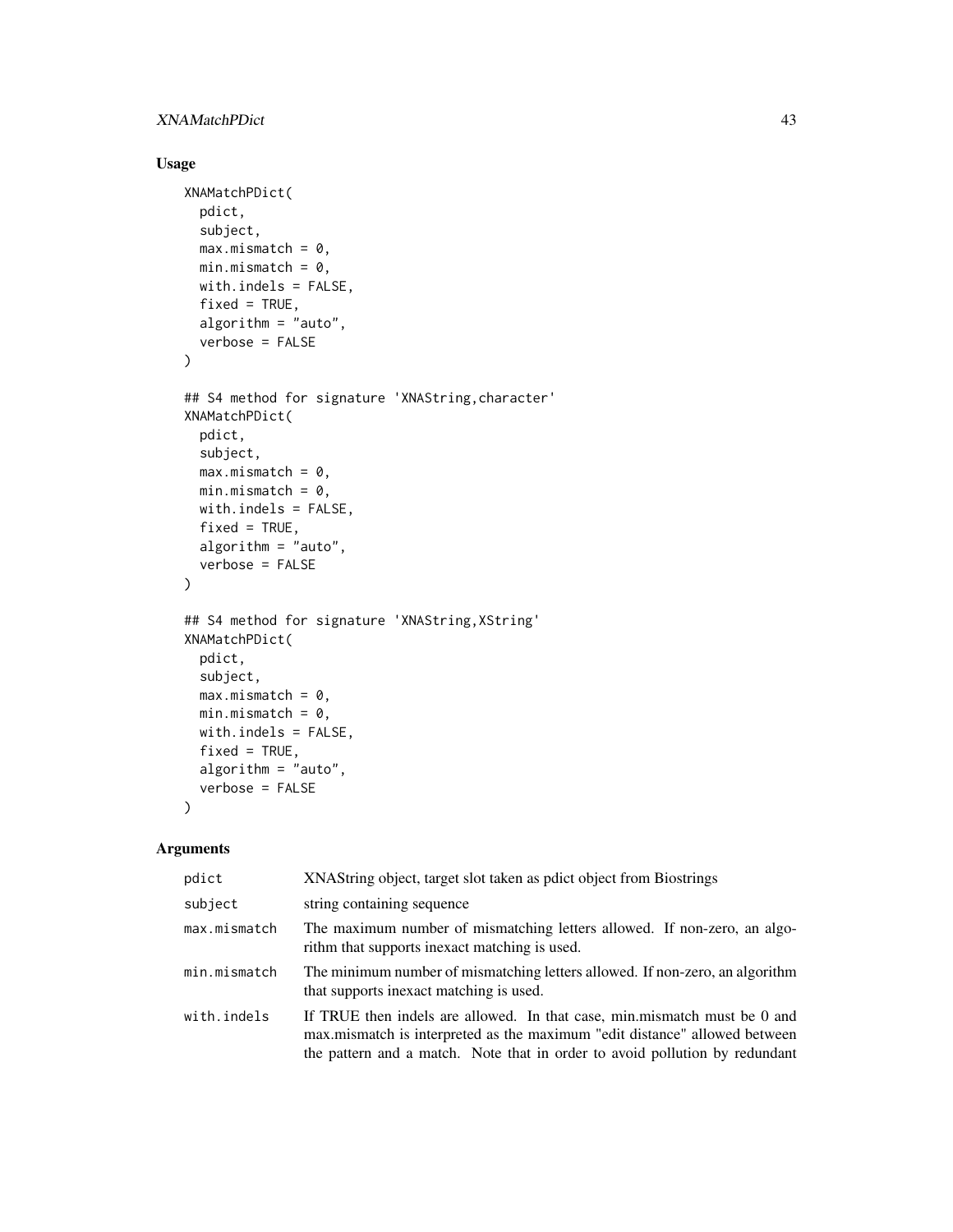<span id="page-43-0"></span>

|           | matches, only the "best local matches" are returned. Roughly speaking, a "best"<br>local match" is a match that is locally both the closest (to the pattern P) and the<br>shortest.                                                                                        |
|-----------|----------------------------------------------------------------------------------------------------------------------------------------------------------------------------------------------------------------------------------------------------------------------------|
| fixed     | If TRUE (the default), an IUPAC ambiguity code in the pattern can only match<br>the same code in the subject, and vice versa. If FALSE, an IUPAC ambiguity<br>code in the pattern can match any letter in the subject that is associated with the<br>code, and vice versa. |
| algorithm | One of the following: "auto", "naive-exact", "naive-inexact", "boyer-moore",<br>"shift-or" or "indels".                                                                                                                                                                    |
| verbose   | TRUE or FALSE.                                                                                                                                                                                                                                                             |

#### Value

an [MIndex](#page-0-0) object of length M, and countPDict an integer vector of length M.

#### Examples

```
s2 < -XNAString::XNAString(
base = "GCGGAGAGAGCACAGATACA",
 sugar = "FODDDDDDDDDDDDDDDDDD",
 target = Biostrings::DNAStringSet(c(
   "GGCGGAGAGAGCACAGATACA", "GGCGGAGAGAGCACAGATACA"
 ))
)
o <- XNAString::XNAMatchPDict(
 s2,
 "GGCGGAGAGAGCACAGATACAGGGGCGGAGAGAGCACAGATACACGGAGAGAGCACAGATACA"
\mathcal{L}
```
xnaObj2Dt *xnaObj2Dt function - changes XNAString object to data.table*

#### Description

xnaObj2Dt function - changes XNAString object to data.table

#### Usage

xnaObj2Dt(obj, slots)

| obi   | XNAString object                                                              |
|-------|-------------------------------------------------------------------------------|
| slots | slots that are saved as column names (possibilities: "name", "base", "sugar", |
|       | "backbone", "target", "conjugate5", "conjugate3" and "dictionary")            |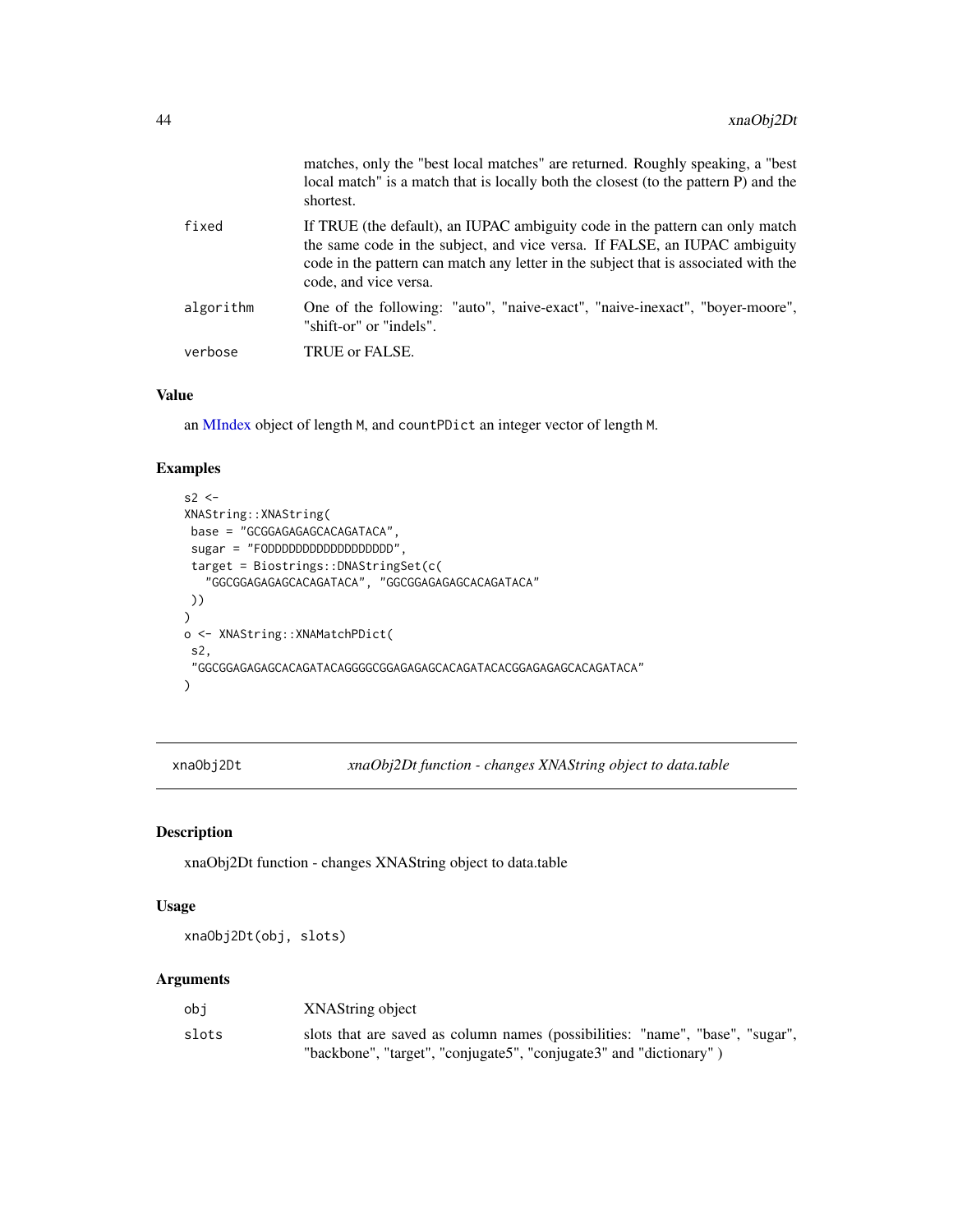# <span id="page-44-0"></span>XNAPairwiseAlignment 45

# Value

data.table

XNAPairwiseAlignment *Pairwise alignment methods for XNAString object*

# Description

This function performs pairwise alignment for sequences stored in target slot of XNAString object with subject

#### Usage

```
XNAPairwiseAlignment(pattern, subject, ...)
```

```
## S4 method for signature 'XNAString,character'
XNAPairwiseAlignment(
 pattern,
  subject,
  type = "global",
  substitutionMatrix = NULL,
  fuzzyMatrix = NULL,
  gapOpening = 10,gapExtension = 4,
  scoreOnly = FALSE
```
# )

| pattern            | XNAString object, pattern taken from target slot.                                                                                                                                                                                                                                                                                                                                                                                                          |  |
|--------------------|------------------------------------------------------------------------------------------------------------------------------------------------------------------------------------------------------------------------------------------------------------------------------------------------------------------------------------------------------------------------------------------------------------------------------------------------------------|--|
| subject            | a character vector of length 1, an XString, or an XStringSet object of length 1.                                                                                                                                                                                                                                                                                                                                                                           |  |
| .                  | optional arguments to generic function to support additional methods                                                                                                                                                                                                                                                                                                                                                                                       |  |
| type               | type of alignment. One of "global", "local", "overlap", "global-local", and "local-<br>global" where "global" = align whole strings with end gap penalties, "local" =<br>align string fragments, "overlap" = align whole strings without end gap penal-<br>ties, "global-local" = align whole strings in pattern with consecutive subse-<br>quence of subject, "local-global" = align consecutive subsequence of pattern<br>with whole strings in subject. |  |
| substitutionMatrix |                                                                                                                                                                                                                                                                                                                                                                                                                                                            |  |
|                    | substitution matrix representing the fixed substitution scores for an alignment.<br>It cannot be used in conjunction with patternQuality and subjectQuality argu-<br>ments.                                                                                                                                                                                                                                                                                |  |
| fuzzyMatrix        | fuzzy match matrix for quality-based alignments. It takes values between 0 and<br>1; where $0$ is an unambiguous mismatch, 1 is an unambiguous match, and values<br>in between represent a fraction of "matchiness".                                                                                                                                                                                                                                       |  |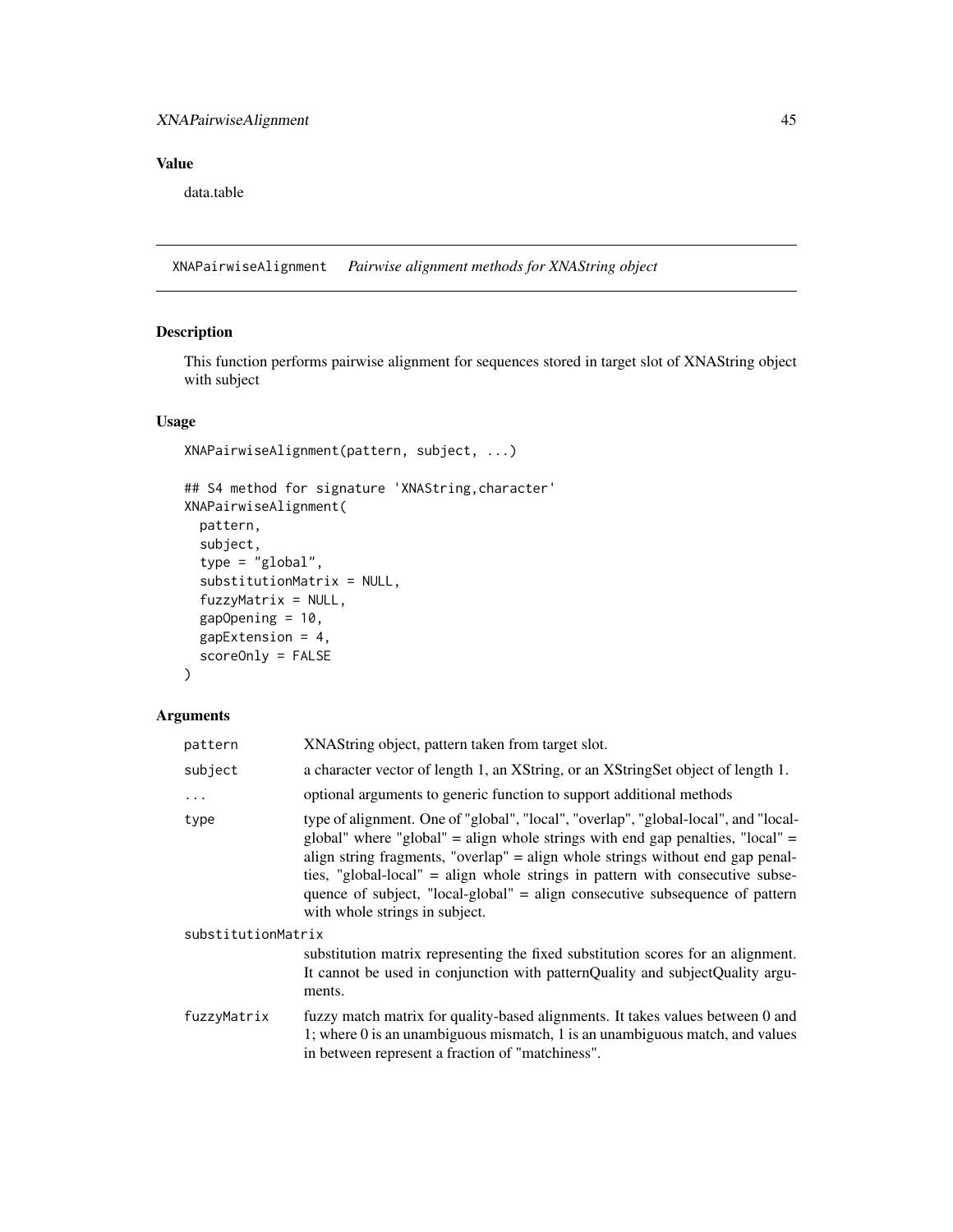<span id="page-45-0"></span>

| gapOpening   | the cost for opening a gap in the alignment.                                                     |
|--------------|--------------------------------------------------------------------------------------------------|
| gapExtension | the incremental cost incurred along the length of the gap in the alignment.                      |
| scoreOnly    | logical to denote whether or not to return just the scores of the optimal pairwise<br>alignment. |

# Value

an instance of class [PairwiseAlignments](#page-0-0)

#### Examples

```
mat <Biostrings::nucleotideSubstitutionMatrix(
  match = 1,
  mismatch = -3,
  baseOnly = TRUE
\mathcal{L}s1 < -XNAString::XNAString(
    base = "GCGGAGAGAGCACAGATACA",
    sugar = "FODDDDDDDDDDDDDDDDDD",
    target = Biostrings::DNAStringSet("GGCGGAGAGAGCACAGATACA")
  )
  XNAString::XNAPairwiseAlignment(s1,
                                   "ACCCACACACACACACACACAC",
                                   "global",
                                   substitutionMatrix = mat
  )
```
XNAReverseComplement *Reverse complement sequence based on dictionary*

#### Description

Reverse complement sequence based on dictionary

#### Usage

```
XNAReverseComplement(obj, ...)
```

```
## S4 method for signature 'XNAString'
XNAReverseComplement(obj)
```

| obi      | XNAString object                                                     |
|----------|----------------------------------------------------------------------|
| $\cdots$ | optional arguments to generic function to support additional methods |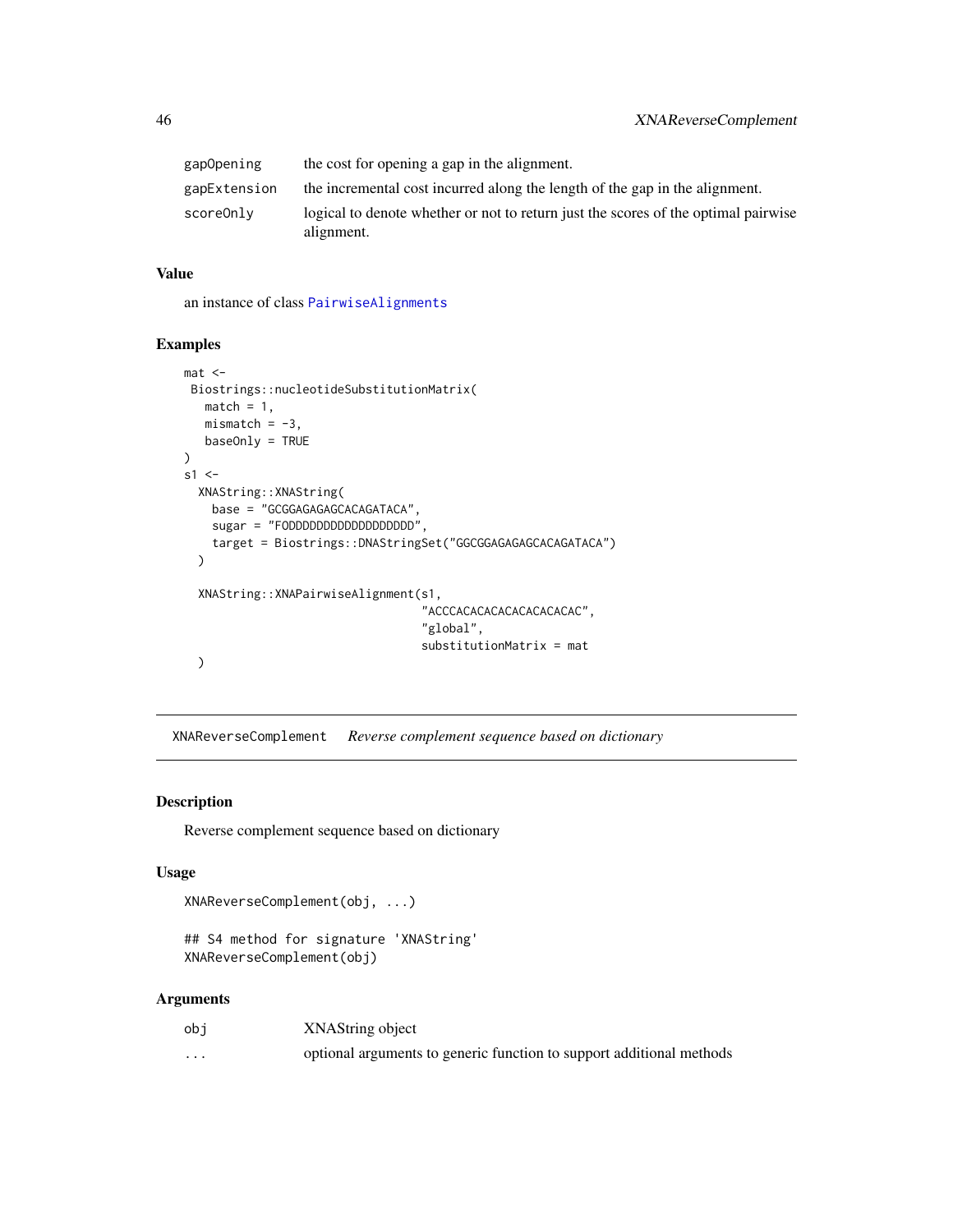# <span id="page-46-0"></span>XNAString-class 47

#### Value

string with reverse complement sequence

#### Examples

```
my_dic <- data.table::data.table(
 type = c(rep("base", 3),
   rep("sugar", 2),
   rep("backbone", 3)
 ),
 symbol = c("G", "E", "A", "F", "O", "S", "B", "X")
)
obj <- XNAString(
 name = "b",
 base = "GGE".
 sugar = "FFO",dictionary = my_dic
)
XNAReverseComplement(obj)
```

| XNAString-class | Development of XNAString class aims at enabling efficient manipula-    |
|-----------------|------------------------------------------------------------------------|
|                 | tion of modified oligonucleotide sequences. The class consists of the  |
|                 | following slots: name, base, sugar, backbone, target, conjugate5, con- |
|                 | jugate3, secondary_structure, duplex_structure, dictionary (HELM-      |
|                 | string dictionary), compl_dictionary.                                  |

### Description

The package inherits some of the functionalities from Biostrings package. In contrary to Biostrings sequences, XNAString classes allow for description of base sequence, sugar and backbone in a single object. XNAString is able to capture single stranded oligonucleotides, siRNAs, PNAs, shRNAs, gRNAs and synthetic mRNAs, and enable users to apply sequence-manipulating Bioconductor packages to their analysis. XNAString can read and write a HELM notation, compute alphabet frequency, align and match targets.

```
XNAString(
  name,
  base,
  sugar,
  backbone,
  target,
  conjugate5,
  conjugate3,
  secondary_structure,
```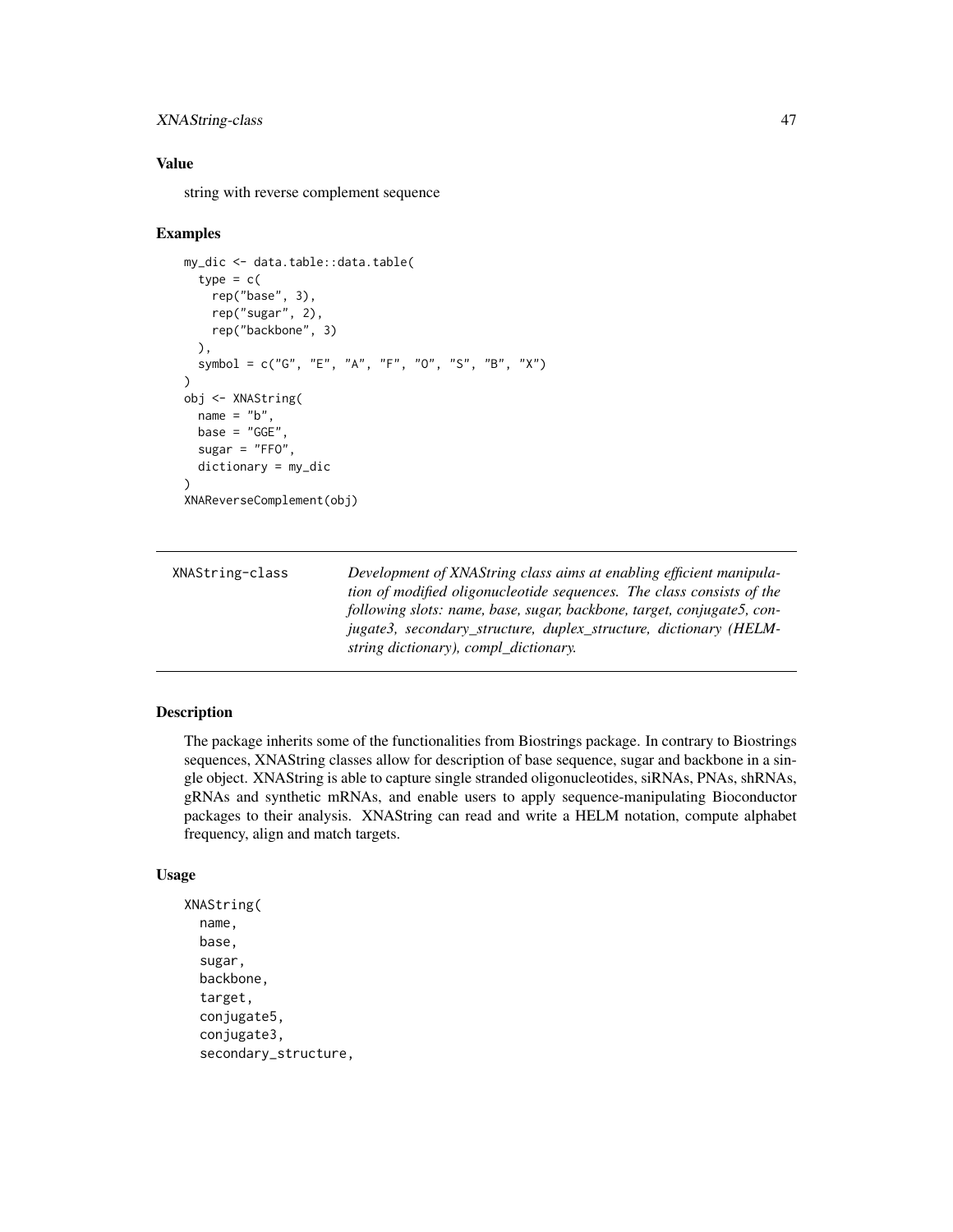```
duplex_structure,
  dictionary,
  compl_dictionary,
  default_sugar,
  default_backbone
\mathcal{L}## S4 method for signature 'XNAString'
show(object)
## S4 method for signature 'XNAString'
initialize(
  .Object,
 name,
 base,
  sugar,
 backbone,
  target,
  conjugate5,
  conjugate3,
  secondary_structure,
  duplex_structure,
  dictionary,
  compl_dictionary,
  default_sugar,
  default_backbone
\mathcal{L}seqtype(x)
```

```
## S4 method for signature 'XNAString'
seqtype(x)
```

| name                | string (or character)                                                     |  |
|---------------------|---------------------------------------------------------------------------|--|
| base                | string (or character), RNAString, RNAStringSet, DNAString or DNAStringSet |  |
| sugar               | string (or character)                                                     |  |
| backbone            | string (or character)                                                     |  |
| target              | DNAStringSet, DNAString or character                                      |  |
| conjugate5          | string (or character)                                                     |  |
| conjugate3          | string (or character)                                                     |  |
| secondary_structure |                                                                           |  |
|                     | list                                                                      |  |
| duplex_structure    |                                                                           |  |
|                     | list                                                                      |  |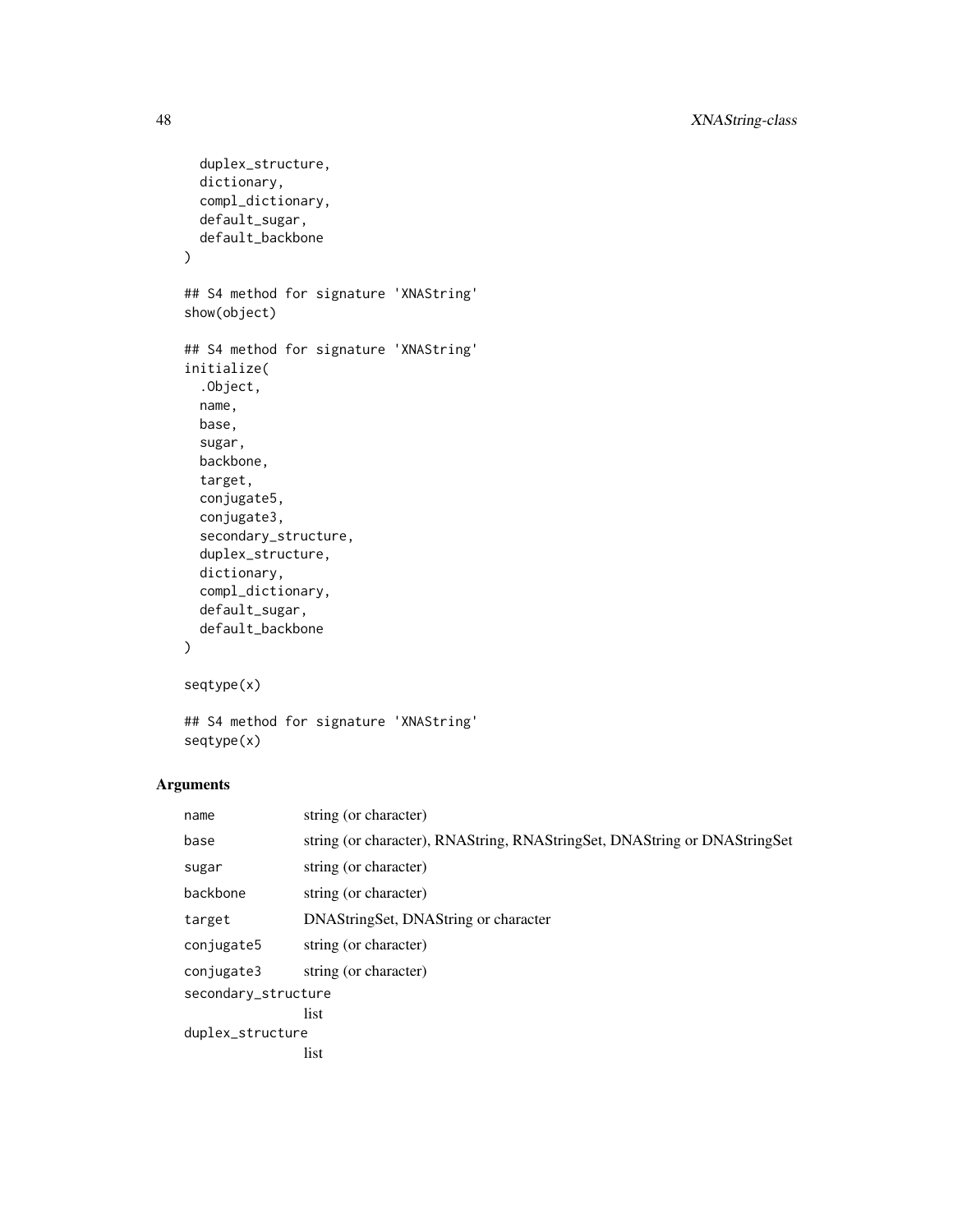# XNAString-class 49

| dictionary       | data.table with following columns: "HELM", "type", "symbol". By default in-<br>ternal XNAString dictionary is used. |  |
|------------------|---------------------------------------------------------------------------------------------------------------------|--|
| compl_dictionary |                                                                                                                     |  |
|                  | data.table with following columns: "base", "target". By default internal XNAS-<br>tring dictionary is used          |  |
| default_sugar    | character, a single letter which will be replicated in sugar slot as default value                                  |  |
| default_backbone |                                                                                                                     |  |
|                  | character, a single letter which will be replicated in backbone slot as default<br>value                            |  |
| object           | XNAString object                                                                                                    |  |
| .Object          | XNAString object                                                                                                    |  |
| $\mathsf{x}$     | A single string specifying the type of sequences                                                                    |  |

# Value

Object which consists of name, base, sugar, backbone, target, conjugate5, conjugate3, secondary\_structure, duplex\_structure, dictionary, compl\_dictionary.

#### Author(s)

Anna Gorska

```
obj1 <- XNAString(
 base = "ATCG",sugar = "FODD",conjugate3 = "TAG"
\lambdaobj2 <- XNAString(
base = "ATCG",sugar = "FODD",
 backbone = "SBB"
\mathcal{L}str(obj2)
name(obj2) <- 'a'
base(obj2) <- 'ATTT'
sugar(obj2) <- 'LMFF'
backbone(obj2) <- 'BAB'
conjugate5(obj2) <- 'TFJSJG'
conjugate3(obj2) <- 'ARTSS'
my_dic <- data.table::data.table(type = c(rep('base',3),
                                           rep('sugar',2),
                                           rep('backbone',3)),
                                 symbol = c('G', 'E', 'A', 'F',
                                             'O', 'S', 'B', 'X'))
obj1 <- XNAString(base = 'AAE',
                  sugar = 'FFO',backbone='SB',
                  dictionary = my_dic)
```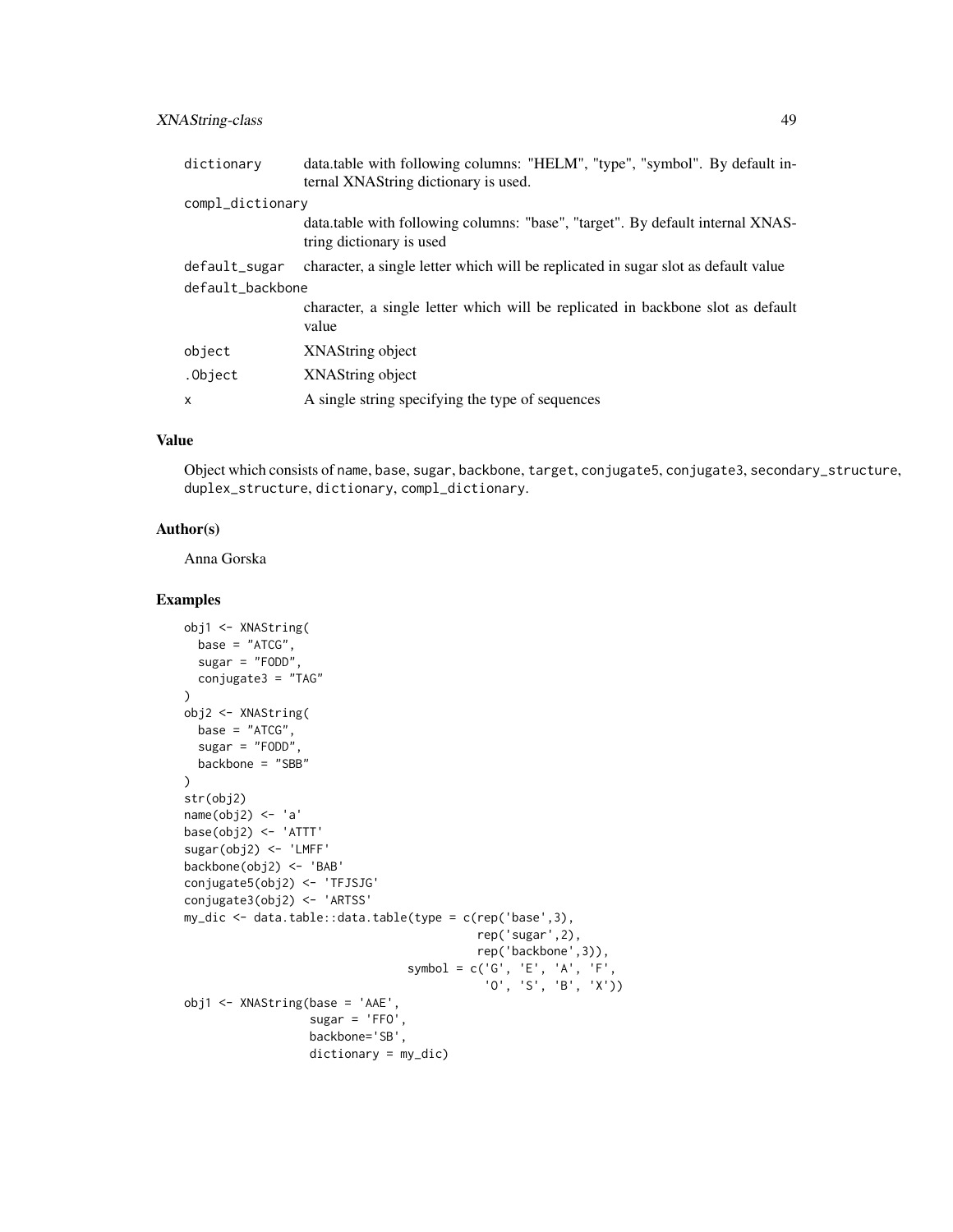```
obj2 <- XNAString(base = c('EAA', 'AAAA'),
                  sugar = c('FFO', 'OOOO'),
                  name = c('a'),conjugate5 = c('TTT'),dictionary = my_dic)
my_dic <- data.table::data.table(
  type = c(rep("base", 3),
    rep("sugar", 2),
    rep("backbone", 3)
  ),
  symbol = c("G", "E", "A", "F", "O", "S", "B", "X")
\mathcal{L}obj1 <- XNAString(
  base = "AAE",
  sugar = "FFO"backbone = "SB",
  dictionary = my_dic
)
obj2 <- XNAString(
  base = c("EAA", "AAAA"),
  sugar = c("FFO", "OOOO"),
  name = c("a"),
  conjugate5 = c("TTT"),
  dictionary = my_dic
\mathcal{L}
```

```
XNAString2XNAStringSet
```
*XNAString2XNAStringSet function - changes XNAString object to XNAStringSet*

#### Description

XNAString2XNAStringSet function - changes XNAString object to XNAStringSet

# Usage

```
XNAString2XNAStringSet(XNAString_obj)
```
#### Arguments

XNAString\_obj XNAString object

#### Value

XNAStringSet object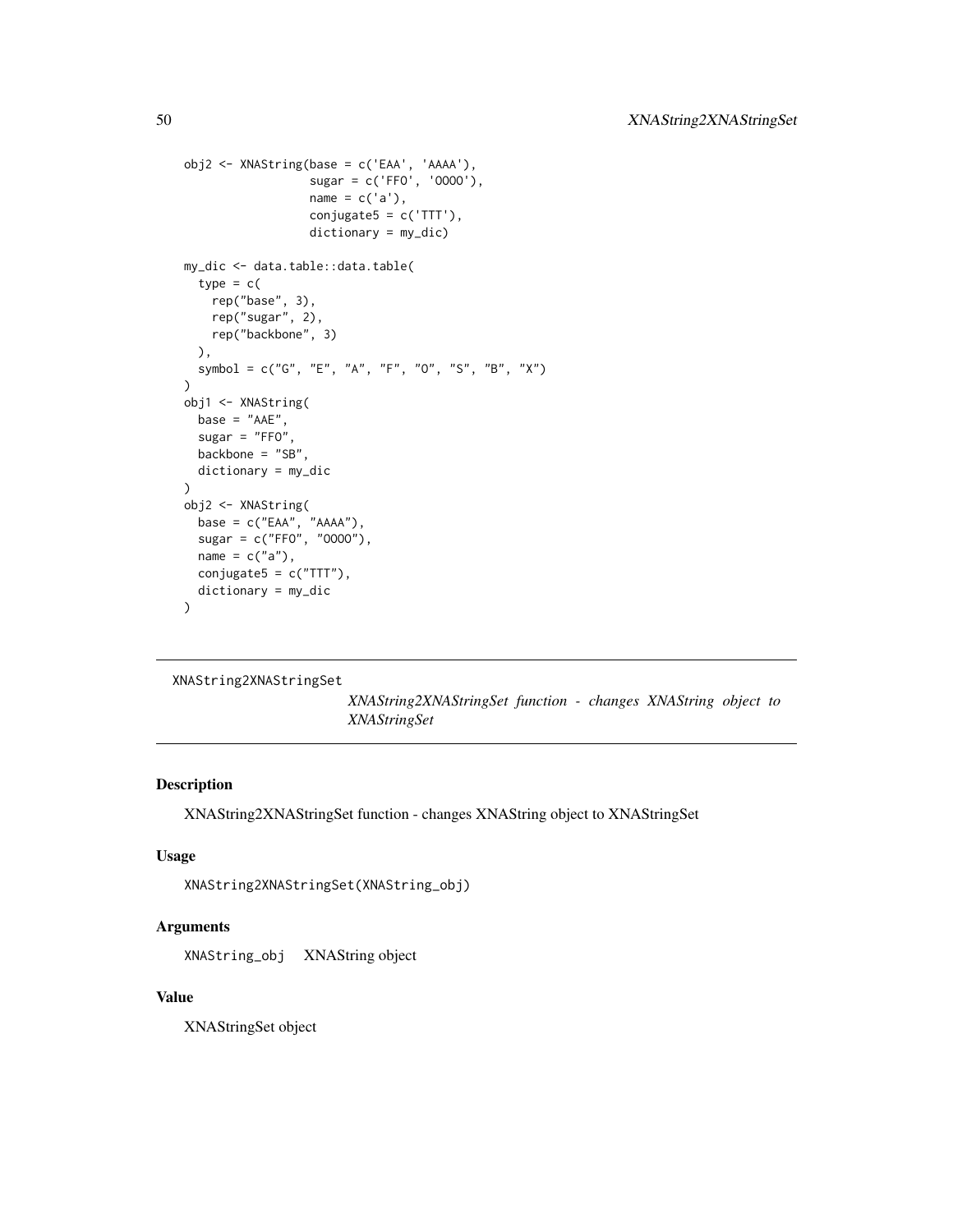<span id="page-50-0"></span>xnastringClassUnions *setClassUnion definitions*

# Description

setClassUnion definitions used in XNAString class. charOrDNAOrRNA consists of character, DNAString, RNAString, DNAStringSet, RNAStringSet. charOrDNA consists of character, DNAString, DNAStringSet

```
xnastringElementsNumber
```
*Function which checks if XNAString object satisfies predefined slots length*

# Description

Function which checks if XNAString object satisfies predefined slots length

#### Usage

```
xnastringElementsNumber(
  xnastring_obj,
  cond_name = "==1",
  cond_base,
  cond_sugar,
  cond_backbone,
  cond_target = ">\!\!0",
 cond\_conj5 = "==1",cond_conj3 = "==1")
```

| xnastring_obj | XNAString object                    |
|---------------|-------------------------------------|
| cond_name     | allowed name elements in object     |
| cond base     | allowed base elements in object     |
| cond_sugar    | allowed sugar elements in object    |
| cond backbone | allowed backbone elements in object |
| cond_target   | allowed target elements in object   |
| cond_conj5    | allowed conj5 elements in object    |
| cond_conj3    | allowed conj3 elements in object    |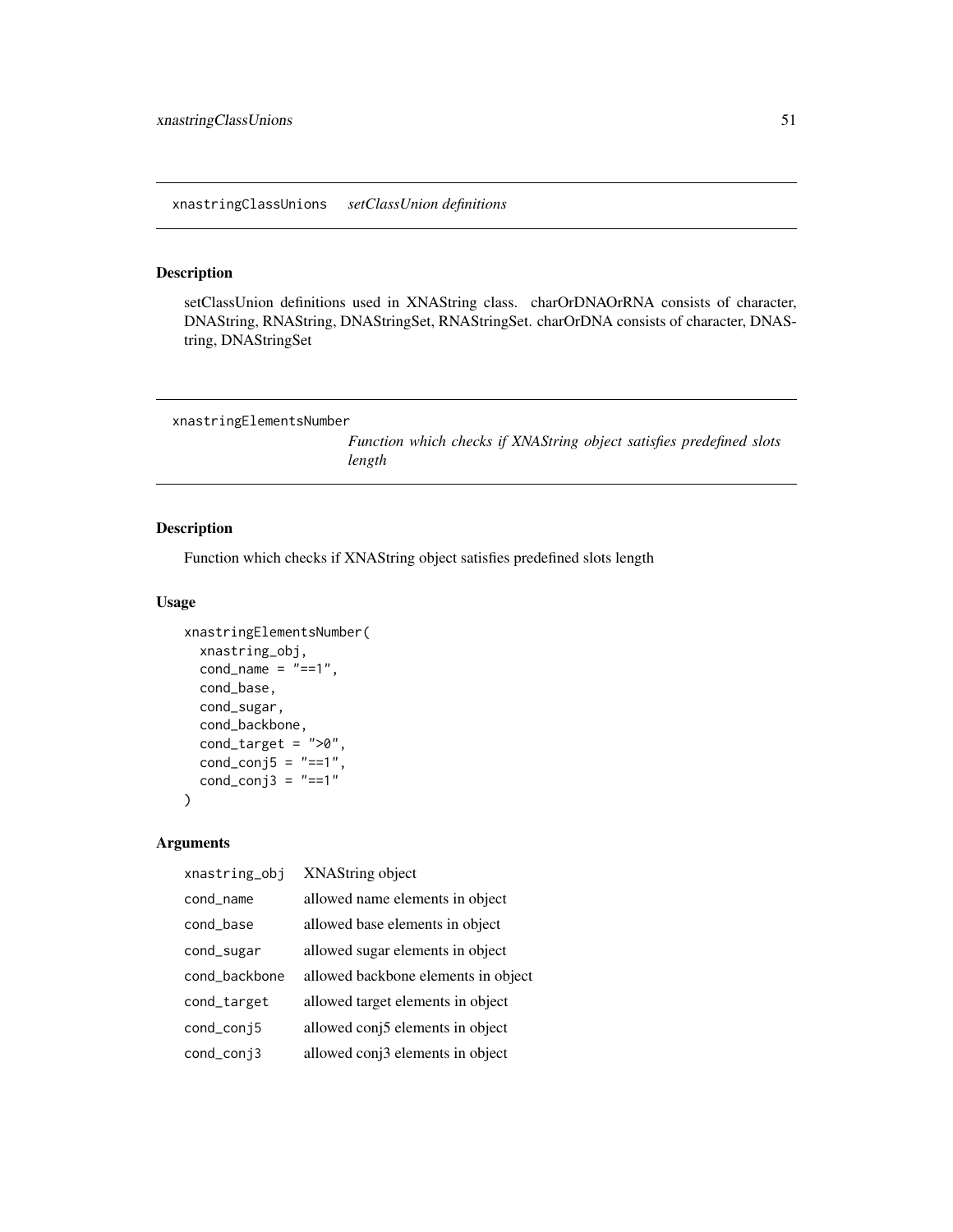#### Value

logical

# Examples

```
obj <- XNAString(
  base = c("EAA", "AAA"),sugar = c("FF0", "000"),name = c("a"),
  conjugate5 = c("TTT")
)
xnastringElementsNumber(obj,
  cond_name = "==1",
  cond\_base = "%in% c(1,2)",cond_sugar = "%in% c(1,2)",
  cond_backbone = "XinX c(1,2)",
  cond_target = ">0",
  cond\_conj5 = "==1",cond_conj = "==1"\mathcal{L}
```
XNAStringFromHelm *Create XNAString object from HELM - user interface*

#### Description

Create XNAString object from HELM - user interface

#### Usage

```
XNAStringFromHelm(
  helm,
  name = NA_character_,
  dictionary = xna_dictionary,
  compl_dictionary = complementary_bases,
  remove_linker = TRUE
)
```

| helm             | string (or strings vector) with HELM sequence, which contains one RNA poly-<br>mer and optionally CHEM element      |  |
|------------------|---------------------------------------------------------------------------------------------------------------------|--|
| name             | character (or character vector)                                                                                     |  |
| dictionary       | data.table with following columns: "HELM", "type", "symbol". By default in-<br>ternal XNAString dictionary is used. |  |
| compl_dictionary |                                                                                                                     |  |
|                  | data.table with following columns: "base", "target". By default internal XNAS-<br>tring dictionary is used          |  |
| remove_linker    | logical defines if linker should be clipped from RNA                                                                |  |
|                  |                                                                                                                     |  |

<span id="page-51-0"></span>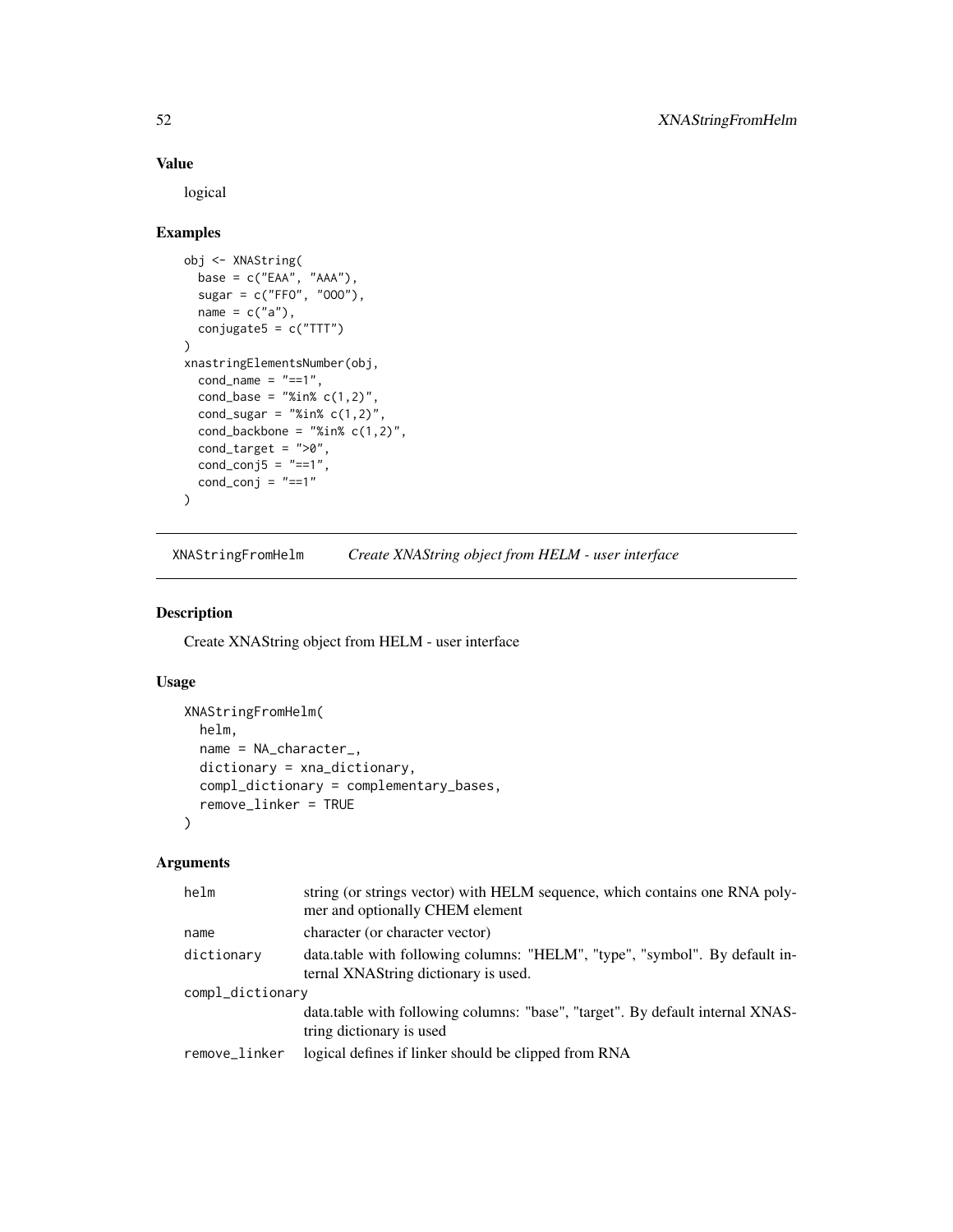# <span id="page-52-0"></span>XNAStringSet-class 53

# Value

XNAString object if single helm, XNAStringSet object otherwise

#### Author(s)

Marianna Plucinska

#### Examples

```
XNAStringFromHelm("RNA1{[dR](A)P.[dR](A)P.[dR](A)}$$$$V2.0")
XNAStringFromHelm("RNA1{[dR](A)P.[dR](A)P.[dR](A)}$$$$V2.0", 'name')
XNAStringFromHelm(c("RNA1{[dR](A)P.[dR](A)P.[dR](A)}$$$$V2.0",
                    "RNA1{[dR](T)P.[dR](T)P.[dR](A)}$$$$V2.0"),
                  c('name1', 'name2'))
```
XNAStringSet-class *Create class which consists of XNAString objects given as a list*

#### Description

Create class which consists of XNAString objects given as a list

Create XNAStringSet object

Define show method

Method to extract a row/rows (either by row index or by 'name' slot) XNAStringSet object is returned.

Method to extract a single row (either by row index or by 'name' slot) XNAString object is returned.

```
XNAStringSet(
  objects = NA,
  base = NA,
  sugar = NA,
  backbone = NA,
  target = NA,
  col.\nbase = "base",
  col.sugar = "sugar",
  col.backbone = "backbone",
  col.target = "target",
  default_sugar = NA,
  default_backbone = NA,
  compl_dict = complementary_bases
\lambda## S4 method for signature 'XNAStringSet'
```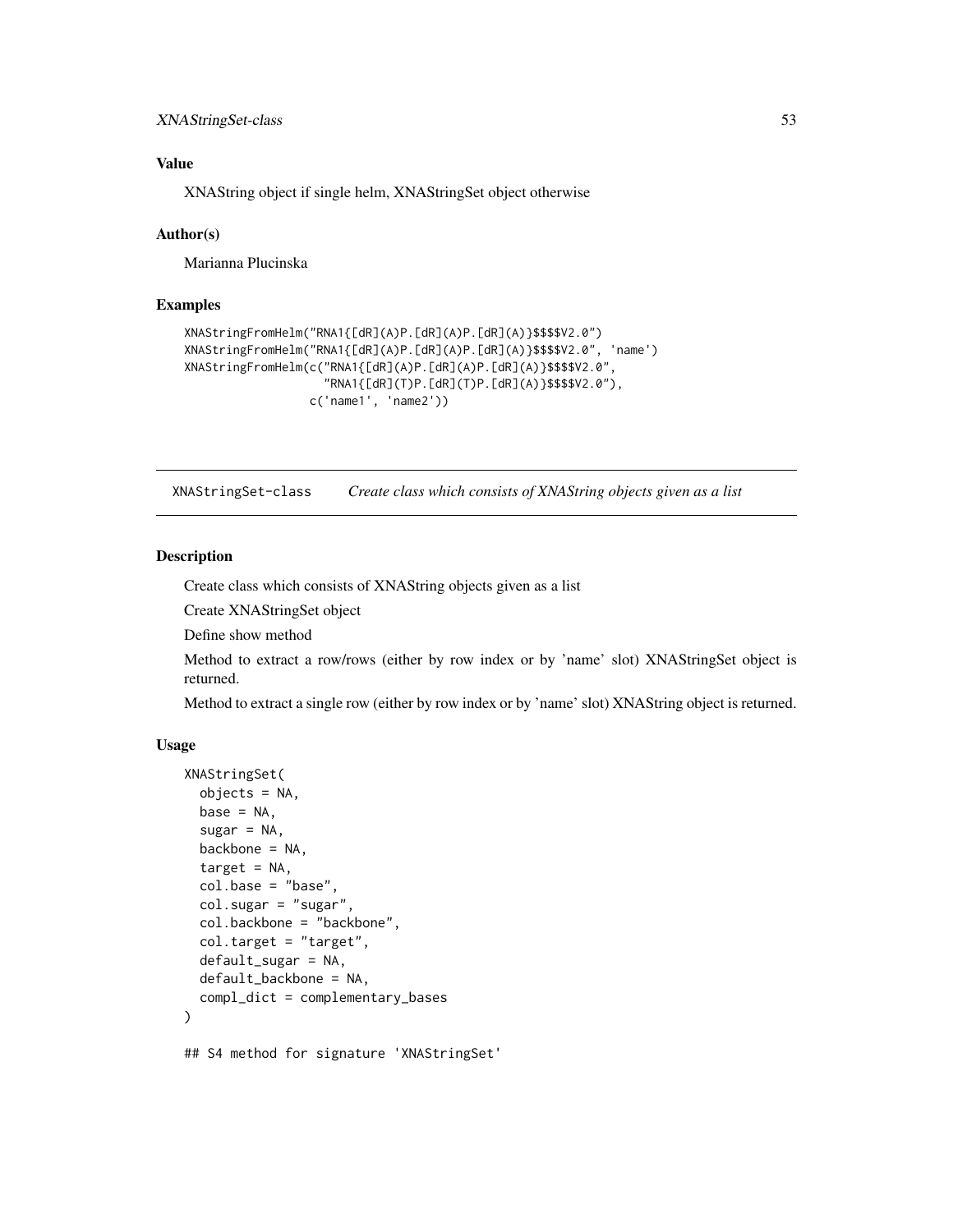```
show(object)
## S4 method for signature 'XNAStringSet, ANY, ANY, ANY'
x[i]
## S4 method for signature 'XNAStringSet,ANY,ANY'
x[[i]]
```
# Arguments

| objects          | list of XNAString objects                                                                                                                               |
|------------------|---------------------------------------------------------------------------------------------------------------------------------------------------------|
| base             | string (or character), RNAString, RNAStringSet, DNAString or DNAStringSet.<br>In use only when objects argument is empty.                               |
| sugar            | string (or character). In use only when objects argument is empty.                                                                                      |
| backbone         | string (or character). In use only when objects argument is empty.                                                                                      |
| target           | DNAStringSet, DNAString or character. In use only when objects argument is<br>empty.                                                                    |
| col.base         | character (name of base column). In use only when objects argument is empty.                                                                            |
| col.sugar        | character (name of sugar column). In use only when objects argument is empty.                                                                           |
| col.backbone     | character (name of backbone column). In use only when o bjects argument is<br>empty.                                                                    |
| col.target       | character (name of target column). In use only when objects argument is empty.                                                                          |
| default_sugar    | character - only one letter. Will be replicated nchar(base) times. In use only<br>when objects argument is empty.                                       |
| default_backbone |                                                                                                                                                         |
|                  | character - only one letter. Will be replicated nchar(base)-1 times. In use only<br>when objects argument is empty.                                     |
| compl_dict       | data.table with following columns: "base", "target". By default internal XNAS-<br>tring dictionary is used. In use only when objects argument is empty. |
| object           | XNAStringSet object                                                                                                                                     |
| X                | XNAStringSet object                                                                                                                                     |
| i                | numeric, integer, character, logical - filter needed for extraction method                                                                              |

# Value

XNASTringSet object

# Author(s)

Anna Gorska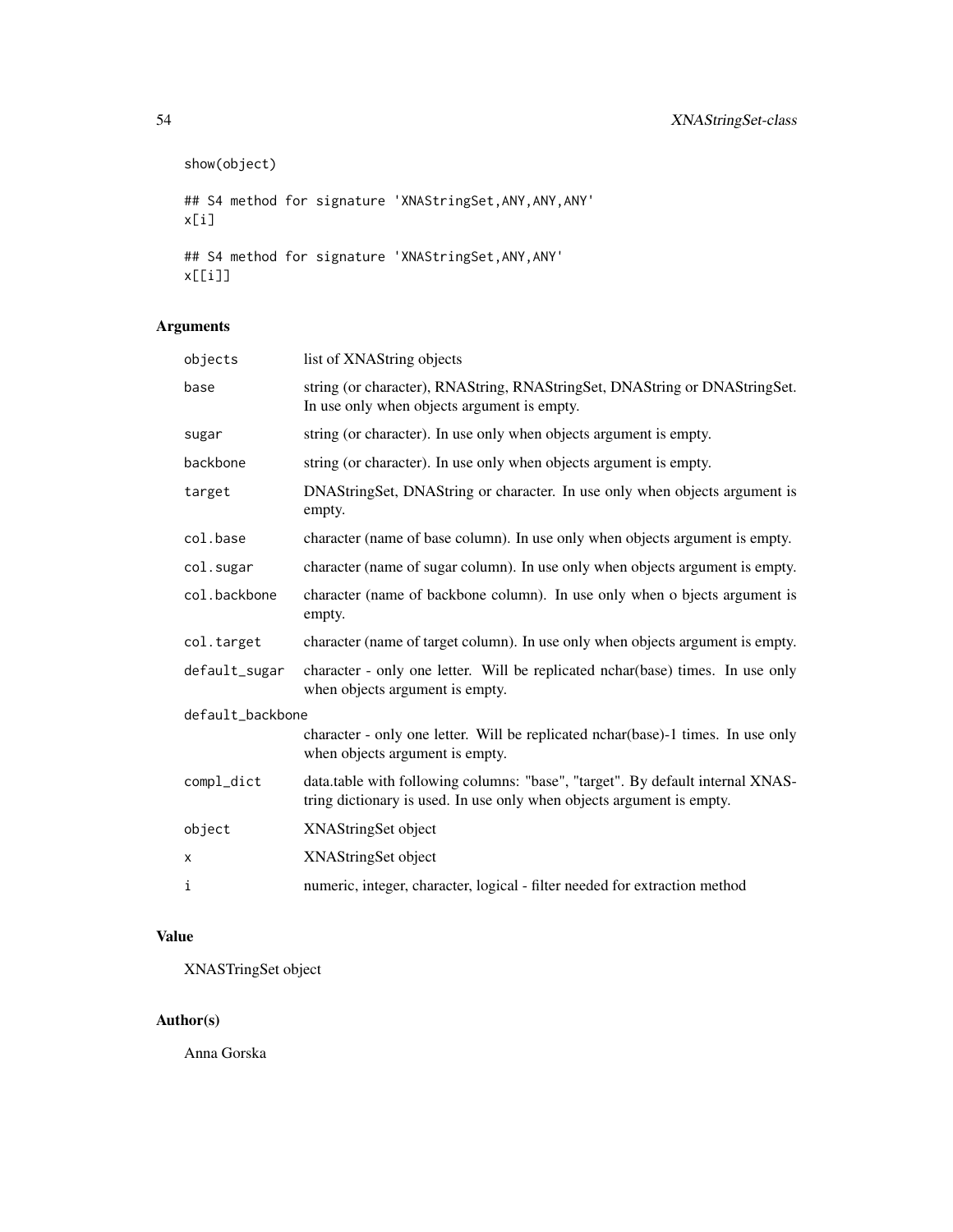# <span id="page-54-0"></span>XNAStringToHelm 55

# Examples

```
my_dic <- data.table::data.table(
 type = c(rep("base", 3),
   rep("sugar", 2),
   rep("backbone", 3)
  ),
  symbol = c("G", "E", "A", "F", "O", "S", "B", "X")
)
obj1 <- XNAString(
 name = "a",base = "GGE"sugar = "FFO",backbone = "SB",
 dictionary = my_dic
\lambdaobj2 <- XNAString(
 name = "b",base = "GGE"sugar = "FFO",dictionary = my_dic
)
obj3 <- XNAString(
 name = "b",
 base = c("GGE", "EEE"),
  sugar = c("FF0", "000"),dictionary = my_dic
)
XNAStringSetObj <- XNAStringSet(objects = list(obj1, obj2, obj3))
```

| XNAStringToHelm | XNAStringToHelmFun function takes XNAString object and translates |
|-----------------|-------------------------------------------------------------------|
|                 | base, sugar and backbone to HELM notation                         |

# Description

XNAStringToHelmFun function takes XNAString object and translates base, sugar and backbone to HELM notation

# Usage

XNAStringToHelm(xnastring\_obj, dictionary = xna\_dictionary)

| xnastring_obj | XNAString object       |
|---------------|------------------------|
| dictionary    | HELM-symbol dictionary |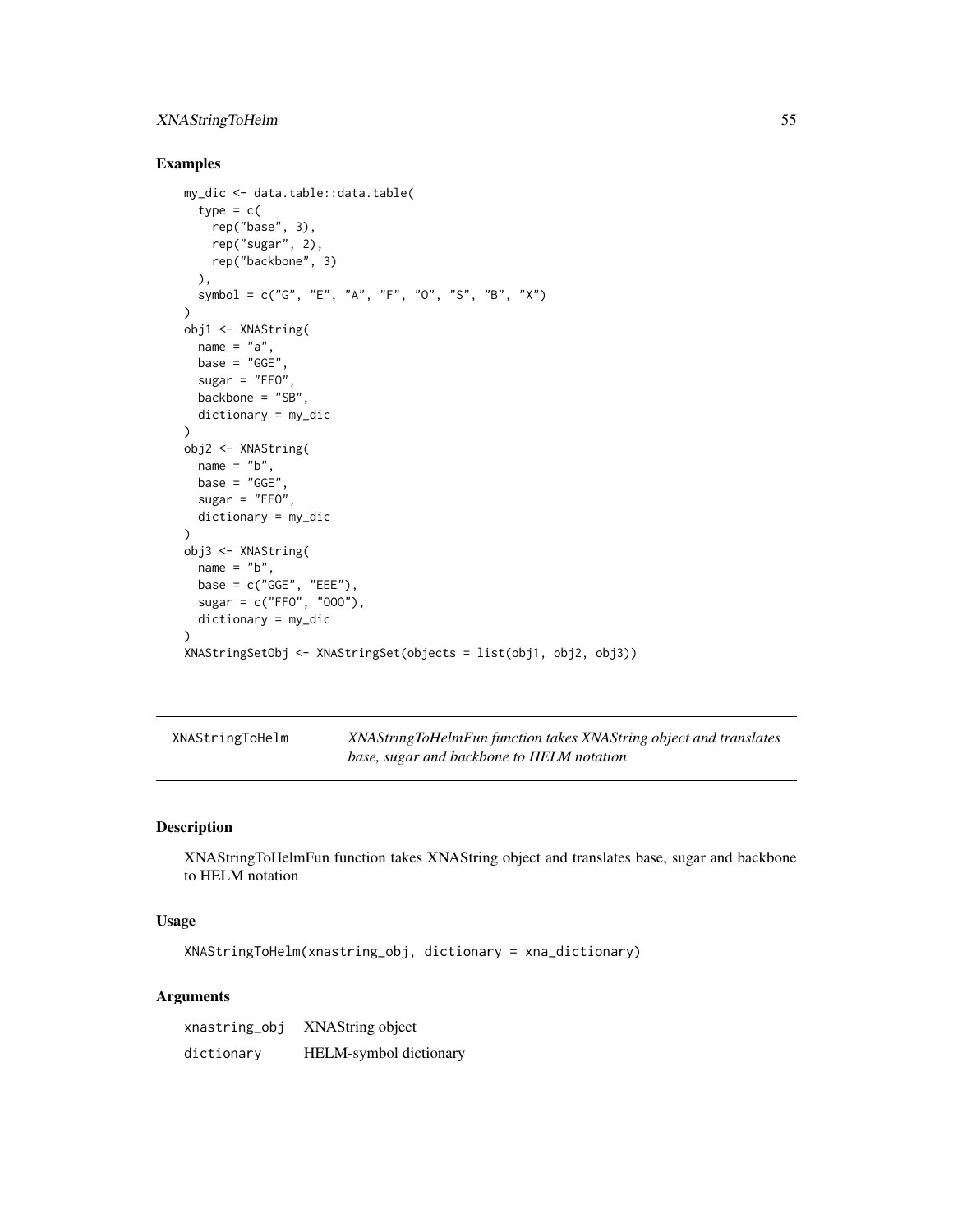#### Value

string (HELM notation)

#### Examples

```
obj <- XNAString(
  base = "AAA",sugar = "DDD"backbone = "OO"
)
XNAStringToHelm(obj)
```
XNAVmatchPattern *This is function finding all the occurrences of a given pattern (typically short) in a (typically long) set of reference sequences.*

# Description

This is function finding all the occurrences of a given pattern (typically short) in a (typically long) set of reference sequences.

Implementation of this method is based on vmatchPatterrm method from BSgenome

```
XNAVmatchPattern(
  pattern,
  subject,
  target.number = 1,
  max.mismatch = 0,min.mistch = 0,
  with.indels = FALSE,
  fixed = TRUE,algorithm = "auto",
  \text{exclude} = "",maskList = logical(0),
  userMask = IRanges::IRangesList(),
  invertUserMask = FALSE
)
## S4 method for signature 'XNAString, character'
XNAVmatchPattern(
  pattern,
  subject,
  target.number = 1,
  max.mismatch = 0,
  min.mistch = 0,
  with.indels = FALSE,
```
<span id="page-55-0"></span>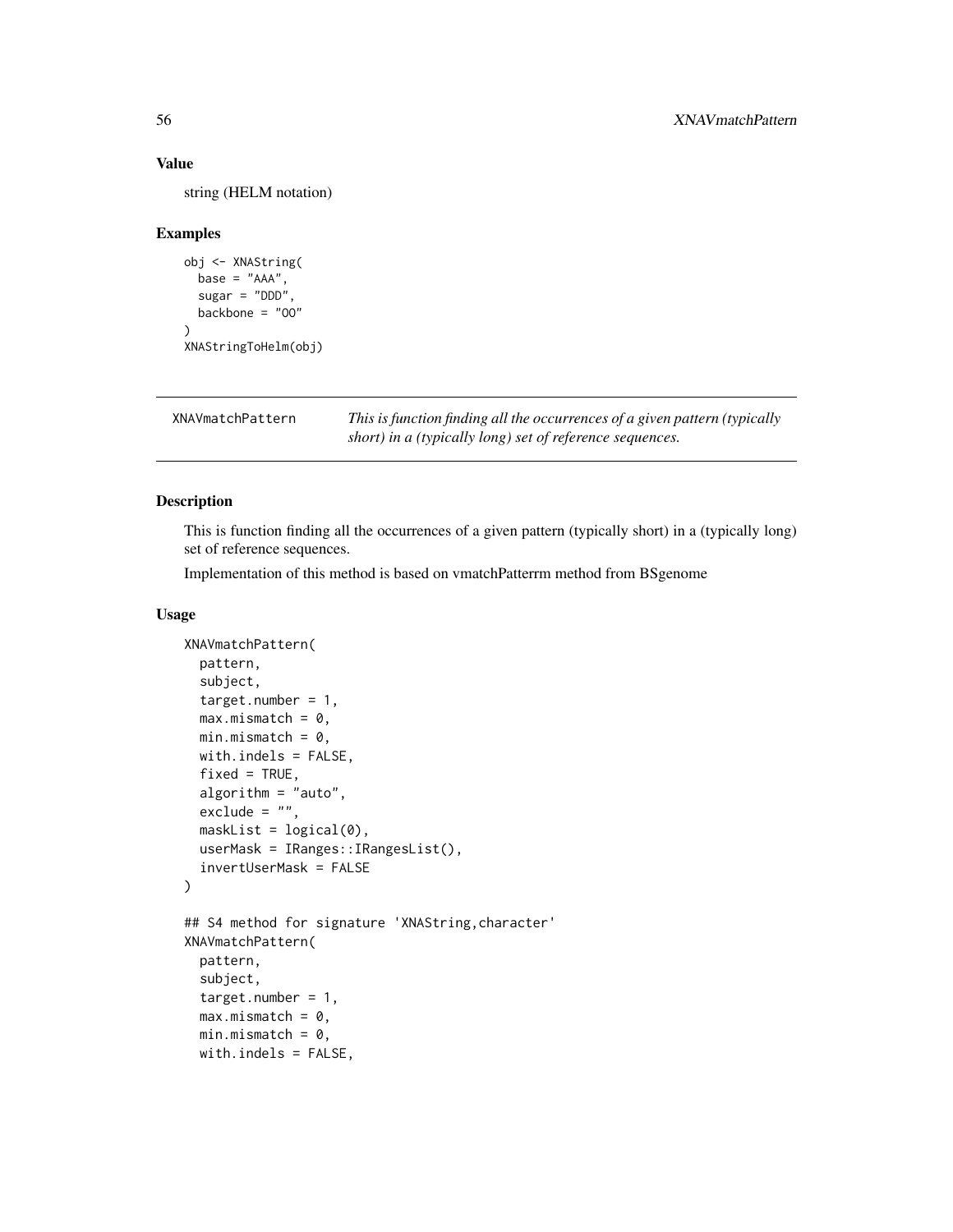```
fixed = TRUE,algorithm = "auto"
\lambda## S4 method for signature 'XNAString,XStringSet'
XNAVmatchPattern(
 pattern,
  subject,
  target.number = 1,
 max.mismatch = 0,min.mistch = 0,
 with.indels = FALSE,
 fixed = TRUE,algorithm = "auto"
\mathcal{L}## S4 method for signature 'XNAString,BSgenome'
XNAVmatchPattern(
 pattern,
  subject,
  target.number = 1,
 max.mismatch = 0,min.mistch = 0,
 with.indels = FALSE,
  fixed = TRUE,algorithm = "auto",
  exclude = ",
 maskList = logical(0),
 userMask = IRanges::IRangesList(),
  invertUserMask = FALSE
\mathcal{L}
```

| pattern       | XNAString object with non-empty target slot                                                                                                                                                                                                                                                                              |
|---------------|--------------------------------------------------------------------------------------------------------------------------------------------------------------------------------------------------------------------------------------------------------------------------------------------------------------------------|
| subject       | string, string vector or DNAString / DNAStringSet / chromosome from BSgenome<br>object                                                                                                                                                                                                                                   |
| target.number | numeric - if target is a multi-element vector, then specify which element in use.<br>1 is the default                                                                                                                                                                                                                    |
| max.mismatch  | The maximum number of mismatching letters allowed. If non-zero, an algo-<br>rithm that supports inexact matching is used.                                                                                                                                                                                                |
| min.mismatch  | The minimum number of mismatching letters allowed. If non-zero, an algorithm<br>that supports inexact matching is used.                                                                                                                                                                                                  |
| with.indels   | If TRUE then indels are allowed. In that case, min.mismatch must be 0 and<br>max mismatch is interpreted as the maximum "edit distance" allowed between<br>the pattern and a match. Note that in order to avoid pollution by redundant<br>matches, only the "best local matches" are returned. Roughly speaking, a "best |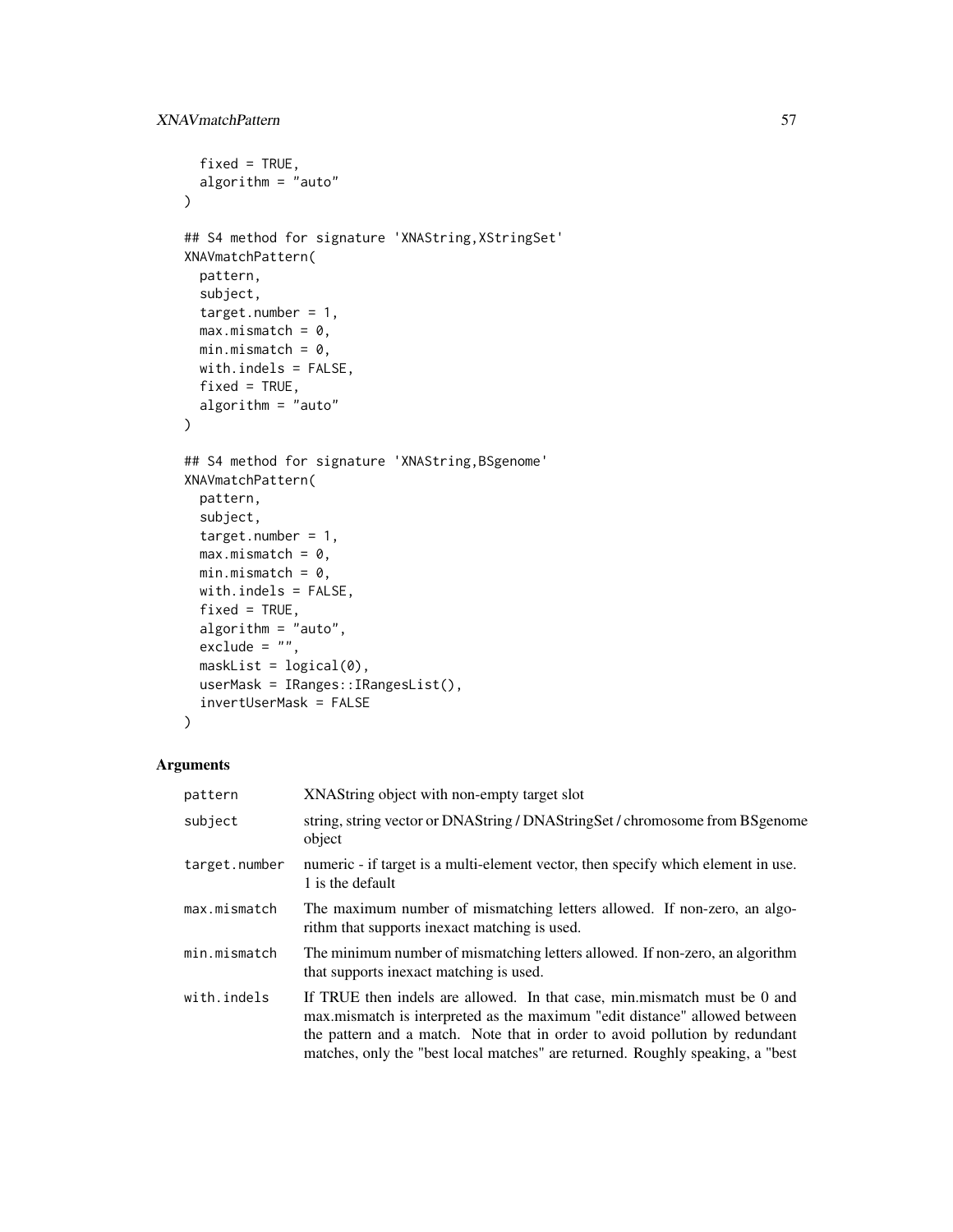<span id="page-57-0"></span>

|           | local match" is a match that is locally both the closest (to the pattern P) and the<br>shortest.                                                                                                                                                                           |
|-----------|----------------------------------------------------------------------------------------------------------------------------------------------------------------------------------------------------------------------------------------------------------------------------|
| fixed     | If TRUE (the default), an IUPAC ambiguity code in the pattern can only match<br>the same code in the subject, and vice versa. If FALSE, an IUPAC ambiguity<br>code in the pattern can match any letter in the subject that is associated with the<br>code, and vice versa. |
| algorithm | One of the following: "auto", "naive-exact", "naive-inexact", "boyer-moore",<br>"shift-or" or "indels".                                                                                                                                                                    |
| exclude   | A character vector with strings that will be used to filter out chromosomes whose<br>names match these strings. Needed for BSParams object if subject is a chromo-<br>some object from BSgenome                                                                            |
| maskList  | A named logical vector of maskStates preferred when used with a BSGenome<br>object. When using the bsapply function, the masks will be set to the states in<br>this vector.                                                                                                |
| userMask  | An IntegerRangesList, containing a mask to be applied to each chromosome.                                                                                                                                                                                                  |
|           | invertUserMask Whether the userMask should be inverted.                                                                                                                                                                                                                    |

#### Value

An [MIndex](#page-0-0) object for vmatchPattern.

#### Examples

```
s3 < -XNAString::XNAString(
base = "GCGGAGAGAGCACAGATACA",
 sugar = "FODDDDDDDDDDDDDDDDDD",
 target = Biostrings::DNAStringSet(
     c("AAAAGCTTTACAAAATCCAAGATC", "GGCGGAGAGAGCACAGATACA")
)
)
chrom <- BSgenome.Hsapiens.UCSC.hg38::BSgenome.Hsapiens.UCSC.hg38$chr1
result <- XNAString::XNAMatchPattern(s3, chrom)
```
xna\_dictionary *Default XNAString dictionary*

# Description

A dataset containing default internal XNAString dictionary with HELM to string translation.

#### Usage

data(xna\_dictionary)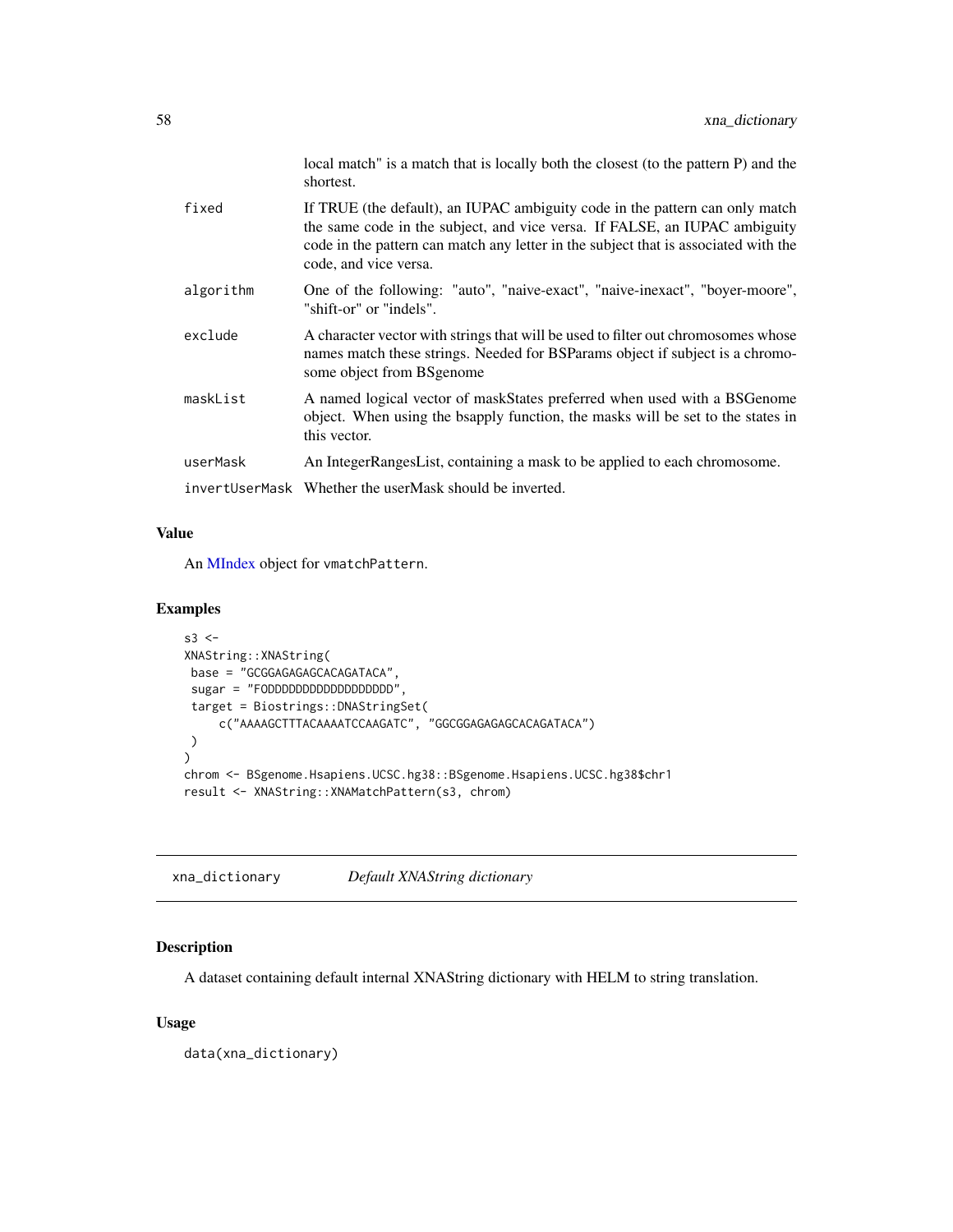# xna\_dictionary 59

# Format

A data.table with 20 rows and 3 variables:

HELM HELM sequence coding monomer type if element is coding base, sugar, backbone symbol single string translation of HELM

# Source

RMR internal bioinformatics database (Mimir)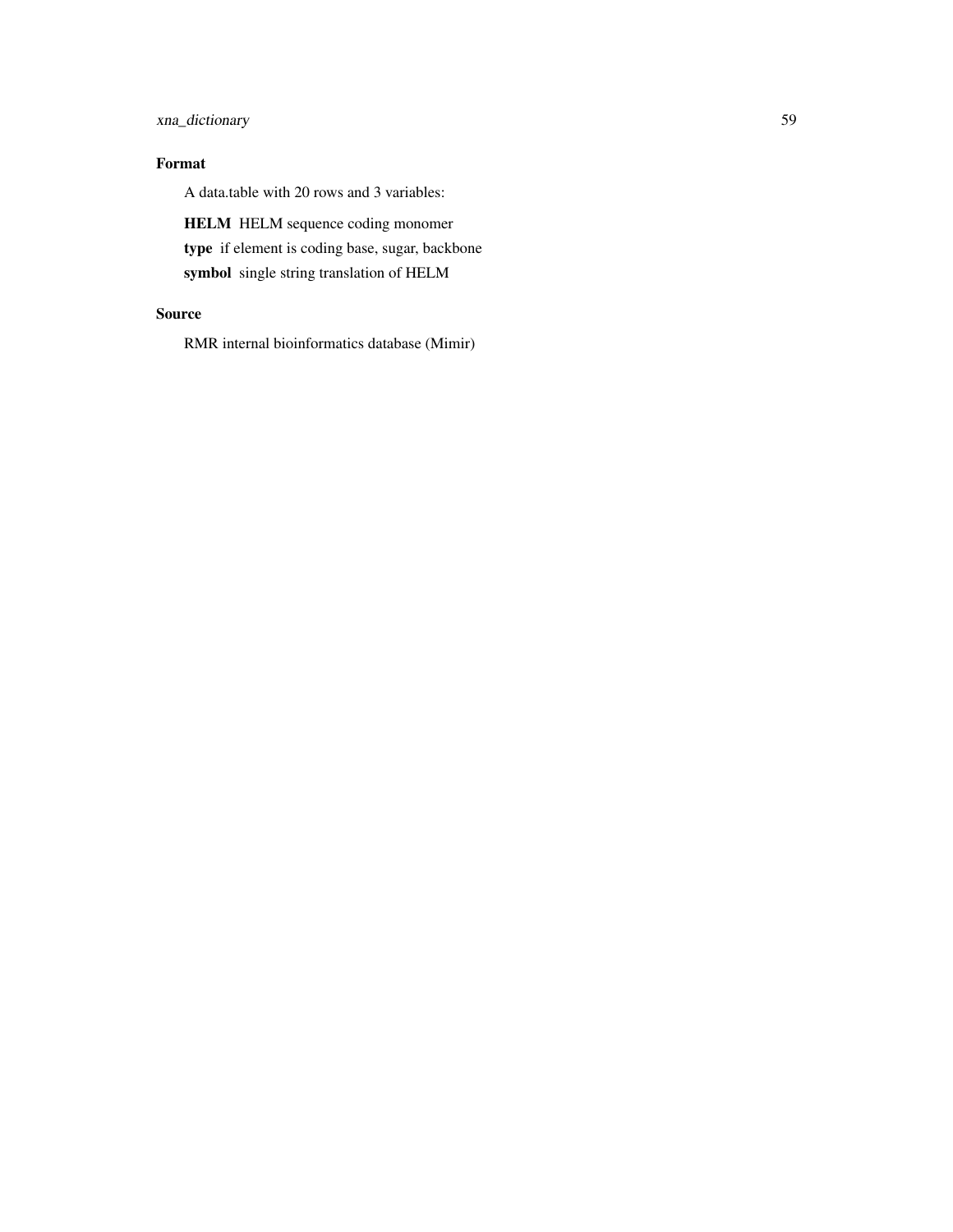# <span id="page-59-0"></span>**Index**

∗ datasets complementary\_bases, [9](#page-8-0) xna\_dictionary, [58](#page-57-0) [,XNAStringSet,ANY,ANY,ANY-method *(*XNAStringSet-class*)*, [53](#page-52-0) [[,XNAStringSet,ANY,ANY-method *(*XNAStringSet-class*)*, [53](#page-52-0) alphabetFrequency, [3](#page-2-0) backbone, [5](#page-4-0) backbone,XNAString-method *(*backbone*)*, [5](#page-4-0) backbone,XNAStringSet-method *(*backbone*)*, [5](#page-4-0) backbone<- *(*backbone*)*, [5](#page-4-0) backbone<-,XNAString-method *(*backbone*)*, [5](#page-4-0) backbone<-,XNAStringSet-method *(*backbone*)*, [5](#page-4-0) base, [7](#page-6-0) base,XNAString-method *(*base*)*, [7](#page-6-0) base,XNAStringSet-method *(*base*)*, [7](#page-6-0) base<- *(*base*)*, [7](#page-6-0) base<-,XNAString-method *(*base*)*, [7](#page-6-0) base<-,XNAStringSet-method *(*base*)*, [7](#page-6-0) changeBase, [8](#page-7-0) charOrDNA-class *(*xnastringClassUnions*)*, [51](#page-50-0) compl\_dictionary, [9](#page-8-0) compl\_dictionary,XNAString-method *(*compl\_dictionary*)*, [9](#page-8-0) compl\_dictionary<- *(*compl\_dictionary*)*, [9](#page-8-0) compl\_dictionary<-,XNAString-method *(*compl\_dictionary*)*, [9](#page-8-0) complementary\_bases, [9](#page-8-0) concatDict, [10](#page-9-0) conjugate3, [11](#page-10-0) conjugate3,XNAString-method *(*conjugate3*)*, [11](#page-10-0)

conjugate3,XNAStringSet-method *(*conjugate3*)*, [11](#page-10-0) conjugate3<- *(*conjugate3*)*, [11](#page-10-0) conjugate3<-,XNAString-method *(*conjugate3*)*, [11](#page-10-0) conjugate3<-,XNAStringSet-method *(*conjugate3*)*, [11](#page-10-0) conjugate5, [12](#page-11-0) conjugate5,XNAString-method *(*conjugate5*)*, [12](#page-11-0) conjugate5,XNAStringSet-method *(*conjugate5*)*, [12](#page-11-0) conjugate5<- *(*conjugate5*)*, [12](#page-11-0) conjugate5<-,XNAString-method *(*conjugate5*)*, [12](#page-11-0) conjugate5<-,XNAStringSet-method *(*conjugate5*)*, [12](#page-11-0)

default\_backbone, [14](#page-13-0) default\_backbone,XNAString-method *(*default\_backbone*)*, [14](#page-13-0) default\_backbone,XNAStringSet-method *(*default\_backbone*)*, [14](#page-13-0) default\_backbone<- *(*default\_backbone*)*, [14](#page-13-0) default\_backbone<-,XNAString-method *(*default\_backbone*)*, [14](#page-13-0) default\_sugar, [15](#page-14-0) default\_sugar,XNAString-method *(*default\_sugar*)*, [15](#page-14-0) default\_sugar,XNAStringSet-method *(*default\_sugar*)*, [15](#page-14-0) default\_sugar<- *(*default\_sugar*)*, [15](#page-14-0) default\_sugar<-,XNAString-method *(*default\_sugar*)*, [15](#page-14-0) dictionary, [16](#page-15-0) dictionary,XNAString-method *(*dictionary*)*, [16](#page-15-0) dictionary<- *(*dictionary*)*, [16](#page-15-0)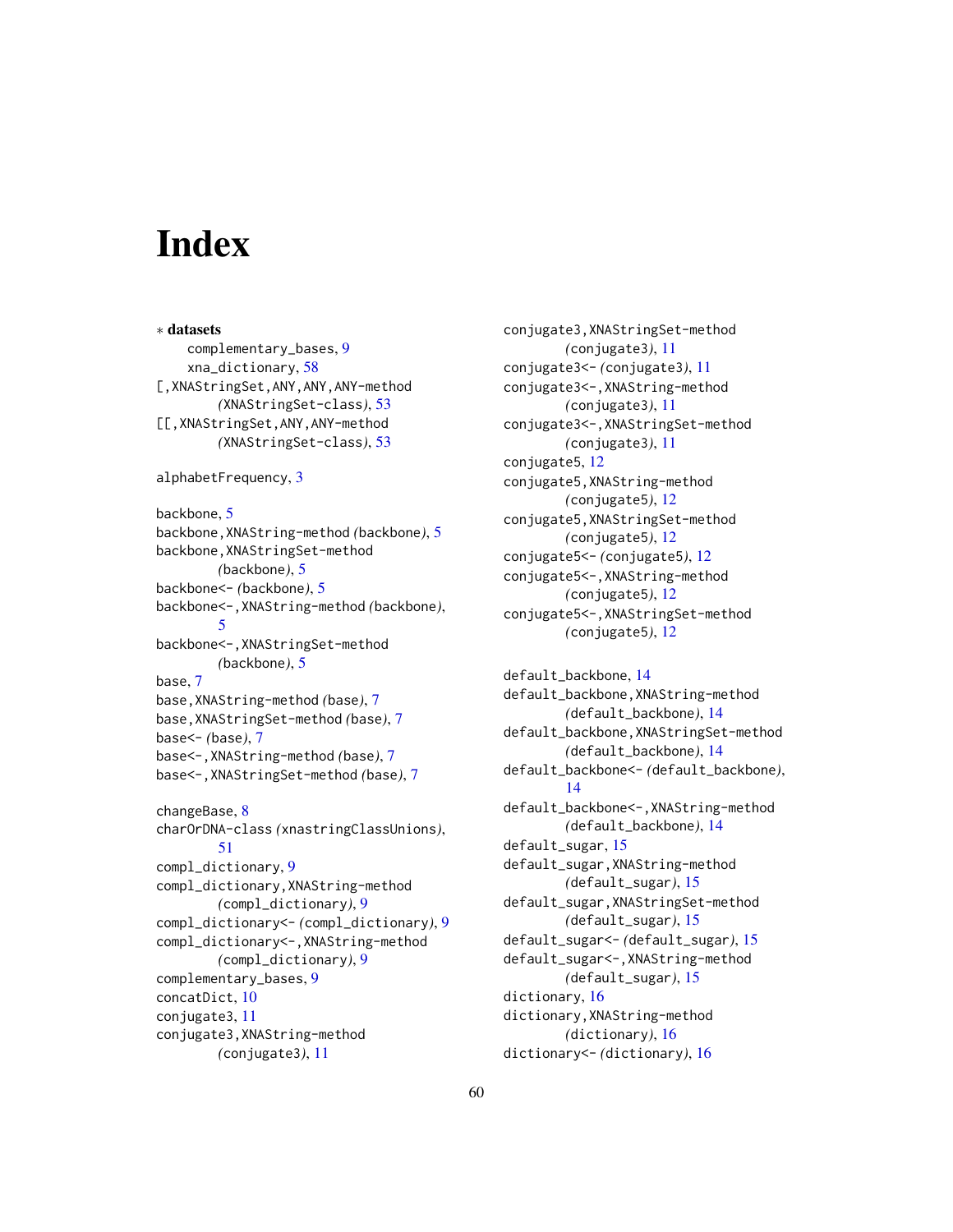#### $I$ NDEX 61

dictionary<-,XNAString-method *(*dictionary*)*, [16](#page-15-0) dinucleotideFrequency, [17](#page-16-0) dt2Set, [19](#page-18-0) duplex\_structure, [20](#page-19-0) duplex\_structure,XNAString-method *(*duplex\_structure*)*, [20](#page-19-0) duplex\_structure,XNAStringSet-method *(*duplex\_structure*)*, [20](#page-19-0) duplex\_structure<- *(*duplex\_structure*)*, [20](#page-19-0) duplex\_structure<-,XNAString-method *(*duplex\_structure*)*, [20](#page-19-0) extractionMethods *(*XNAStringSet-class*)*, [53](#page-52-0) helm2String, [21](#page-20-0) initialize *(*XNAString-class*)*, [47](#page-46-0) initialize,XNAString-method *(*XNAString-class*)*, [47](#page-46-0) instanceOf, [22](#page-21-0) listOflists2Dt, [23](#page-22-0) mimir2XnaDict, [23](#page-22-0) MIndex, *[44](#page-43-0)*, *[58](#page-57-0)* name, [24](#page-23-0) name,XNAString-method *(*name*)*, [24](#page-23-0) name,XNAStringSet-method *(*name*)*, [24](#page-23-0) name<- *(*name*)*, [24](#page-23-0) name<-,XNAString-method *(*name*)*, [24](#page-23-0) name<-,XNAStringSet-method *(*name*)*, [24](#page-23-0) objects, [26](#page-25-0) objects,XNAStringSet-method *(*objects*)*, [26](#page-25-0) PairwiseAlignments, *[46](#page-45-0)* parseRnaHelmComponent, [27](#page-26-0) predictDuplexStructure, [28](#page-27-0) predictDuplexStructure,XNAString-method *(*predictDuplexStructure*)*, [28](#page-27-0) predictDuplexStructureFun *(*predictDuplexStructure*)*, [28](#page-27-0) predictMfeStructure, [29](#page-28-0) predictMfeStructure,XNAString-method

*(*predictMfeStructure*)*, [29](#page-28-0)

predictMfeStructureFun *(*predictMfeStructure*)*, [29](#page-28-0) reverseComplementFun, [29](#page-28-0) secondary\_structure, [30](#page-29-0) secondary\_structure,XNAString-method *(*secondary\_structure*)*, [30](#page-29-0) secondary\_structure,XNAStringSet-method *(*secondary\_structure*)*, [30](#page-29-0) secondary\_structure<- *(*secondary\_structure*)*, [30](#page-29-0) secondary\_structure<-,XNAString-method *(*secondary\_structure*)*, [30](#page-29-0) seqAlphabetFrequency, [31](#page-30-0) seqDinucleotideFrequency, [32](#page-31-0) seqtype *(*XNAString-class*)*, [47](#page-46-0) seqtype,XNAString-method *(*XNAString-class*)*, [47](#page-46-0) seqVectorAlphabetFrequency, [32](#page-31-0) seqVectorDinucleotideFrequency, [33](#page-32-0) set2Dt, [34](#page-33-0) set2List, [35](#page-34-0) set2List,XNAStringSet-method *(*set2List*)*, [35](#page-34-0) show,XNAString-method *(*XNAString-class*)*, [47](#page-46-0) show,XNAStringSet-method *(*XNAStringSet-class*)*, [53](#page-52-0) showMethod *(*XNAString-class*)*, [47](#page-46-0) siRNA\_HELM, [36](#page-35-0) sugar, [36](#page-35-0) sugar,XNAString-method *(*sugar*)*, [36](#page-35-0) sugar,XNAStringSet-method *(*sugar*)*, [36](#page-35-0) sugar<- *(*sugar*)*, [36](#page-35-0) sugar<-,XNAString-method *(*sugar*)*, [36](#page-35-0) sugar<-,XNAStringSet-method *(*sugar*)*, [36](#page-35-0) target, [38](#page-37-0) target,XNAString-method *(*target*)*, [38](#page-37-0) target,XNAStringSet-method *(*target*)*, [38](#page-37-0) target<- *(*target*)*, [38](#page-37-0) target<-,XNAString-method *(*target*)*, [38](#page-37-0) target<-,XNAStringSet-method *(*target*)*, [38](#page-37-0) typedListCheck, [39](#page-38-0) uniqueChars, [40](#page-39-0) xna\_dictionary, [58](#page-57-0)